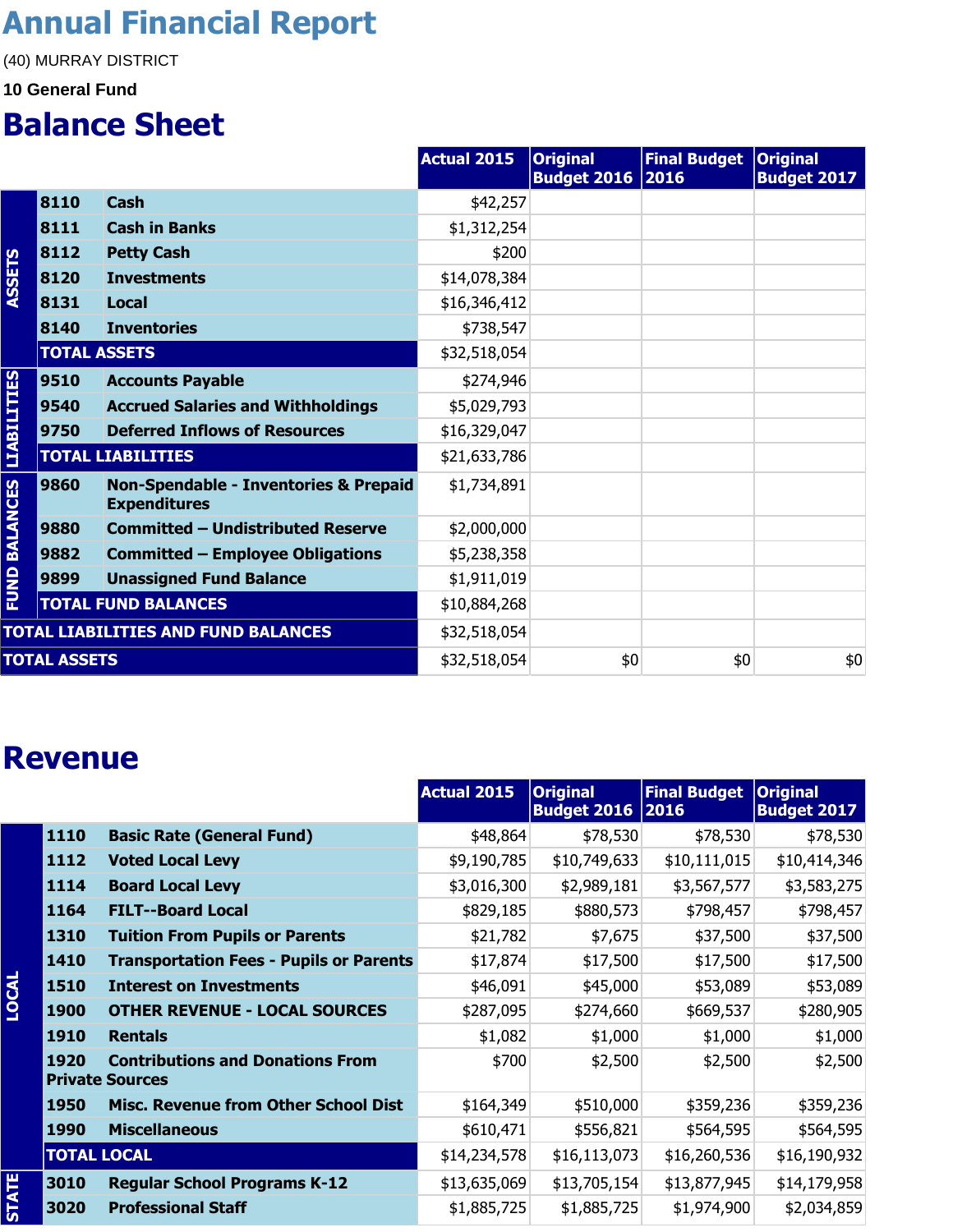|              |                      |                                                | <b>Actual 2015</b> | <b>Original</b><br><b>Budget 2016</b> | <b>Final Budget</b><br> 2016 | <b>Original</b><br><b>Budget 2017</b> |
|--------------|----------------------|------------------------------------------------|--------------------|---------------------------------------|------------------------------|---------------------------------------|
|              | 3105                 | <b>Special Ed - Add-On</b>                     | \$1,391,574        | \$1,851,603                           | \$1,851,606                  | \$2,083,221                           |
|              | 3110                 | <b>Special Ed - Self-Contained</b>             | \$380,267          | \$349,894                             | \$349,894                    | \$347,183                             |
|              | 3120                 | <b>Extend Yr Prog - Severely Disabled</b>      | \$23,494           | \$11,907                              | \$11,908                     | \$12,633                              |
|              | 3125                 | <b>Special Ed - State Programs</b>             | \$66,554           | \$51,982                              | \$51,982                     | \$57,389                              |
|              | 3155                 | <b>Applied Tech - Add-On</b>                   | \$941,075          | \$973,809                             | \$916,419                    | \$960,357                             |
|              | 3200                 | <b>OTHER STATE PROGRAMS</b>                    | \$189,774          | \$300,489                             | \$480,563                    | \$476,546                             |
|              | 3211                 | <b>Gifted and Talented</b>                     | \$27,396           | \$28,019                              | $(*475,907)$                 | \$11,847                              |
|              | 3212                 | <b>Advanced Placement</b>                      | \$23,136           | \$23,464                              | \$17,467                     | \$17,467                              |
|              | 3213                 | <b>Concurrent Enrollment</b>                   | \$90,256           | \$98,830                              | \$102,019                    | \$102,019                             |
|              | 3215                 | <b>At-Risk - Student Program</b>               | \$185,583          | \$202,724                             | \$205,460                    | \$202,724                             |
|              | 3230                 | <b>Class Size Reduction -- K-8</b>             | \$1,171,569        | \$1,227,748                           | \$1,228,020                  | \$1,263,946                           |
|              | 3405                 | <b>Soc Sec &amp; Retirement</b>                | \$235,092          | \$269,442                             | \$232,565                    | \$77,106                              |
| <b>STATE</b> | 3415                 | <b>Pupil Transportation</b>                    | \$343,252          | \$388,254                             | \$377,318                    | \$378,589                             |
|              | 3468                 | <b>School Nurses</b>                           |                    | \$11,414                              | \$12,833                     | \$12,833                              |
|              | 3520                 | <b>School Land Trust Prog</b>                  | \$421,374          | \$505,622                             | \$521,393                    | \$508,752                             |
|              | 3641                 | <b>Early Interventions</b>                     | \$87,047           | \$87,048                              | \$88,426                     | \$90,021                              |
|              | 3710                 | <b>Driver Ed - Behind-The-Wheel</b>            | \$33,817           | \$56,577                              | \$56,577                     | \$56,577                              |
|              | 3799                 | <b>Evaluation &amp; Assessment - UPASS</b>     | \$49,640           | \$24,594                              | \$24,612                     | \$24,509                              |
|              | 3810                 | <b>Library Books and Supplies</b>              | \$5,961            | \$17,060                              | \$17,060                     | \$17,060                              |
|              | 3851                 | <b>Classroom Supplies and Materials</b>        | \$55,189           | \$61,819                              | \$59,120                     | \$58,911                              |
|              | 3861                 | <b>Math/Science B Teacher Enhancement</b>      | \$78,955           | \$62,896                              | \$62,896                     | \$62,896                              |
|              | 3876                 | <b>Educator Salary Adjustments</b>             | \$1,652,407        | \$1,652,407                           | \$1,653,610                  | \$1,653,610                           |
|              | 3881                 | <b>USTAR</b>                                   | \$142,700          | \$144,900                             | \$214,050                    | \$214,050                             |
|              | 3882                 | <b>BTS Arts</b>                                |                    |                                       | \$21,178                     | \$21,178                              |
|              | 3900                 | <b>REVENUE - OTHER STATE AGENCIES</b>          | \$347,172          | \$325,000                             | \$325,000                    | \$325,000                             |
|              | <b>TOTAL STATE</b>   |                                                | \$23,464,078       | \$24,318,381                          | \$24,258,914                 | \$25,251,241                          |
|              | 4500<br><b>STATE</b> | <b>RESTRICTED FED REVENUE - THRU</b>           | \$320,024          | \$324,598                             | \$319,696                    | \$319,696                             |
|              | 4524                 | <b>IDEA - B -- Disabled (PL 101-476)</b>       | \$1,030,469        | \$1,029,125                           | \$1,025,298                  | \$1,025,298                           |
|              | 4538                 | <b>Formula Allocation</b>                      | \$60,456           | \$60,456                              | \$66,223                     | \$72,044                              |
|              | 4600                 | <b>Other Fed/State Restricted Sources</b>      |                    | \$15,642                              | \$15,642                     | \$15,642                              |
| FEDERAL      | 4700                 | <b>FEDERAL REV THRU OTHER AGENCIES</b>         |                    | \$500                                 | \$500                        | \$500                                 |
|              | 4801                 | <b>Federal NCLB Title I A - LEA Grants</b>     | \$624,272          | \$770,144                             | \$765,641                    | \$765,641                             |
|              | 4810                 | <b>Federal Forest Revenue (in lieu of tax)</b> | \$1,252            | \$1,300                               | \$1,300                      | \$1,300                               |
|              |                      | <b>TOTAL FEDERAL</b>                           | \$2,036,473        | \$2,201,765                           | \$2,194,300                  | \$2,200,121                           |
|              |                      | <b>TOTAL REVENUES, 10 GENERAL FUND</b>         | \$39,735,129       | \$42,633,219                          | \$42,713,750                 | \$43,642,294                          |

#### **Expenditure**

**INSTRUCTION**

|  |                                          | Actual 2015  | <b>Original</b><br><b>Budget 2016 2016</b> | Final Budget   Original | <b>Budget 2017</b> |
|--|------------------------------------------|--------------|--------------------------------------------|-------------------------|--------------------|
|  | Salaries (100)                           |              |                                            |                         |                    |
|  | 131 Salaries - Teachers                  | \$15,431,421 | \$16,712,812                               | \$16,273,056            | \$17,267,881       |
|  | 132 Salaries - Substitute Teachers       | \$246,552    | \$258,754                                  | \$259,619               | \$230,951          |
|  | 161 Salaries - Tchr Aides & Para-Prof    | \$1,675,019  | \$1,787,598                                | \$1,856,102             | \$1,862,202        |
|  | 162 Salaries - Media Pers - Non-Licensed | \$76,524     | \$550                                      | \$550                   | \$550              |
|  | 199 Salaries - All Other                 | \$4,810      | \$1,063                                    | \$1,063                 | \$1,101            |
|  | <b>TOTAL SALARIES</b>                    | \$17,434,326 | \$18,760,777                               | \$18,390,391            | \$19,362,686       |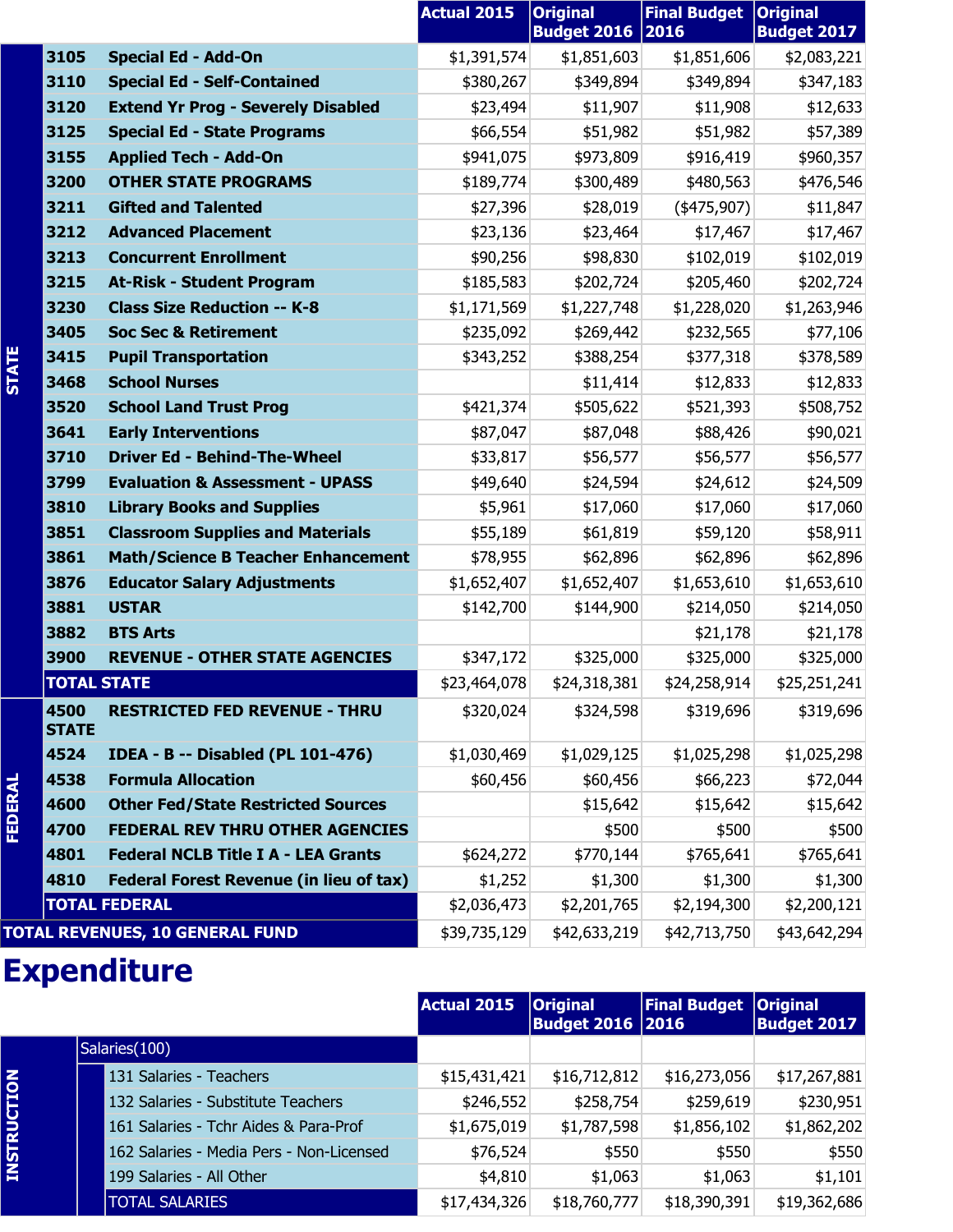|                                                | <b>Actual 2015</b> | <b>Original</b><br><b>Budget 2016</b> | <b>Final Budget</b><br>2016 | <b>Original</b><br><b>Budget 2017</b> |
|------------------------------------------------|--------------------|---------------------------------------|-----------------------------|---------------------------------------|
| 210 State Retirement                           | \$3,608,076        | \$3,737,383                           | \$3,766,177                 | \$3,888,568                           |
| 220 Social Security                            | \$1,253,015        | \$1,215,188                           | \$1,331,158                 | \$1,362,173                           |
| 230 Local Retirement                           | \$340,425          | \$347,498                             | \$20,076                    | \$20,799                              |
| 240 Group Insurance                            | \$2,298,215        | \$2,523,691                           | \$2,112,551                 | \$2,211,054                           |
| 280 Unemployment Insurance                     | \$996              | \$5,476                               | \$526                       | \$526                                 |
| <b>TOTAL BENEFITS</b>                          | \$7,500,727        | \$7,829,236                           | \$7,230,487                 | \$7,483,120                           |
| 320 Professional - Educational Services        | \$141,509          | \$130,041                             | \$136,791                   | \$136,791                             |
| 340 Other Prof Services                        | \$91,784           | \$91,790                              | \$97,846                    | \$88,346                              |
| <b>TOTAL PURCH/PROF SERV</b>                   | \$233,293          | \$221,831                             | \$234,637                   | \$225,137                             |
| 443 Rental of Computers & Related<br>Equipment |                    |                                       | \$1,000                     |                                       |
| TOTAL PURCH PROPERTY SERVICES                  |                    |                                       | \$1,000                     |                                       |
| 510 Student Transportation Services            | \$1,499            | \$2,907                               | \$2,907                     | \$2,907                               |
| 580 Travel/Per Diem                            | \$9,384            | \$7,734                               | \$10,234                    | \$10,234                              |
| 590 Inter-educ, Purch Serv                     | \$740              | \$2,000                               | \$2,000                     | \$2,000                               |
| TOTAL OTHER PURCHASED SERVICES                 | \$11,623           | \$12,641                              | \$15,141                    | \$15,141                              |
| 610 General Supplies                           | \$675,614          | \$967,663                             | \$1,148,631                 | \$982,295                             |
| 624 Fuel Oil                                   | \$2,010            | \$7,500                               | \$7,500                     | \$7,500                               |
| 641 Textbooks                                  | \$87,672           | \$359,645                             | \$587,892                   | \$589,316                             |
| 644 Library Books                              |                    |                                       | \$5,000                     |                                       |
| 670 Software                                   | \$28,794           | \$41,847                              | \$47,347                    | \$103,378                             |
| <b>TOTAL SUPPLIES &amp; MATERIALS</b>          | \$794,090          | \$1,376,655                           | \$1,796,370                 | \$1,682,489                           |
| 732 School Buses                               |                    | \$37,408                              | \$37,408                    | \$37,408                              |
| 739 Other Equipment                            | \$52,558           | \$57,232                              | \$99,702                    | \$54,702                              |
| <b>TOTAL PROPERTY</b>                          | \$52,558           | \$94,640                              | \$137,110                   | \$92,110                              |
| 870 Indirect Costs - Restricted                | $(*4,747)$         |                                       | (\$14,393)                  | ( \$14, 393)                          |
| 890 Misc Expenditures                          |                    | \$500                                 | \$500                       | \$500                                 |
| <b>TOTAL DEBT &amp; MISCELLANEOUS</b>          | (4,747)            | \$500                                 | ( \$13,893)                 | (\$13,893)                            |
| <b>TOTAL INSTRUCTION</b>                       | \$26,021,870       | \$28,296,280                          | \$27,791,243                | \$28,846,790                          |
| Salaries(100)                                  |                    |                                       |                             |                                       |
| 131 Salaries - Teachers                        |                    | \$78,919                              | \$81,655                    | \$74,540                              |
| 141 Salaries - Attend & Social Work Pers       | \$102,836          | \$121,613                             | \$121,613                   | \$125,991                             |
| 142 Salaries - Guidance Personnel              | \$827,829          | \$851,870                             | \$964,433                   | \$999,152                             |
| 143 Salaries - Health Services Personnel       | \$94,482           | \$97,808                              | \$101,794                   | \$105,459                             |
| 152 Salaries - Sec & Clerical Pers             | \$171,921          | \$198,720                             | \$198,720                   | \$205,874                             |
| 161 Salaries - Tchr Aides & Para-Prof          | \$40,118           | \$43,617                              | \$82,007                    | \$88,536                              |
| <b>TOTAL SALARIES</b>                          | \$1,237,186        | \$1,392,547                           | \$1,550,220                 | \$1,599,551                           |
| 210 State Retirement                           | \$261,429          | \$289,628                             | \$292,987                   | \$303,535                             |
| 220 Social Security                            | \$89,254           | \$98,483                              | \$95,307                    | \$98,738                              |
| 230 Local Retirement                           |                    | \$5,000                               | \$5,000                     | \$5,180                               |
| 240 Group Insurance                            | \$194,769          | \$250,939                             | \$224,852                   | \$235,282                             |
| <b>TOTAL BENEFITS</b>                          | \$545,452          | \$644,050                             | \$618,146                   | \$642,735                             |
| 340 Other Prof Services                        | \$110,336          | \$113,000                             | \$111,000                   | \$111,000                             |
| TOTAL PURCH/PROF SERV                          | \$110,336          | \$113,000                             | \$111,000                   | \$111,000                             |
| 530 Communication (Telephone & Other)          | \$813              | \$2,064                               | \$2,064                     | \$2,064                               |
| 580 Travel/Per Diem                            | \$1,667            | \$2,200                               | \$2,200                     | \$2,200                               |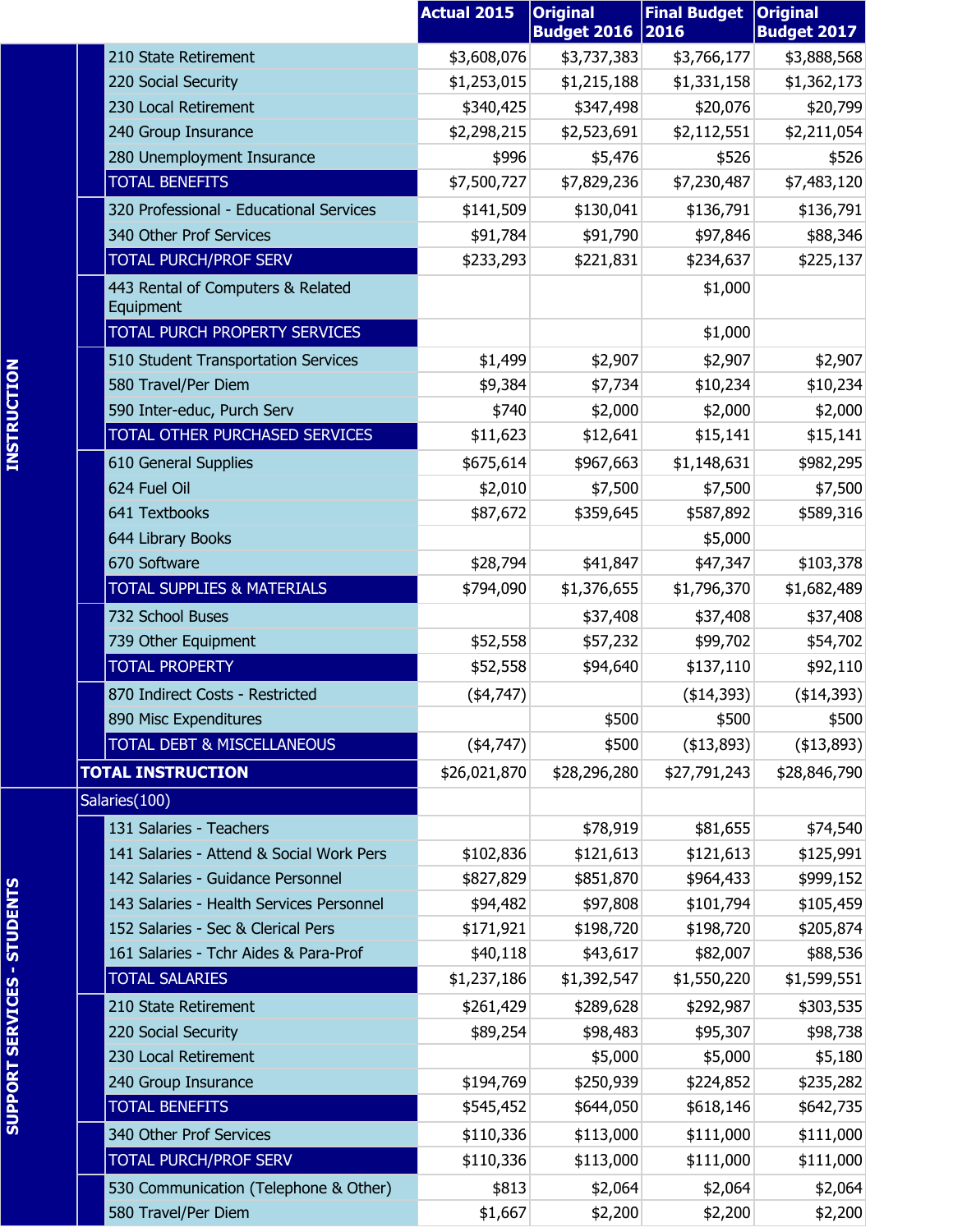|                                      |                                                            | <b>Actual 2015</b> | <b>Original</b><br><b>Budget 2016</b> | <b>Final Budget</b><br>2016 | <b>Original</b><br><b>Budget 2017</b> |
|--------------------------------------|------------------------------------------------------------|--------------------|---------------------------------------|-----------------------------|---------------------------------------|
|                                      | 590 Inter-educ, Purch Serv                                 | \$1,881            | \$3,100                               | \$3,100                     | \$3,100                               |
|                                      | TOTAL OTHER PURCHASED SERVICES                             | \$4,361            | \$7,364                               | \$7,364                     | \$7,364                               |
|                                      | 610 General Supplies                                       | \$11,233           | \$15,320                              | \$17,320                    | \$17,320                              |
| <b>SUPPORT SERVICES<br/>STUDENTS</b> | 670 Software                                               | \$1,048            |                                       |                             |                                       |
|                                      | <b>TOTAL SUPPLIES &amp; MATERIALS</b>                      | \$12,281           | \$15,320                              | \$17,320                    | \$17,320                              |
|                                      | 739 Other Equipment                                        | \$1,199            | \$7,430                               | \$20,430                    | \$7,930                               |
|                                      | <b>TOTAL PROPERTY</b>                                      | \$1,199            | \$7,430                               | \$20,430                    | \$7,930                               |
|                                      | <b>TOTAL SUPPORT SERVICES - STUDENTS</b>                   | \$1,910,815        | \$2,179,711                           | \$2,324,481                 | \$2,385,900                           |
|                                      | Salaries(100)                                              |                    |                                       |                             |                                       |
|                                      | 115 Salaries - Supervisors and Directors                   | \$224,827          | \$286,927                             | \$275,076                   | \$305,578                             |
|                                      | 131 Salaries - Teachers                                    | \$327,024          | \$324,215                             | \$372,714                   | \$381,967                             |
|                                      | 132 Salaries - Substitute Teachers                         | \$21,322           | \$44,925                              | \$47,370                    | \$48,464                              |
|                                      | 145 Salaries - Media Personnel - Licensed                  | \$181,029          | \$191,703                             | \$184,694                   | \$191,343                             |
|                                      | 152 Salaries - Sec & Clerical Pers                         | \$11,879           | \$13,337                              | \$13,337                    | \$13,817                              |
|                                      | 161 Salaries - Tchr Aides & Para-Prof                      | \$5,115            |                                       |                             |                                       |
|                                      | 162 Salaries - Media Pers - Non-Licensed                   | \$23,471           | \$26,910                              | \$26,910                    | \$27,879                              |
|                                      | 199 Salaries - All Other                                   | \$33,774           | \$25,105                              | \$28,993                    | \$28,993                              |
|                                      | <b>TOTAL SALARIES</b>                                      | \$828,441          | \$913,122                             | \$949,094                   | \$998,040                             |
|                                      | 210 State Retirement                                       | \$157,518          | \$188,127                             | \$167,713                   | \$173,390                             |
|                                      | 220 Social Security                                        | \$60,674           | \$68,336                              | \$68,702                    | \$70,958                              |
|                                      | 230 Local Retirement                                       | \$86,957           | \$112,000                             | \$112,000                   | \$112,072                             |
|                                      | 240 Group Insurance                                        | \$39,917           | \$48,100                              | \$58,870                    | \$61,614                              |
|                                      | <b>TOTAL BENEFITS</b>                                      | \$345,066          | \$416,563                             | \$407,285                   | \$418,034                             |
| <b>CES - STAFF ASSISTANCE</b>        | 340 Other Prof Services                                    | \$10,503           | \$306,700                             | \$27,686                    | \$27,686                              |
|                                      | <b>TOTAL PURCH/PROF SERV</b>                               | \$10,503           | \$306,700                             | \$27,686                    | \$27,686                              |
|                                      | 530 Communication (Telephone & Other)                      | \$3,099            | \$4,600                               | \$4,600                     | \$4,600                               |
|                                      | 580 Travel/Per Diem                                        | \$8,022            | \$11,600                              | \$13,600                    | \$13,600                              |
|                                      | 590 Inter-educ, Purch Serv                                 | \$12,823           | \$13,021                              | \$15,021                    | \$15,021                              |
| <b>SUPPORT SERVI</b>                 | TOTAL OTHER PURCHASED SERVICES                             | \$23,944           | \$29,221                              | \$33,220                    | \$33,220                              |
|                                      | 610 General Supplies                                       | \$37,576           | \$60,862                              | \$67,362                    | \$67,362                              |
|                                      | 630 Food                                                   | \$357              |                                       |                             |                                       |
|                                      | 644 Library Books                                          | \$49,078           | \$60,387                              | \$67,448                    | \$60,951                              |
|                                      | 645 Periodicals                                            | \$3,122            | \$3,855                               | \$6,648                     | \$2,200                               |
|                                      | <b>TOTAL SUPPLIES &amp; MATERIALS</b>                      | \$90,133           | \$125,104                             | \$141,458                   | \$130,513                             |
|                                      | 739 Other Equipment                                        | \$5,286            |                                       |                             |                                       |
|                                      | <b>TOTAL PROPERTY</b>                                      | \$5,286            |                                       |                             |                                       |
|                                      | 810 Dues and Fees                                          | \$2,247            | \$2,200                               | \$2,200                     | \$2,200                               |
|                                      | TOTAL DEBT & MISCELLANEOUS                                 | \$2,247            | \$2,200                               | \$2,200                     | \$2,200                               |
|                                      | <b>TOTAL SUPPORT SERVICES - STAFF</b><br><b>ASSISTANCE</b> | \$1,305,620        | \$1,792,910                           | \$1,560,943                 | \$1,609,693                           |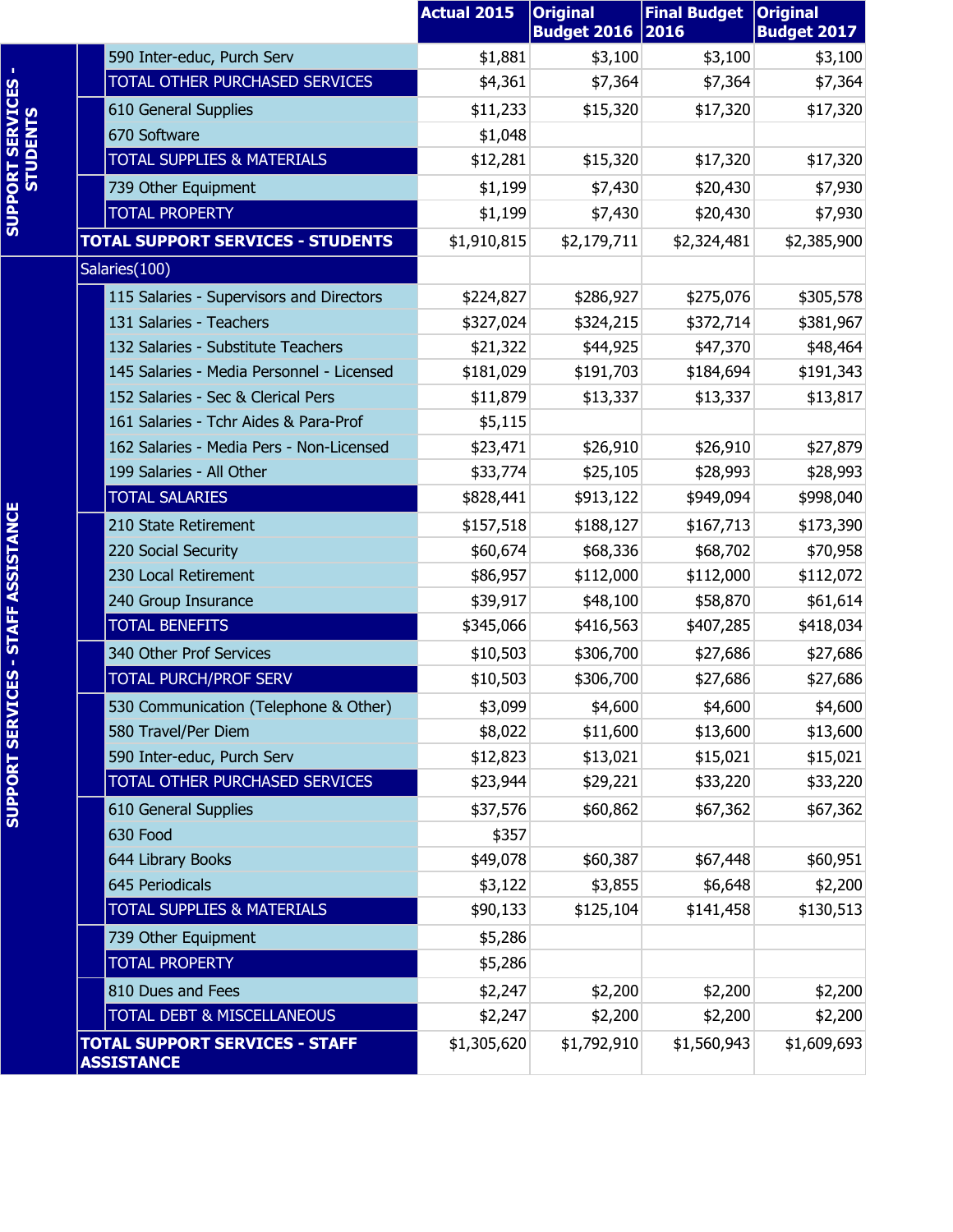|                                                              | <b>Actual 2015</b> | <b>Original</b><br><b>Budget 2016</b> | <b>Final Budget</b><br>2016 | <b>Original</b><br><b>Budget 2017</b> |
|--------------------------------------------------------------|--------------------|---------------------------------------|-----------------------------|---------------------------------------|
| Salaries(100)                                                |                    |                                       |                             |                                       |
| 111 Compensation - School Board                              | \$17,640           | \$20,000                              | \$35,000                    | \$30,000                              |
| 112 Salaries - Superintendent                                | \$150,052          | \$165,558                             | \$183,976                   | \$190,599                             |
| 115 Salaries - Supervisors and Directors                     | \$48,846           | \$90,504                              | \$124,144                   | \$138,667                             |
| 152 Salaries - Sec & Clerical Pers                           | \$149,402          | \$150,253                             | \$169,359                   | \$175,456                             |
| 198 Salaries - Other Class Pers                              | \$14,988           |                                       | \$7,500                     |                                       |
| 199 Salaries - All Other                                     | \$40,214           | \$41,953                              | \$350,703                   | \$43,463                              |
| <b>TOTAL SALARIES</b>                                        | \$421,142          | \$468,268                             | \$870,682                   | \$578,185                             |
| 210 State Retirement                                         | \$89,679           | \$95,251                              | \$186,641                   | \$193,331                             |
| 220 Social Security                                          | \$29,444           | \$18,214                              | \$68,776                    | \$71,239                              |
| 240 Group Insurance                                          | \$88,758           | \$88,066                              | \$108,018                   | \$113,095                             |
| <b>TOTAL BENEFITS</b>                                        | \$207,881          | \$201,531                             | \$363,435                   | \$377,665                             |
| 310 Official/Admin Services                                  | \$30,500           | \$54,000                              | \$54,000                    | \$56,500                              |
| 340 Other Prof Services                                      | \$5,799            | \$15,500                              | \$20,500                    | \$20,500                              |
| <b>TOTAL PURCH/PROF SERV</b>                                 | \$36,299           | \$69,500                              | \$74,500                    | \$77,000                              |
| 430 Repairs & Maint Services                                 | \$594              | \$2,500                               | \$2,500                     | \$2,500                               |
| TOTAL PURCH PROPERTY SERVICES                                | \$594              | \$2,500                               | \$2,500                     | \$2,500                               |
| 522 Liability Insurance                                      | \$46,875           | \$46,069                              | \$45,208                    | \$46,564                              |
| 530 Communication (Telephone & Other)                        | \$9,489            | \$12,880                              | \$19,144                    | \$19,144                              |
| 580 Travel/Per Diem                                          | \$11,432           | \$18,500                              | \$18,500                    | \$18,500                              |
| 590 Inter-educ, Purch Serv                                   | \$10,726           | \$10,000                              | \$11,500                    | \$11,500                              |
| TOTAL OTHER PURCHASED SERVICES                               | \$78,522           | \$87,449                              | \$94,352                    | \$95,708                              |
| 610 General Supplies                                         | \$13,916           | \$9,500                               | \$12,500                    | \$9,500                               |
| 630 Food                                                     | \$226              | \$600                                 | \$2,100                     | \$2,100                               |
| 670 Software                                                 | \$6,260            | \$5,000                               | \$15,000                    | \$5,000                               |
| <u>TOTAL SUPPLIES &amp; MATERIALS</u>                        | \$20,402           | \$15,100                              | \$29,600                    | \$16,600                              |
| 739 Other Equipment                                          | \$3,920            | \$6,000                               | \$15,000                    | \$11,000                              |
| <b>TOTAL PROPERTY</b>                                        | \$3,920            | \$6,000                               | \$15,000                    | \$11,000                              |
| 810 Dues and Fees                                            | \$1,035            | \$12,995                              | \$9,395                     | \$9,395                               |
| 890 Misc Expenditures                                        | \$2,479            | \$3,000                               | \$3,000                     | \$3,000                               |
| <b>TOTAL DEBT &amp; MISCELLANEOUS</b>                        | \$3,514            | \$15,995                              | \$12,395                    | \$12,395                              |
| <b>TOTAL SUPPORT SERVICES - GENERAL</b><br><b>DIST ADMIN</b> | \$772,274          | \$866,343                             | \$1,462,464                 | \$1,171,054                           |
| Salaries(100)                                                |                    |                                       |                             |                                       |
| 121 Salaries - Principals and Assistants                     | \$1,151,031        | \$1,259,912                           | \$1,192,750                 | \$1,235,689                           |
| 152 Salaries - Sec & Clerical Pers                           | \$517,886          | \$506,323                             | \$524,763                   | \$543,654                             |
| <b>TOTAL SALARIES</b>                                        | \$1,668,917        | \$1,766,235                           | \$1,717,513                 | \$1,779,343                           |
| 210 State Retirement                                         | \$385,736          | \$385,284                             | \$435,145                   | \$450,810                             |
| 220 Social Security                                          | \$122,016          | \$136,385                             | \$133,492                   | \$138,297                             |
| 230 Local Retirement                                         | \$29,496           | \$31,050                              | \$31,050                    | \$32,168                              |
| 240 Group Insurance                                          | \$347,989          | \$367,425                             | \$364,356                   | \$381,481                             |
| 280 Unemployment Insurance                                   |                    | \$548                                 | \$548                       | \$548                                 |
| <b>TOTAL BENEFITS</b>                                        | \$885,237          | \$920,692                             | \$964,590                   | \$1,003,304                           |
| 340 Other Prof Services                                      | \$1,058            | \$3,000                               | \$3,000                     | \$3,000                               |
| <b>TOTAL PURCH/PROF SERV</b>                                 | \$1,058            | \$3,000                               | \$3,000                     | \$3,000                               |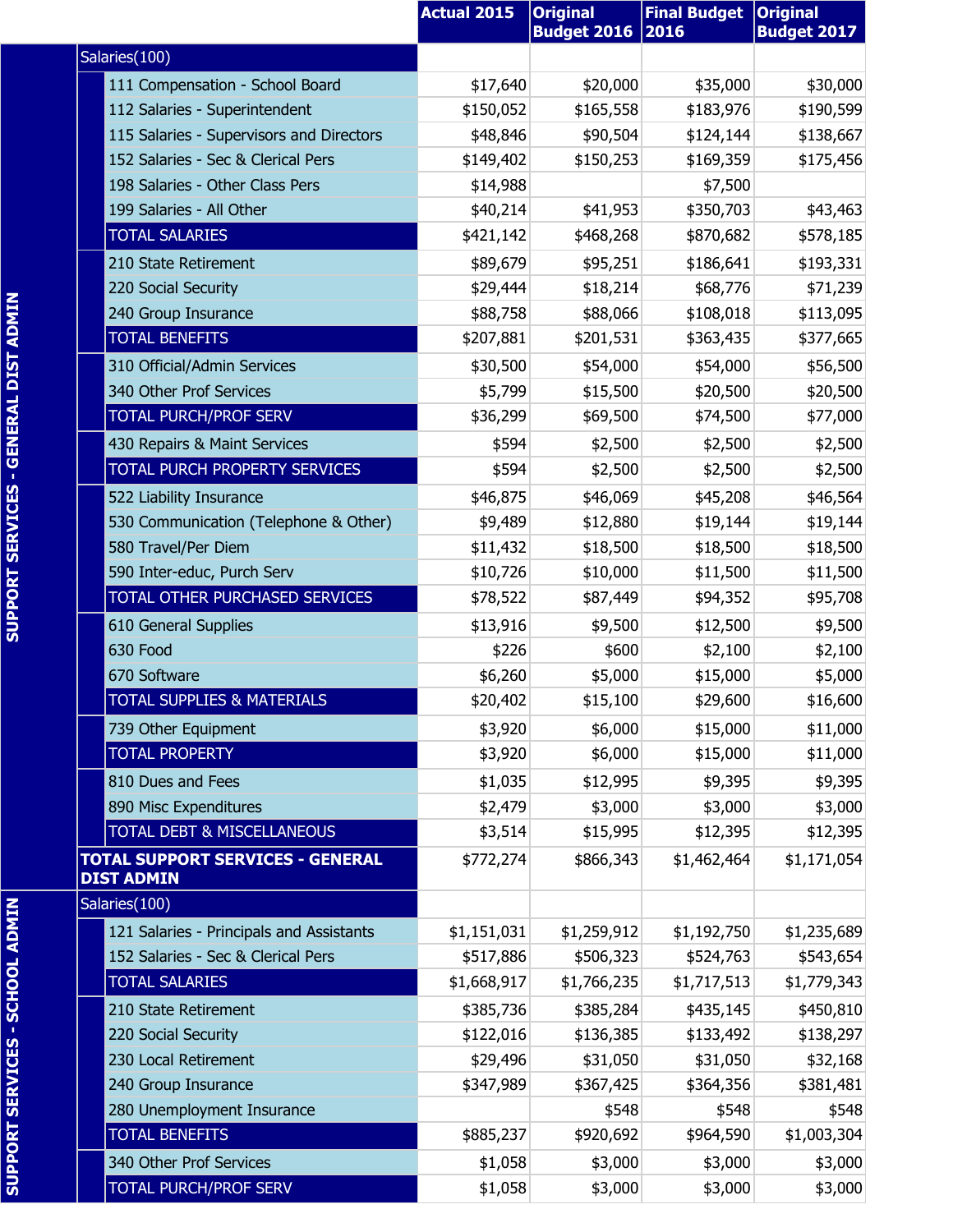|                                                                           | <b>Actual 2015</b>    | <b>Original</b><br><b>Budget 2016 2016</b> | <b>Final Budget</b>   | <b>Original</b><br><b>Budget 2017</b> |
|---------------------------------------------------------------------------|-----------------------|--------------------------------------------|-----------------------|---------------------------------------|
| 530 Communication (Telephone & Other)                                     | \$21,521              | \$24,179                                   | \$25,263              | \$24,179                              |
| 580 Travel/Per Diem                                                       | \$7,686               | \$12,000                                   | \$12,000              | \$12,000                              |
| 590 Inter-educ, Purch Serv                                                | \$233                 | \$6,500                                    | \$6,500               | \$6,500                               |
| TOTAL OTHER PURCHASED SERVICES                                            | \$29,440              | \$42,679                                   | \$43,763              | \$42,679                              |
| 610 General Supplies                                                      |                       | \$1,000                                    | \$1,000               | \$1,000                               |
| 630 Food                                                                  | \$1,717               | \$1,400                                    | \$1,400               | \$1,400                               |
| 670 Software                                                              | \$1,425               | \$1,500                                    | \$1,500               | \$1,500                               |
| <b>TOTAL SUPPLIES &amp; MATERIALS</b>                                     | \$3,142               | \$3,900                                    | \$3,900               | \$3,900                               |
| 810 Dues and Fees                                                         | \$4,925               | \$7,400                                    | \$7,400               | \$7,400                               |
| 890 Misc Expenditures                                                     | \$5,381               | \$6,846                                    | \$6,846               | \$6,846                               |
| <b>TOTAL DEBT &amp; MISCELLANEOUS</b>                                     | \$10,306              | \$14,246                                   | \$14,246              | \$14,246                              |
| <b>TOTAL SUPPORT SERVICES - SCHOOL</b>                                    | \$2,598,100           | \$2,750,752                                | \$2,747,012           | \$2,846,472                           |
| <b>ADMIN</b>                                                              |                       |                                            |                       |                                       |
| Salaries(100)                                                             |                       |                                            |                       |                                       |
| 114 Salaries - School Bus. Administrator                                  | \$113,017             | \$118,195                                  | \$118,195             | \$134,743                             |
| 115 Salaries - Supervisors and Directors                                  | \$246,574             | \$238,533                                  | \$253,362             | \$262,483                             |
| 151 Salaries - Accounting Personnel<br>152 Salaries - Sec & Clerical Pers | \$90,513              | \$94,547                                   | \$94,547              | \$97,951                              |
| 191 Salaries - Food Serv Pers                                             | \$96,105              | \$103,584                                  | \$126,425             | \$130,976                             |
| 199 Salaries - All Other                                                  | \$17,665<br>\$206,520 | \$18,983<br>\$213,846                      | \$18,983<br>\$213,846 | \$19,667<br>\$221,544                 |
| <b>TOTAL SALARIES</b>                                                     | \$770,394             | \$787,688                                  | \$825,359             | \$867,364                             |
|                                                                           |                       |                                            |                       |                                       |
| 210 State Retirement<br>220 Social Security                               | \$179,601             | \$178,802                                  | \$187,631             | \$194,386                             |
| 240 Group Insurance                                                       | \$56,826<br>\$184,462 | \$57,837<br>\$188,105                      | \$62,462<br>\$193,139 | \$64,710<br>\$201,930                 |
| <b>TOTAL BENEFITS</b>                                                     | \$420,889             | \$424,744                                  | \$443,232             | \$461,026                             |
| 340 Other Prof Services                                                   |                       |                                            |                       |                                       |
| <b>TOTAL PURCH/PROF SERV</b>                                              | \$48,149<br>\$48,149  | \$79,618<br>\$79,618                       | \$79,618<br>\$79,618  | \$81,461<br>\$81,461                  |
| 430 Repairs & Maint Services                                              | \$599                 |                                            | \$2,591               |                                       |
| TOTAL PURCH PROPERTY SERVICES                                             | \$599                 | \$2,591<br>\$2,591                         | \$2,591               | \$2,591<br>\$2,591                    |
| 510 Student Transportation Services                                       |                       | \$2,000                                    | \$2,000               | \$2,000                               |
| 523 Fidelity Bond Premiums                                                |                       | \$3,803                                    | \$3,803               | \$3,803                               |
| 530 Communication (Telephone & Other)                                     | \$30,020              | \$35,516                                   | \$35,516              | \$35,516                              |
| 550 Printing and Binding                                                  | \$10,786              | \$10,709                                   | \$10,709              | \$10,709                              |
| 580 Travel/Per Diem                                                       | \$3,099               | \$6,994                                    | \$6,994               | \$6,994                               |
| 590 Inter-educ, Purch Serv                                                | \$2,969               | \$2,267                                    | \$2,267               | \$2,267                               |
| 591 Services Purchased from a LEA In-State                                | \$13,054              | \$10,500                                   | \$10,500              | \$10,500                              |
| TOTAL OTHER PURCHASED SERVICES                                            | \$59,928              | \$71,789                                   | \$71,789              | \$71,789                              |
| 610 General Supplies                                                      | \$39,780              | \$24,600                                   | \$26,600              | \$24,600                              |
| 630 Food                                                                  | \$2,593               | \$2,650                                    | \$2,650               | \$2,650                               |
| 670 Software                                                              | \$17,695              | \$18,100                                   | \$18,100              | \$18,162                              |
| <b>TOTAL SUPPLIES &amp; MATERIALS</b>                                     | \$60,068              | \$45,350                                   | \$47,350              | \$45,412                              |
| 739 Other Equipment                                                       | \$139                 | \$1,000                                    | \$1,000               | \$1,000                               |
| <b>TOTAL PROPERTY</b>                                                     | \$139                 | \$1,000                                    | \$1,000               | \$1,000                               |
| 810 Dues and Fees                                                         | \$1,782               | \$2,900                                    | \$5,000               | \$5,000                               |
| 870 Indirect Costs - Restricted                                           |                       | (41, 365)                                  |                       |                                       |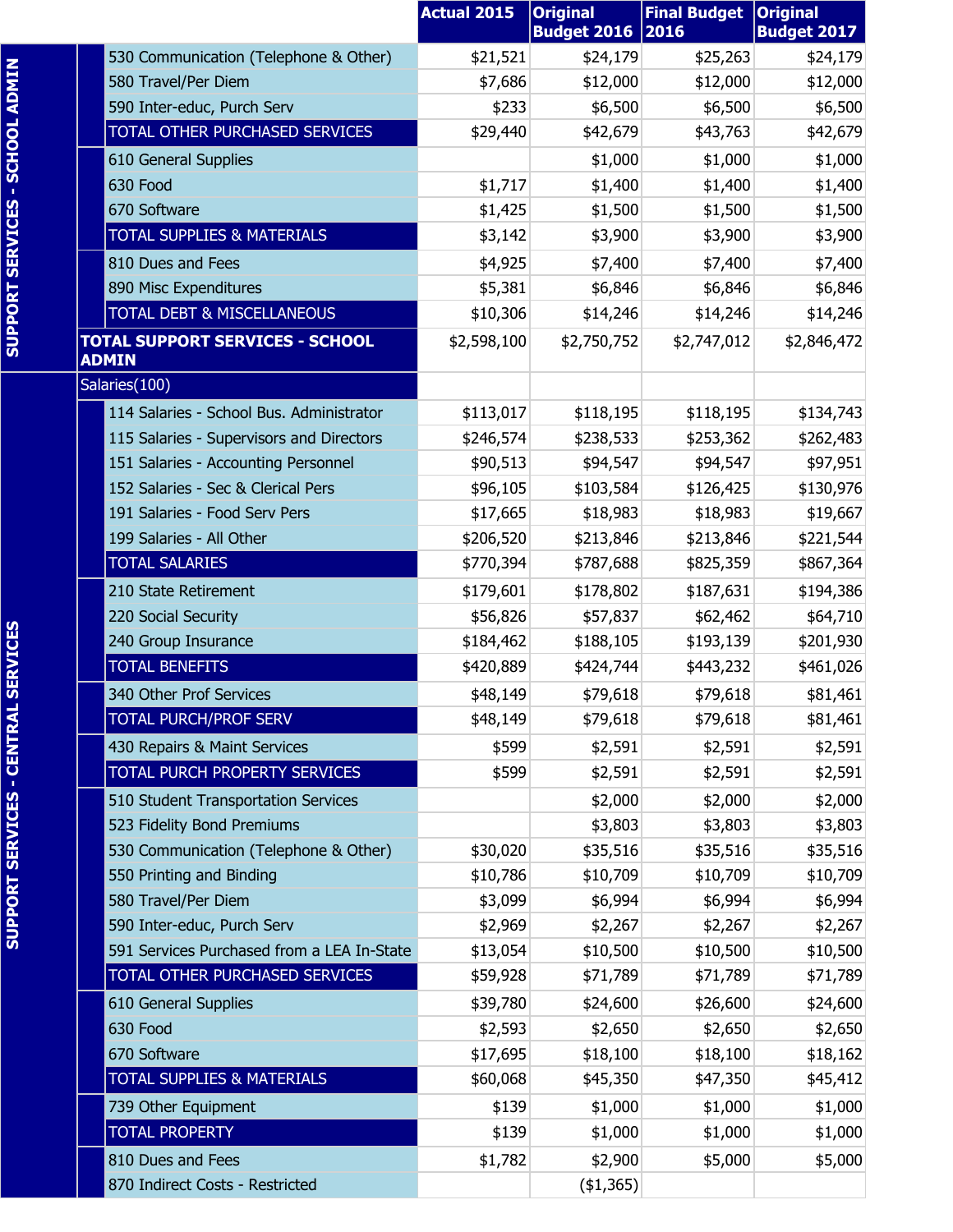|                                                         |                                                                                                              | <b>Actual 2015</b> | <b>Original</b><br><b>Budget 2016 2016</b> | <b>Final Budget</b> | <b>Original</b><br><b>Budget 2017</b> |
|---------------------------------------------------------|--------------------------------------------------------------------------------------------------------------|--------------------|--------------------------------------------|---------------------|---------------------------------------|
|                                                         |                                                                                                              | \$1,470            | \$1,500                                    | \$3,500             | \$1,500                               |
|                                                         |                                                                                                              | \$3,252            | \$3,035                                    | \$8,500             | \$6,500                               |
| <b>SERVICES</b><br>CENTRAL<br><b>SUPPOR</b><br><u>m</u> | 890 Misc Expenditures<br>TOTAL DEBT & MISCELLANEOUS<br>HATOTAL SUPPORT SERVICES - CENTRAL<br><b>SERVICES</b> | \$1,363,418        | \$1,415,815                                | \$1,479,438         | \$1,537,143                           |
|                                                         | Salaries(100)                                                                                                |                    |                                            |                     |                                       |
|                                                         | 115 Salaries - Supervisors and Directors                                                                     | \$17,346           | \$22,364                                   | \$22,364            | \$34,230                              |
|                                                         | 152 Salaries - Sec & Clerical Pers                                                                           | \$20,875           | \$20,283                                   | \$20,283            | \$21,014                              |
|                                                         | 182 Salaries - Custodial & Maintenance                                                                       | \$1,243,883        | \$1,401,285                                | \$1,401,284         | \$1,479,965                           |
|                                                         | <b>TOTAL SALARIES</b>                                                                                        | \$1,282,104        | \$1,443,932                                | \$1,443,931         | \$1,535,209                           |
|                                                         | 210 State Retirement                                                                                         | \$239,537          | \$295,911                                  | \$295,911           | \$306,494                             |
|                                                         | 220 Social Security                                                                                          | \$94,955           | \$110,591                                  | \$110,591           | \$114,542                             |
|                                                         | 240 Group Insurance                                                                                          | \$309,370          | \$315,000                                  | \$315,000           | \$329,805                             |
|                                                         | 270 Industrial Insurance                                                                                     | \$122,094          | \$145,000                                  | \$145,000           | \$145,000                             |
|                                                         | 280 Unemployment Insurance                                                                                   | \$608              | \$14,500                                   | \$14,500            | \$14,500                              |
|                                                         | <b>TOTAL BENEFITS</b>                                                                                        | \$766,564          | \$881,002                                  | \$881,002           | \$910,342                             |
|                                                         | 340 Other Prof Services                                                                                      |                    | \$5,000                                    | \$5,000             | \$5,000                               |
|                                                         | <b>TOTAL PURCH/PROF SERV</b>                                                                                 |                    | \$5,000                                    | \$5,000             | \$5,000                               |
|                                                         | 411 Water/Sewage                                                                                             | \$157,703          | \$225,484                                  | \$225,484           | \$226,031                             |
|                                                         | 412 Disposal Service                                                                                         | \$33,738           | \$32,244                                   | \$32,244            | \$32,244                              |
|                                                         | 430 Repairs & Maint Services                                                                                 | \$267,782          | \$183,668                                  | \$323,222           | \$289,428                             |
|                                                         | 432 Technology Repairs & Maint.                                                                              |                    | \$511                                      | \$511               | \$511                                 |
|                                                         | TOTAL PURCH PROPERTY SERVICES                                                                                | \$459,223          | \$441,907                                  | \$581,461           | \$548,214                             |
|                                                         | 521 Property Insurance                                                                                       | \$97,881           | \$110,669                                  | \$110,669           | \$110,669                             |
|                                                         | 530 Communication (Telephone & Other)                                                                        | \$8,609            | \$15,104                                   | \$15,104            | \$15,104                              |
| PERATION & MAINTENANCE OF PLANT                         | 580 Travel/Per Diem                                                                                          | \$2,783            | \$4,739                                    | \$4,739             | \$4,739                               |
| ō                                                       | 590 Inter-educ, Purch Serv                                                                                   | \$776              | \$2,000                                    | \$2,000             | \$2,000                               |
|                                                         | TOTAL OTHER PURCHASED SERVICES                                                                               | \$110,049          | \$132,512                                  | \$132,512           | \$132,512                             |
|                                                         | 610 General Supplies                                                                                         | \$147,815          | \$254,092                                  | \$279,644           | \$255,747                             |
|                                                         | 622 Electricity                                                                                              | \$538,839          | \$833,199                                  | \$647,616           | \$647,616                             |
|                                                         | 624 Fuel Oil                                                                                                 | \$193,902          | \$365,280                                  | \$257,000           | \$257,000                             |
|                                                         | 670 Software                                                                                                 |                    | \$3,200                                    | \$3,200             | \$3,200                               |
|                                                         | <b>TOTAL SUPPLIES &amp; MATERIALS</b>                                                                        | \$880,556          | \$1,455,771                                | \$1,187,460         | \$1,163,563                           |
|                                                         | 810 Dues and Fees                                                                                            | \$100              | \$128                                      | \$128               | \$128                                 |
|                                                         | TOTAL DEBT & MISCELLANEOUS                                                                                   | \$100              | \$128                                      | \$128               | \$128                                 |
|                                                         | <b>TOTAL OPERATION &amp; MAINTENANCE OF</b><br><b>PLANT</b>                                                  | \$3,498,596        | \$4,360,252                                | \$4,231,494         | \$4,294,967                           |
|                                                         | Salaries(100)                                                                                                |                    |                                            |                     |                                       |
| <b>TRANSPORTATION</b>                                   | 115 Salaries - Supervisors and Directors                                                                     | \$34,692           | \$33,948                                   | \$33,948            | \$35,170                              |
|                                                         | 152 Salaries - Sec & Clerical Pers                                                                           | \$18,020           | \$21,206                                   | \$21,206            | \$21,970                              |
| <b>STUDENT</b>                                          | 172 Salaries - Bus Drivers                                                                                   | \$309,226          | \$248,608                                  | \$249,928           | \$256,358                             |
|                                                         | 173 Mechanics/Other Garage Employees                                                                         | \$25,015           | \$27,716                                   | \$27,716            | \$28,714                              |
|                                                         | 199 Salaries - All Other                                                                                     |                    | \$20,590                                   | \$20,590            | \$20,719                              |
|                                                         | <b>TOTAL SALARIES</b>                                                                                        | \$386,953          | \$352,068                                  | \$353,388           | \$362,931                             |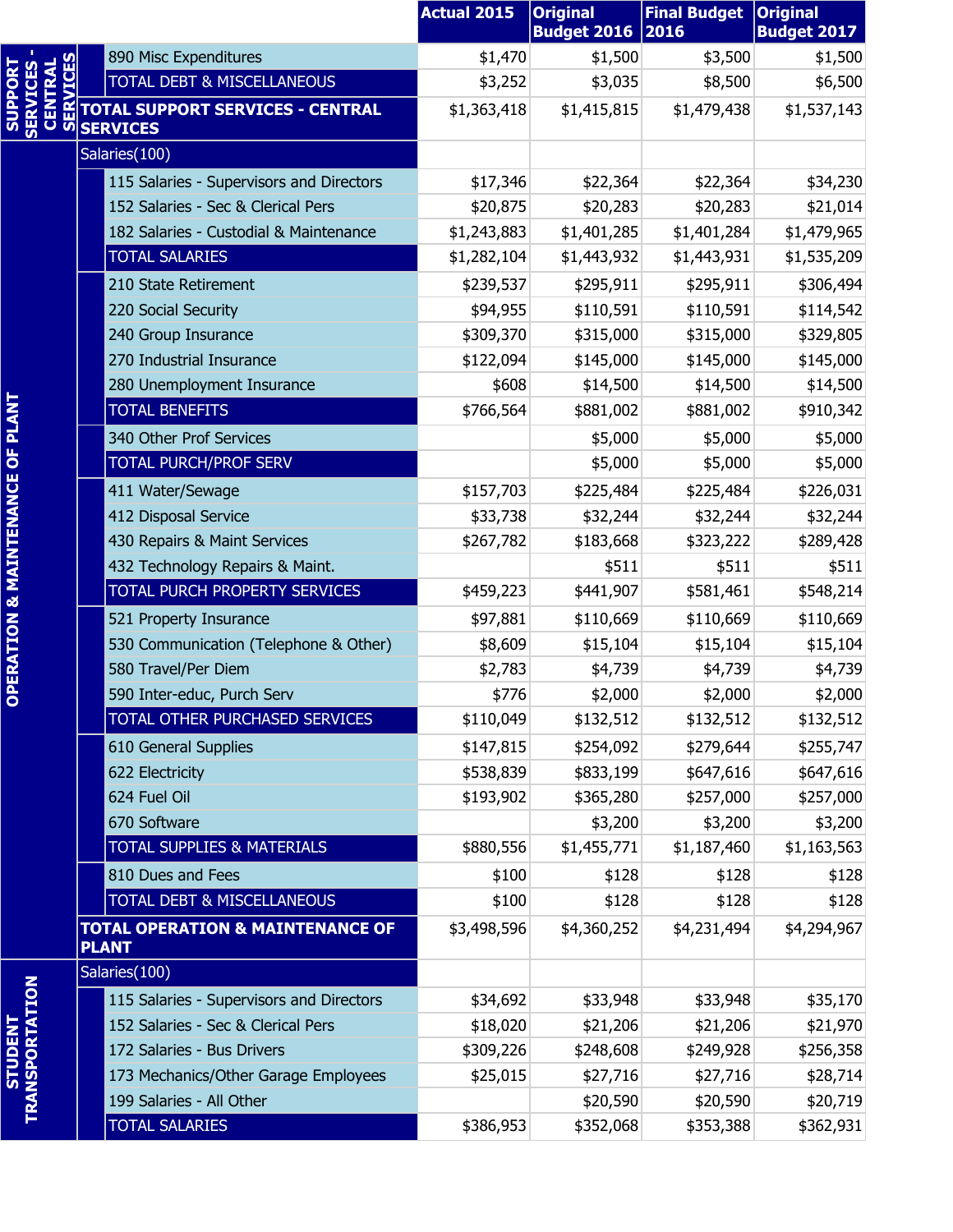|                                             | <b>Actual 2015</b> | <b>Original</b><br><b>Budget 2016</b> | <b>Final Budget</b><br>2016 | <b>Original</b><br><b>Budget 2017</b> |
|---------------------------------------------|--------------------|---------------------------------------|-----------------------------|---------------------------------------|
| 210 State Retirement                        | \$59,066           | \$62,582                              | \$62,581                    | \$64,557                              |
| 220 Social Security                         | \$28,320           | \$29,730                              | \$29,729                    | \$30,577                              |
| 240 Group Insurance                         | \$125,036          | \$130,000                             | \$130,000                   | \$135,405                             |
| 270 Industrial Insurance                    | \$7,537            | \$8,500                               | \$8,500                     | \$8,925                               |
| <b>TOTAL BENEFITS</b>                       | \$219,959          | \$230,812                             | \$230,810                   | \$239,464                             |
| 320 Professional - Educational Services     | \$1,608            | \$500                                 | \$500                       | \$500                                 |
| 340 Other Prof Services                     | \$439              | \$800                                 | \$800                       | \$800                                 |
| TOTAL PURCH/PROF SERV                       | \$2,047            | \$1,300                               | \$1,300                     | \$1,300                               |
| 430 Repairs & Maint Services                | \$25,780           | \$56,371                              | \$56,371                    | \$56,371                              |
| TOTAL PURCH PROPERTY SERVICES               | \$25,780           | \$56,371                              | \$56,371                    | \$56,371                              |
| 510 Student Transportation Services         | (\$22,761)         | (42,056)                              | ( \$1,320)                  | (\$1,320)                             |
| 521 Property Insurance                      | \$2,745            | \$2,000                               | \$2,000                     | \$2,000                               |
| 530 Communication (Telephone & Other)       | \$2,728            | \$2,595                               | \$2,595                     | \$2,595                               |
| 580 Travel/Per Diem                         | \$482              | \$1,300                               | \$1,300                     | \$1,300                               |
| 590 Inter-educ, Purch Serv                  | \$567              | \$300                                 | \$300                       | \$300                                 |
| TOTAL OTHER PURCHASED SERVICES              | (\$16,239)         | \$4,139                               | \$4,875                     | \$4,875                               |
| 610 General Supplies                        | \$1,579            | \$2,500                               | \$2,500                     | \$2,500                               |
| 622 Electricity                             | \$2,844            | \$3,400                               | \$3,400                     | \$3,400                               |
| 624 Fuel Oil                                | \$77,002           | \$121,864                             | \$121,864                   | \$121,864                             |
| 670 Software                                | \$5,970            | \$3,100                               | \$3,100                     | \$3,100                               |
| 683 Repair Parts for Buses & Other Vehicles | \$57,886           | \$55,000                              | \$55,000                    | \$55,000                              |
| 689 Miscellaneous                           | \$24,761           | \$30,000                              | \$30,000                    | \$30,000                              |
| <b>TOTAL SUPPLIES &amp; MATERIALS</b>       | \$170,042          | \$215,864                             | \$215,864                   | \$215,864                             |
| 739 Other Equipment                         |                    | \$3,000                               | \$3,000                     | \$3,000                               |
| <b>TOTAL PROPERTY</b>                       |                    | \$3,000                               | \$3,000                     | \$3,000                               |
| 810 Dues and Fees                           | \$300              |                                       |                             |                                       |
| 890 Misc Expenditures                       | \$598              | \$250                                 | \$250                       | \$250                                 |
| <b>TOTAL DEBT &amp; MISCELLANEOUS</b>       | \$898              | \$250                                 | \$250                       | \$250                                 |
| <b>TOTAL STUDENT TRANSPORTATION</b>         | \$789,440          | \$863,804                             | \$865,858                   | \$884,055                             |
| Salaries(100)                               |                    |                                       |                             |                                       |
| 121 Salaries - Principals and Assistants    | \$55,880           | \$60,930                              | \$60,930                    | \$60,930                              |
| 131 Salaries - Teachers                     | \$133,807          | \$106,107                             | \$106,106                   | \$106,106                             |
| 161 Salaries - Tchr Aides & Para-Prof       | \$115,484          | \$117,159                             | \$117,159                   | \$121,369                             |
| 182 Salaries - Custodial & Maintenance      |                    | \$2,631                               | \$2,631                     | \$2,631                               |
| 199 Salaries - All Other                    | \$45,704           | \$77,096                              | \$77,096                    | \$77,096                              |
| <b>TOTAL SALARIES</b>                       | \$350,875          | \$363,923                             | \$363,924                   | \$368,134                             |
| 210 State Retirement                        | \$62,905           | \$75,940                              | \$75,940                    | \$76,684                              |
| 220 Social Security                         | \$25,751           | \$32,108                              | \$32,108                    | \$32,443                              |
| 240 Group Insurance                         | \$9,711            | \$6,714                               | \$6,714                     | \$6,714                               |
| 270 Industrial Insurance                    | \$3,015            | \$4,000                               | \$4,000                     | \$4,000                               |
| <b>TOTAL BENEFITS</b>                       | \$101,382          | \$118,762                             | \$118,762                   | \$119,841                             |
| 580 Travel/Per Diem                         | \$892              |                                       |                             |                                       |
| TOTAL OTHER PURCHASED SERVICES              | \$892              |                                       |                             |                                       |
| 610 General Supplies                        | \$1,731            | \$6,500                               | \$7,521                     | \$7,521                               |
| 630 Food                                    | \$10,413           | \$10,100                              | \$7,500                     | \$7,500                               |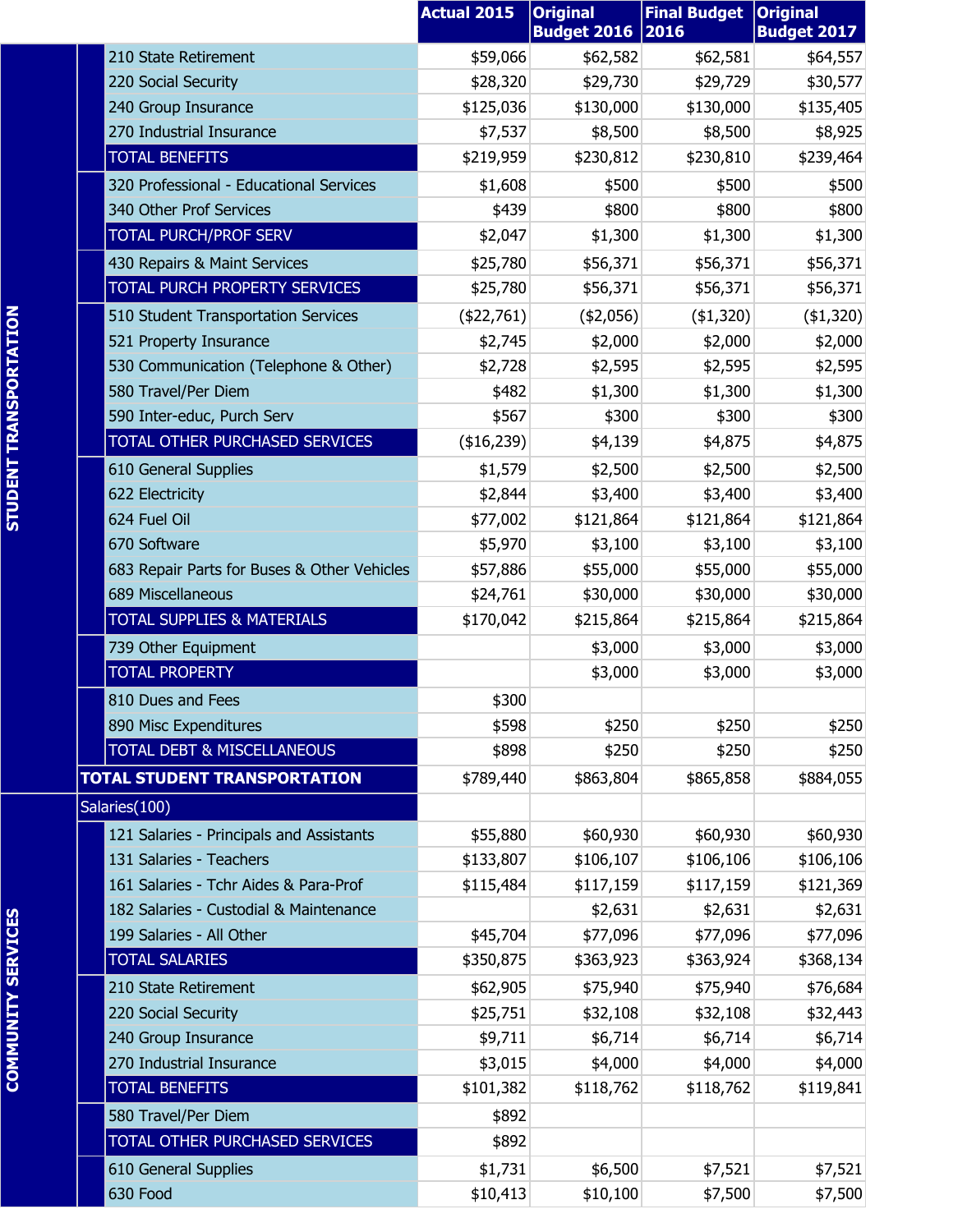|                                                  |                                                              | <b>Actual 2015</b> | <b>Original</b><br><b>Budget 2016 2016</b> | <b>Final Budget</b> | <b>Original</b><br><b>Budget 2017</b> |
|--------------------------------------------------|--------------------------------------------------------------|--------------------|--------------------------------------------|---------------------|---------------------------------------|
|                                                  | TOTAL SUPPLIES & MATERIALS                                   | \$12,144           | \$16,600                                   | \$15,021            | \$15,021                              |
|                                                  | 739 Other Equipment                                          | \$489              | \$750                                      | \$750               | \$750                                 |
| <b>COMMUNITY</b><br>SERVICES                     | <b>TOTAL PROPERTY</b>                                        | \$489              | \$750                                      | \$750               | \$750                                 |
|                                                  | 890 Misc Expenditures                                        | \$12,873           | \$67,124                                   | \$67,124            | \$67,124                              |
|                                                  | TOTAL DEBT & MISCELLANEOUS                                   | \$12,873           | \$67,124                                   | \$67,124            | \$67,124                              |
|                                                  | <b>TOTAL COMMUNITY SERVICES</b>                              | \$478,655          | \$567,159                                  | \$565,580           | \$570,870                             |
|                                                  | Debt & Miscellaneous(800)                                    |                    |                                            |                     |                                       |
| <b>NOILISTI</b>                                  | 890 Misc Expenditures                                        |                    | \$626                                      | \$626               | \$626                                 |
| <b>SERVICE</b>                                   | TOTAL DEBT & MISCELLANEOUS                                   |                    | \$626                                      | \$626               | \$626                                 |
|                                                  | <b>TOTAL LAND ACQUISITION SERVICES</b>                       |                    | \$626                                      | \$626               | \$626                                 |
|                                                  | Purch Property Services(400)                                 |                    |                                            |                     |                                       |
|                                                  | <b>450 Construction Services</b>                             |                    |                                            | \$367,979           |                                       |
|                                                  | TOTAL PURCH PROPERTY SERVICES                                |                    |                                            | \$367,979           |                                       |
| NSTRUCTION<br><b>BUILDING</b><br><b>NOTITIST</b> | <b>TOTAL BUILDING ACQUISITION AND</b><br><b>CONSTRUCTION</b> |                    |                                            | \$367,979           |                                       |
|                                                  | <b>TOTAL EXPENDITURES, 10 GENERAL FUND</b>                   | \$38,738,788       | \$43,093,652                               | \$43,397,119        | \$44,147,570                          |

|                                            |                                                                   | <b>Actual 2015</b> | <b>Original</b><br><b>Budget 2016 2016</b> | Final Budget   Original | <b>Budget 2017</b> |
|--------------------------------------------|-------------------------------------------------------------------|--------------------|--------------------------------------------|-------------------------|--------------------|
|                                            | 5000 Other Sources & Changes                                      |                    |                                            |                         |                    |
|                                            | 5100 Sale of Bonds                                                |                    |                                            |                         |                    |
|                                            | 5110 Face Amount of Bonds Sold                                    |                    |                                            |                         |                    |
| <b>5000 OTHER FINANCING SOURCES (USES)</b> | 5120 Premium or Discount on the Issuance of<br><b>Bonds</b>       |                    |                                            |                         |                    |
|                                            | <b>5130 Issuance of Refunding Bonds</b>                           |                    |                                            |                         |                    |
|                                            | 5140 Payment to Refunded Bonds Escrow                             |                    |                                            |                         |                    |
|                                            | <b>5200 Transfers in From Other Funds</b>                         |                    |                                            |                         |                    |
|                                            | 5210 Transfers out to Other Funds                                 |                    |                                            |                         |                    |
|                                            | 5300 Sale of, or Compensation for Loss of,<br><b>Fixed Assets</b> |                    |                                            |                         |                    |
|                                            | <b>5400 Loan Proceeds</b>                                         |                    |                                            |                         |                    |
|                                            | <b>5500 Capital Lease Proceeds</b>                                |                    |                                            |                         |                    |
|                                            | 5900 Other Financing Sources & Uses                               |                    |                                            |                         |                    |
|                                            | <b>TOTAL OTHER FINANCING SOURCES (USES)</b>                       |                    |                                            |                         |                    |
|                                            | <b>6100 Capital Contributions</b>                                 |                    |                                            |                         |                    |
|                                            | 6200 Amortization of Premium on Issuance of<br><b>Bonds</b>       |                    |                                            |                         |                    |
| <b>6000 OTHER ITEMS</b>                    | <b>6300 Special Items</b>                                         |                    |                                            |                         |                    |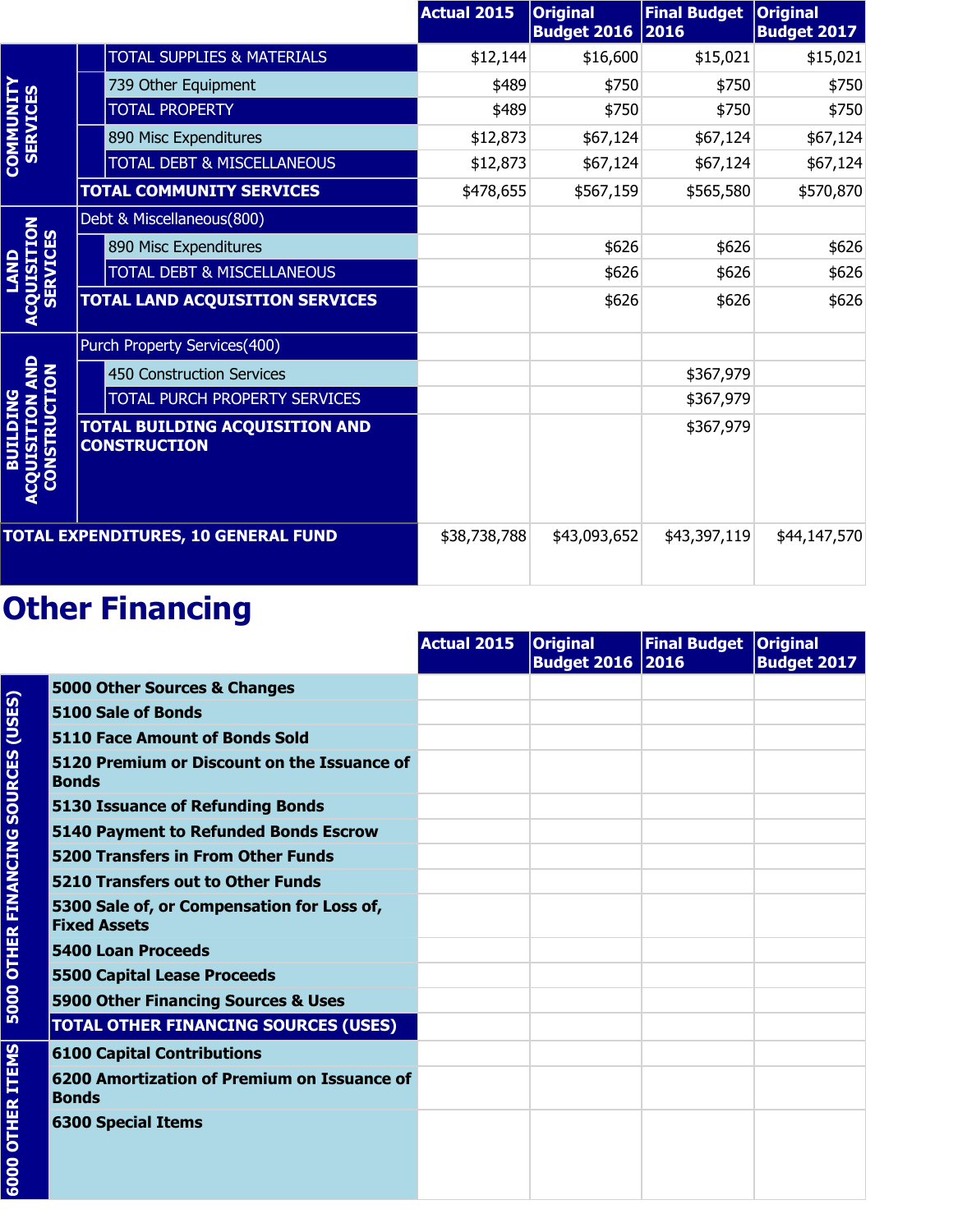|                                                                                      | Actual 2015 | <b>Original</b><br><b>Budget 2016 2016</b> | Final Budget   Original | <b>Budget 2017</b> |
|--------------------------------------------------------------------------------------|-------------|--------------------------------------------|-------------------------|--------------------|
|                                                                                      |             |                                            |                         |                    |
| <b>O fill 6400 Extraordinary Items</b><br><b>O H</b><br><b>C</b> D TOTAL OTHER ITEMS |             |                                            |                         |                    |
| <b>TOTAL OTHER FINANCING SOURCES (USES) AND</b><br><b>OTHER ITEMS</b>                | \$0         | \$0                                        | \$0                     | \$0                |

|                               |                                                                     | <b>Actual 2015</b> | <b>Original</b><br><b>Budget 2016</b> | <b>Final Budget</b><br>2016 | <b>Original</b><br><b>Budget 2017</b> |
|-------------------------------|---------------------------------------------------------------------|--------------------|---------------------------------------|-----------------------------|---------------------------------------|
|                               | 1000 Total LOCAL                                                    | \$14,234,578       | \$16,113,073                          | \$16,260,536                | \$16,190,932                          |
|                               | <b>2000 Total STATE</b>                                             | \$23,464,078       | \$24,318,381                          | \$24,258,914                | \$25,251,241                          |
|                               | <b>3000 Total FEDERAL</b>                                           | \$2,036,473        | \$2,201,765                           | \$2,194,300                 | \$2,200,121                           |
| <b>REVENUES<br/>BY SOURCE</b> | <b>TOTAL REVENUES</b>                                               | \$39,735,129       | \$42,633,219                          | \$42,713,750                | \$43,642,294                          |
|                               | <b>100 Salaries</b>                                                 | \$24,380,338       | \$26,248,560                          | \$26,464,501                | \$27,451,443                          |
|                               | <b>200 Employee Benefits</b>                                        | \$10,993,157       | \$11,667,392                          | \$11,257,750                | \$11,655,530                          |
| EXPENDITURES BY OBJECT        | <b>300 Purchased Professional and Technical</b><br><b>Services</b>  | \$441,685          | \$799,949                             | \$536,741                   | \$531,584                             |
|                               | <b>400 Purchased property Services</b>                              | \$486,196          | \$503,369                             | \$1,011,902                 | \$609,676                             |
|                               | <b>500 Other Purchased Services</b>                                 | \$302,520          | \$387,794                             | \$403,016                   | \$403,289                             |
|                               | <b>600 Supplies</b>                                                 | \$2,042,858        | \$3,269,664                           | \$3,454,343                 | \$3,290,682                           |
|                               | <b>700 Property</b>                                                 | \$63,591           | \$112,820                             | \$177,290                   | \$115,790                             |
|                               | <b>800 Other Objects</b>                                            | \$28,443           | \$104,104                             | \$91,576                    | \$89,576                              |
|                               | <b>TOTAL EXPENDITURES</b>                                           | \$38,738,788       | \$43,093,652                          | \$43,397,119                | \$44,147,570                          |
|                               | <b>EXCESS (DEFICIENCY) OF REVENUES OVER</b><br>(UNDER) EXPENDITURES | \$996,341          | $(*460,433)$                          | $($ \$683,369) $ $          | $(*505,276)$                          |
| <b>ITEMS</b>                  | <b>OTHER FINANCING SOURCES (USES) AND OTHER</b>                     | \$0                | \$0                                   | \$0                         | \$0                                   |
|                               | <b>NET CHANGE IN FUND BALANCE</b>                                   | \$996,341          | $(*460,433)$                          | $(*683,369)$                | $(*505,276)$                          |
|                               | <b>FUND BALANCE - BEGINNING (FROM PRIOR YEAR)</b>                   | \$9,887,928        |                                       | \$10,884,269                |                                       |
|                               | <b>FUND BALANCE - ENDING</b>                                        | \$10,884,269       | $(*460,433)$                          | \$10,200,900                | $(*505,276)$                          |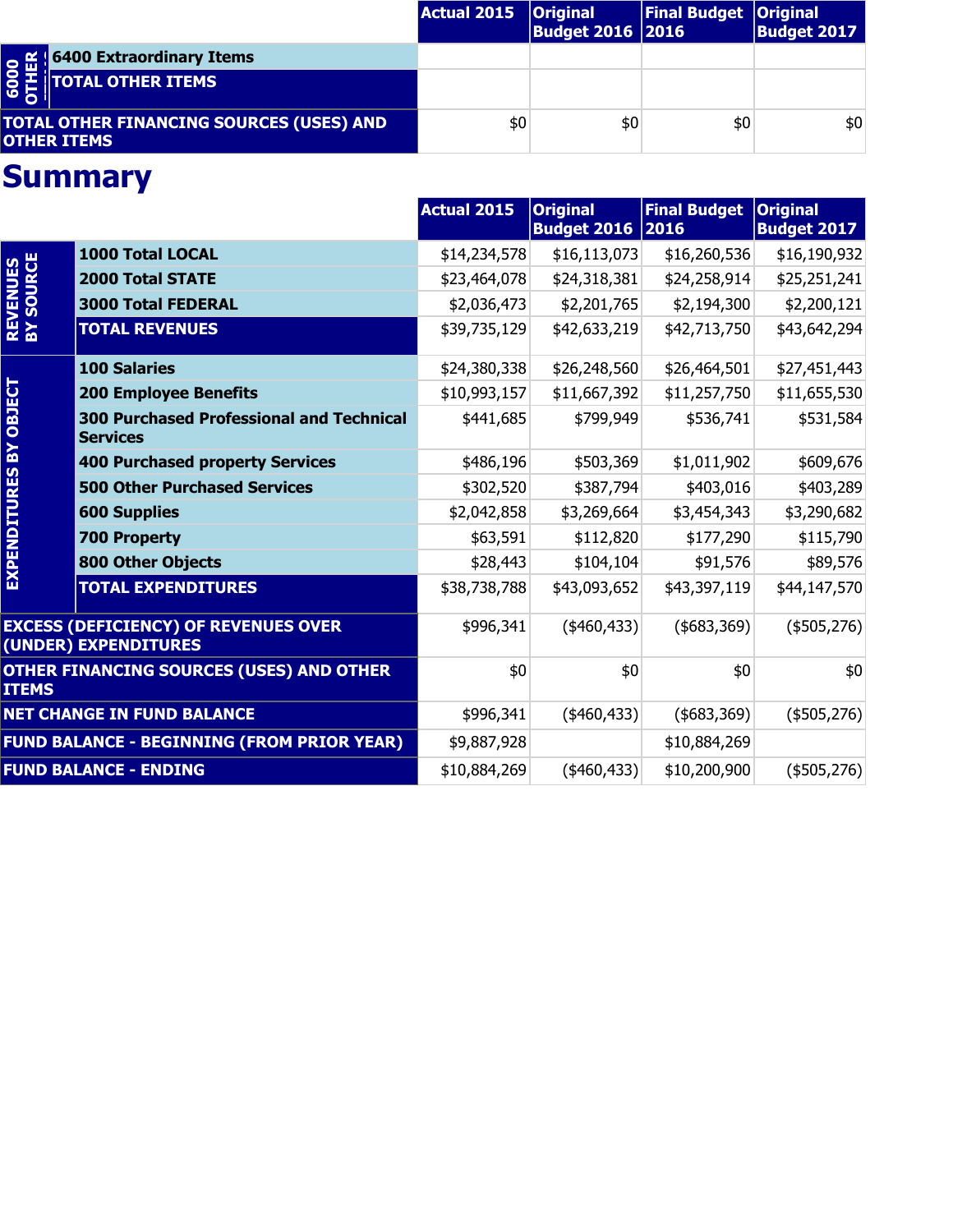|                         |                     |                                            | <b>Actual 2015</b> | <b>Original</b><br><b>Budget 2016 2016</b> | Final Budget   Original | <b>Budget 2017</b> |
|-------------------------|---------------------|--------------------------------------------|--------------------|--------------------------------------------|-------------------------|--------------------|
|                         | 8110                | <b>Cash</b>                                | \$220,912          |                                            |                         |                    |
|                         | 8120                | <b>Investments</b>                         | \$784,240          |                                            |                         |                    |
| ASSETS                  | 8135                | <b>Due From Other Funds</b>                | \$366              |                                            |                         |                    |
|                         | <b>TOTAL ASSETS</b> |                                            | \$1,005,518        |                                            |                         |                    |
|                         | 9889                | <b>Committed - Other</b>                   | \$1,005,518        |                                            |                         |                    |
| <b>BALANCES</b><br>FUND |                     | <b>TOTAL FUND BALANCES</b>                 | \$1,005,518        |                                            |                         |                    |
|                         |                     | <b>TOTAL LIABILITIES AND FUND BALANCES</b> | \$1,005,518        |                                            |                         |                    |
|                         | <b>TOTAL ASSETS</b> |                                            | \$1,005,518        | \$0                                        | \$0                     | \$0                |

#### **Revenue**

|             |                                                     | Actual 2015   Original | <b>Budget 2016 2016</b> | <b>Final Budget Original</b> | <b>Budget 2017</b> |
|-------------|-----------------------------------------------------|------------------------|-------------------------|------------------------------|--------------------|
| <b>DCAL</b> | <b>OTHER REVENUE - LOCAL SOURCES</b><br><b>1900</b> | \$90,191               |                         |                              |                    |
|             | <b>TOTAL LOCAL</b>                                  | \$90,191               |                         |                              |                    |
|             | <b>TOTAL REVENUES, 20 SPECIAL REVENUE FUNDS</b>     | \$90,191               | \$0                     | \$0                          | \$0                |

#### **Expenditure**

|                    |                                               | Actual 2015 | <b>Original</b><br><b>Budget 2016 2016</b> | <b>Final Budget</b> | <b>Original</b><br><b>Budget 2017</b> |
|--------------------|-----------------------------------------------|-------------|--------------------------------------------|---------------------|---------------------------------------|
|                    | Supplies & Materials(600)                     |             |                                            |                     |                                       |
|                    | 610 General Supplies                          | \$78,387    |                                            |                     |                                       |
|                    | <b>TOTAL SUPPLIES &amp; MATERIALS</b>         | \$78,387    |                                            |                     |                                       |
| <b>INSTRUCTION</b> | <b>TOTAL INSTRUCTION</b>                      | \$78,387    |                                            |                     |                                       |
| <b>FUNDS</b>       | <b>TOTAL EXPENDITURES, 20 SPECIAL REVENUE</b> | \$78,387    | \$0                                        | \$0                 | \$0                                   |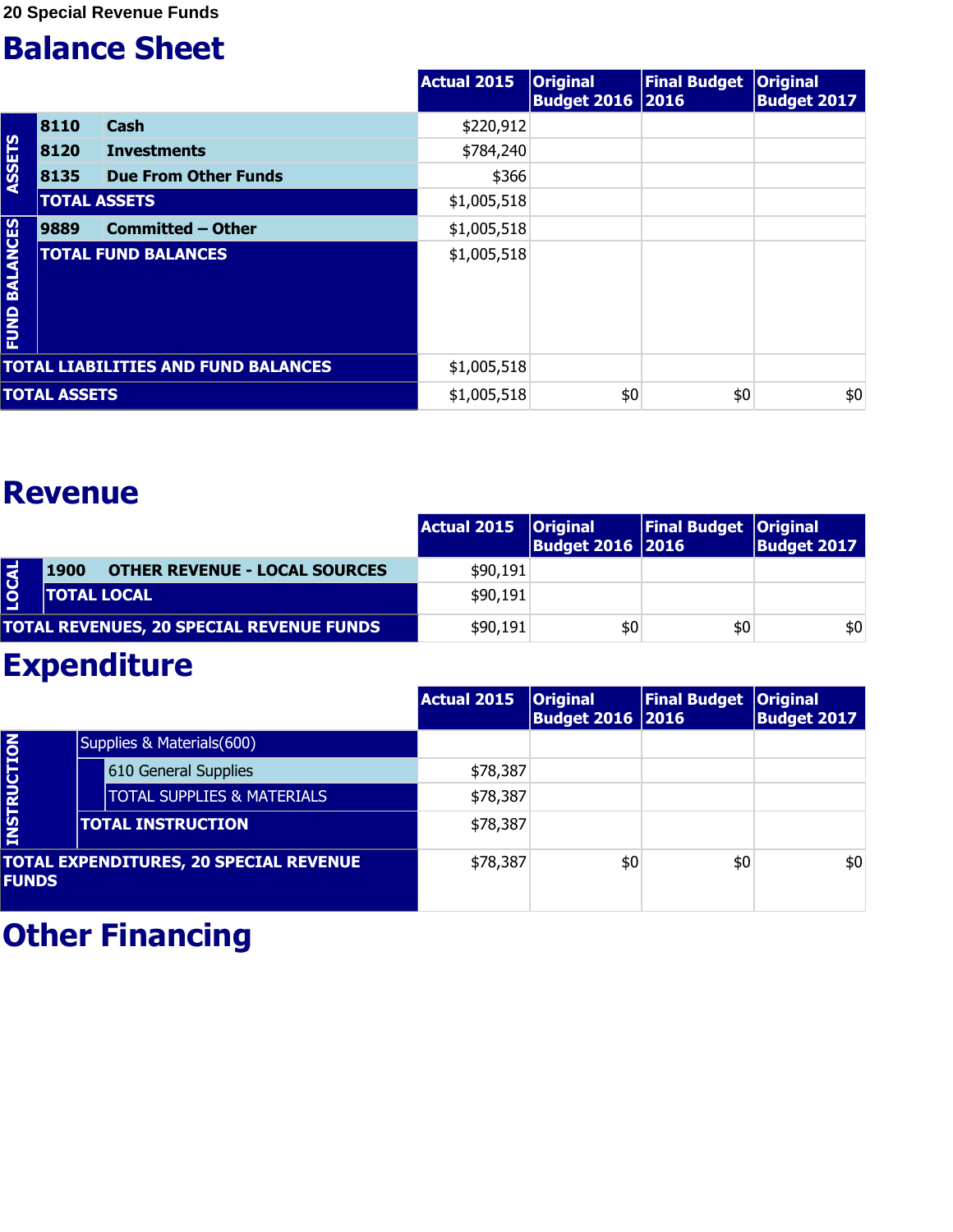|                             |                                                                   | <b>Actual 2015</b> | <b>Original</b><br><b>Budget 2016 2016</b> | Final Budget   Original | <b>Budget 2017</b> |
|-----------------------------|-------------------------------------------------------------------|--------------------|--------------------------------------------|-------------------------|--------------------|
|                             | 5000 Other Sources & Changes                                      |                    |                                            |                         |                    |
| (USES)                      | 5100 Sale of Bonds                                                |                    |                                            |                         |                    |
|                             | <b>5110 Face Amount of Bonds Sold</b>                             |                    |                                            |                         |                    |
| <b>SOURCES</b>              | 5120 Premium or Discount on the Issuance of<br><b>Bonds</b>       |                    |                                            |                         |                    |
|                             | <b>5130 Issuance of Refunding Bonds</b>                           |                    |                                            |                         |                    |
|                             | <b>5140 Payment to Refunded Bonds Escrow</b>                      |                    |                                            |                         |                    |
|                             | <b>5200 Transfers in From Other Funds</b>                         |                    |                                            |                         |                    |
|                             | 5210 Transfers out to Other Funds                                 |                    |                                            |                         |                    |
| <b>5000 OTHER FINANCING</b> | 5300 Sale of, or Compensation for Loss of,<br><b>Fixed Assets</b> |                    |                                            |                         |                    |
|                             | <b>5400 Loan Proceeds</b>                                         |                    |                                            |                         |                    |
|                             | <b>5500 Capital Lease Proceeds</b>                                |                    |                                            |                         |                    |
|                             | 5900 Other Financing Sources & Uses                               |                    |                                            |                         |                    |
|                             | <b>TOTAL OTHER FINANCING SOURCES (USES)</b>                       |                    |                                            |                         |                    |
|                             | <b>6100 Capital Contributions</b>                                 |                    |                                            |                         |                    |
| <b>OTHER ITEMS</b>          | 6200 Amortization of Premium on Issuance of<br><b>Bonds</b>       |                    |                                            |                         |                    |
|                             | <b>6300 Special Items</b>                                         |                    |                                            |                         |                    |
|                             | <b>6400 Extraordinary Items</b>                                   |                    |                                            |                         |                    |
| 6000                        | <b>TOTAL OTHER ITEMS</b>                                          |                    |                                            |                         |                    |
|                             | TOTAL OTHER FINANCING SOURCES (USES) AND<br><b>OTHER ITEMS</b>    | \$0                | \$0                                        | \$0                     | \$0                |

|                                       |                                                                     | <b>Actual 2015</b> | <b>Original</b><br><b>Budget 2016 2016</b> | <b>Final Budget</b> | <b>Original</b><br><b>Budget 2017</b> |
|---------------------------------------|---------------------------------------------------------------------|--------------------|--------------------------------------------|---------------------|---------------------------------------|
|                                       | 1000 Total LOCAL                                                    | \$90,191           |                                            |                     |                                       |
| <b>REVENUES</b><br><b>SOURCE</b><br>m | <b>TOTAL REVENUES</b>                                               | \$90,191           |                                            |                     |                                       |
|                                       | <b>600 Supplies</b>                                                 | \$78,387           |                                            |                     |                                       |
| EXPENDITURES<br>BY OBJECT             | <b>TOTAL EXPENDITURES</b>                                           | \$78,387           |                                            |                     |                                       |
|                                       | <b>EXCESS (DEFICIENCY) OF REVENUES OVER</b><br>(UNDER) EXPENDITURES | \$11,804           |                                            |                     |                                       |
| <b>ITEMS</b>                          | OTHER FINANCING SOURCES (USES) AND OTHER                            | \$0                |                                            |                     |                                       |
|                                       | <b>NET CHANGE IN FUND BALANCE</b>                                   | \$11,804           | \$0                                        | \$0                 | \$0                                   |
|                                       | <b>FUND BALANCE - BEGINNING (FROM PRIOR YEAR)</b>                   | \$993,714          |                                            | \$1,005,518         |                                       |
| <b>FUND BALANCE - ENDING</b>          |                                                                     | \$1,005,518        | \$0                                        | \$1,005,518         | \$0                                   |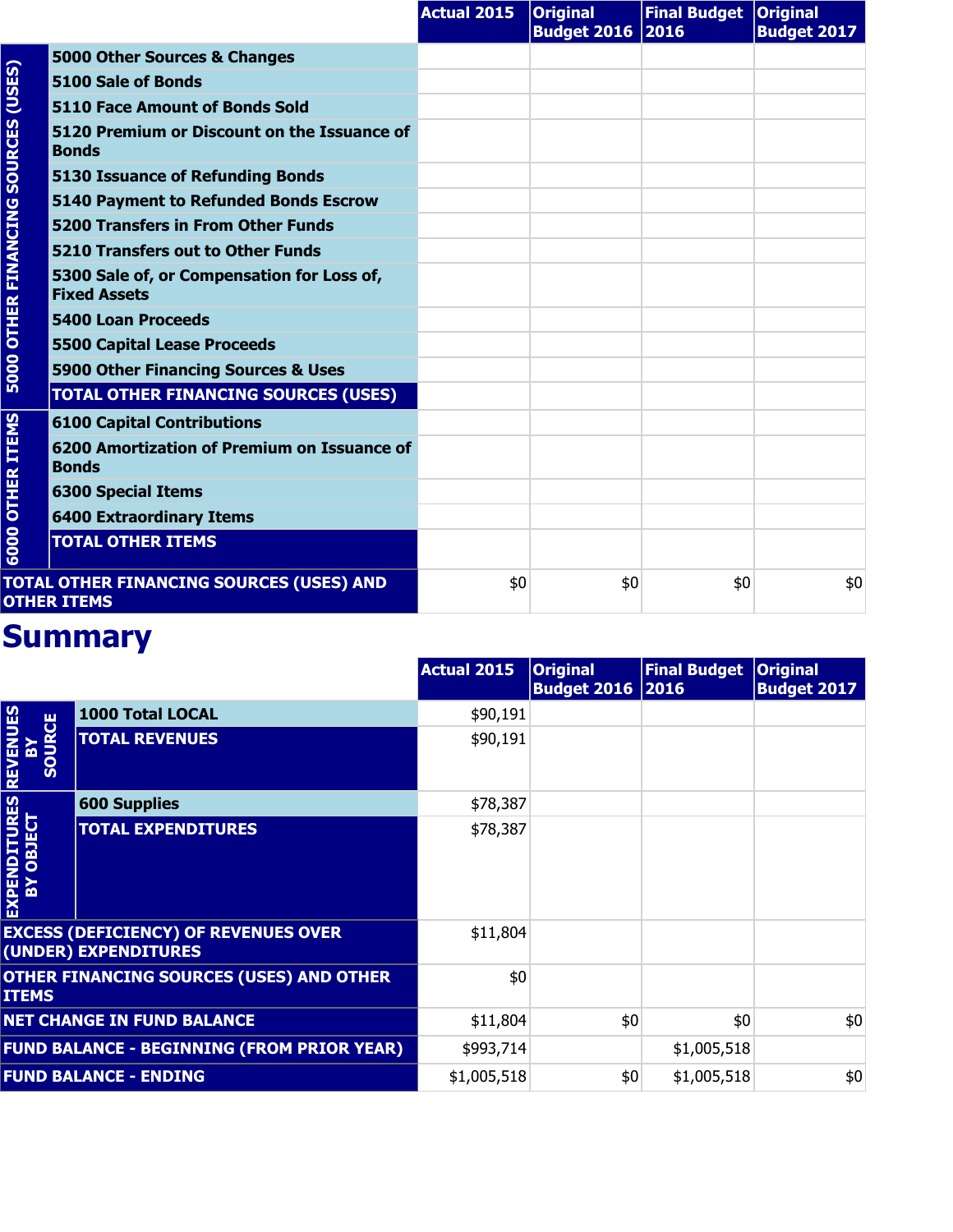|                                  |                     |                                            | <b>Actual 2015</b> | <b>Original</b><br><b>Budget 2016 2016</b> | <b>Final Budget</b> | <b>Original</b><br><b>Budget 2017</b> |
|----------------------------------|---------------------|--------------------------------------------|--------------------|--------------------------------------------|---------------------|---------------------------------------|
|                                  | 8110                | <b>Cash</b>                                | \$249,537          |                                            |                     |                                       |
|                                  | 8111                | <b>Cash in Banks</b>                       | \$76               |                                            |                     |                                       |
| <b>ASSETS</b>                    | 8120                | <b>Investments</b>                         | \$626,998          |                                            |                     |                                       |
|                                  | <b>TOTAL ASSETS</b> |                                            | \$876,611          |                                            |                     |                                       |
|                                  | 9510                | <b>Accounts Payable</b>                    | \$76               |                                            |                     |                                       |
|                                  |                     | <b>TOTAL LIABILITIES</b>                   | \$76               |                                            |                     |                                       |
|                                  | 9889                | <b>Committed - Other</b>                   | \$876,535          |                                            |                     |                                       |
| <b>FUND BALANCES LIABILITIES</b> |                     | <b>TOTAL FUND BALANCES</b>                 | \$876,535          |                                            |                     |                                       |
|                                  |                     | <b>TOTAL LIABILITIES AND FUND BALANCES</b> | \$876,611          |                                            |                     |                                       |
|                                  | <b>TOTAL ASSETS</b> |                                            | \$876,611          | \$0                                        | \$0                 | \$0                                   |

#### **Revenue**

|             |                                              | Actual 2015   Original | <b>Budget 2016 2016</b> | <b>Final Budget Original</b> | <b>Budget 2017</b> |
|-------------|----------------------------------------------|------------------------|-------------------------|------------------------------|--------------------|
| <b>OCAL</b> | <b>OTHER REVENUE - LOCAL SOURCES</b><br>1900 | \$1,590,147            |                         |                              |                    |
|             | <b>TOTAL LOCAL</b>                           | \$1,590,147            |                         |                              |                    |
|             | TOTAL REVENUES, 21 STUDENT ACTIVITY FUND     | \$1,590,147            | \$0                     | \$0                          | \$0                |

## **Expenditure**

|                    |                                                | <b>Actual 2015</b> | <b>Original</b><br><b>Budget 2016 2016</b> | <b>Final Budget</b> | <b>Original</b><br><b>Budget 2017</b> |
|--------------------|------------------------------------------------|--------------------|--------------------------------------------|---------------------|---------------------------------------|
|                    | Purch/Prof Serv(300)                           |                    |                                            |                     |                                       |
|                    | 340 Other Prof Services                        | \$136,757          |                                            |                     |                                       |
|                    | <b>TOTAL PURCH/PROF SERV</b>                   | \$136,757          |                                            |                     |                                       |
|                    | 443 Rental of Computers & Related<br>Equipment | \$5,457            |                                            |                     |                                       |
|                    | <b>TOTAL PURCH PROPERTY SERVICES</b>           | \$5,457            |                                            |                     |                                       |
|                    | 510 Student Transportation Services            | \$191,851          |                                            |                     |                                       |
| <b>INSTRUCTION</b> | <b>TOTAL OTHER PURCHASED SERVICES</b>          | \$191,851          |                                            |                     |                                       |
|                    | 610 General Supplies                           | \$624,189          |                                            |                     |                                       |
|                    | <b>TOTAL SUPPLIES &amp; MATERIALS</b>          | \$624,189          |                                            |                     |                                       |
|                    | 739 Other Equipment                            | \$62,973           |                                            |                     |                                       |
|                    | <b>TOTAL PROPERTY</b>                          | \$62,973           |                                            |                     |                                       |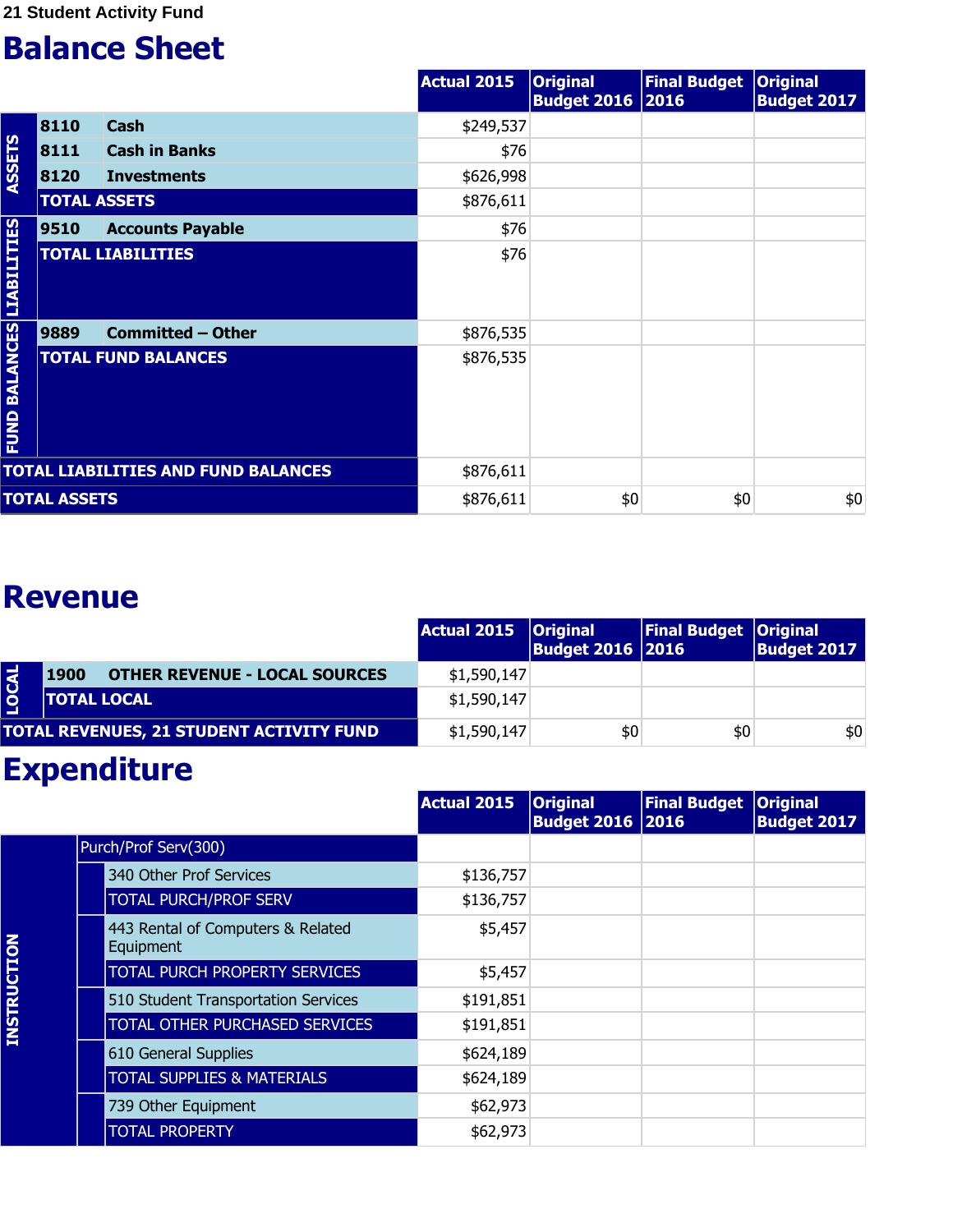|                 |                                                | Actual 2015 | <b>Original</b><br><b>Budget 2016 2016</b> | <b>Final Budget   Original</b> | <b>Budget 2017</b> |
|-----------------|------------------------------------------------|-------------|--------------------------------------------|--------------------------------|--------------------|
|                 | 890 Misc Expenditures                          | \$516,671   |                                            |                                |                    |
| <b>STRUCTIO</b> | <b>TOTAL DEBT &amp; MISCELLANEOUS</b>          | \$516,671   |                                            |                                |                    |
|                 | <b>TOTAL INSTRUCTION</b>                       | \$1,537,898 |                                            |                                |                    |
| <b>FUND</b>     | <b>TOTAL EXPENDITURES, 21 STUDENT ACTIVITY</b> | \$1,537,898 | \$0                                        | \$0                            | \$0                |

|                          |                                                                   | <b>Actual 2015</b> | <b>Original</b><br><b>Budget 2016 2016</b> | Final Budget   Original | <b>Budget 2017</b> |
|--------------------------|-------------------------------------------------------------------|--------------------|--------------------------------------------|-------------------------|--------------------|
|                          | 5000 Other Sources & Changes                                      |                    |                                            |                         |                    |
| (USES)<br><b>SOURCES</b> | 5100 Sale of Bonds                                                |                    |                                            |                         |                    |
|                          | <b>5110 Face Amount of Bonds Sold</b>                             |                    |                                            |                         |                    |
|                          | 5120 Premium or Discount on the Issuance of<br><b>Bonds</b>       |                    |                                            |                         |                    |
|                          | <b>5130 Issuance of Refunding Bonds</b>                           |                    |                                            |                         |                    |
|                          | <b>5140 Payment to Refunded Bonds Escrow</b>                      |                    |                                            |                         |                    |
|                          | <b>5200 Transfers in From Other Funds</b>                         |                    |                                            |                         |                    |
|                          | <b>5210 Transfers out to Other Funds</b>                          |                    |                                            |                         |                    |
| <b>OTHER FINANCING</b>   | 5300 Sale of, or Compensation for Loss of,<br><b>Fixed Assets</b> |                    |                                            |                         |                    |
|                          | <b>5400 Loan Proceeds</b>                                         |                    |                                            |                         |                    |
|                          | <b>5500 Capital Lease Proceeds</b>                                |                    |                                            |                         |                    |
| 5000                     | 5900 Other Financing Sources & Uses                               |                    |                                            |                         |                    |
|                          | <b>TOTAL OTHER FINANCING SOURCES (USES)</b>                       |                    |                                            |                         |                    |
|                          | <b>6100 Capital Contributions</b>                                 |                    |                                            |                         |                    |
| <b>OTHER ITEMS</b>       | 6200 Amortization of Premium on Issuance of<br><b>Bonds</b>       |                    |                                            |                         |                    |
|                          | <b>6300 Special Items</b>                                         |                    |                                            |                         |                    |
|                          | <b>6400 Extraordinary Items</b>                                   |                    |                                            |                         |                    |
| 6000                     | <b>TOTAL OTHER ITEMS</b>                                          |                    |                                            |                         |                    |
|                          | TOTAL OTHER FINANCING SOURCES (USES) AND<br><b>OTHER ITEMS</b>    | \$0                | \$0                                        | \$0                     | \$0                |

|                                                |                                                                    | <b>Actual 2015</b> | <b>Original</b><br><b>Budget 2016   2016</b> | <b>Final Budget</b> | <b>Original</b><br><b>Budget 2017</b> |
|------------------------------------------------|--------------------------------------------------------------------|--------------------|----------------------------------------------|---------------------|---------------------------------------|
|                                                | 1000 Total LOCAL                                                   | \$1,590,147        |                                              |                     |                                       |
| <b>REVENUES<br/>BY<br/>SOURCE</b><br><b>So</b> | <b>TOTAL REVENUES</b>                                              | \$1,590,147        |                                              |                     |                                       |
| EXPENDITURES                                   | <b>300 Purchased Professional and Technical</b><br><b>Services</b> | \$136,757          |                                              |                     |                                       |
|                                                | 400 Purchased property Services                                    | \$5,457            |                                              |                     |                                       |
|                                                | <b>500 Other Purchased Services</b>                                | \$191,851          |                                              |                     |                                       |
|                                                | <b>600 Supplies</b>                                                | \$624,189          |                                              |                     |                                       |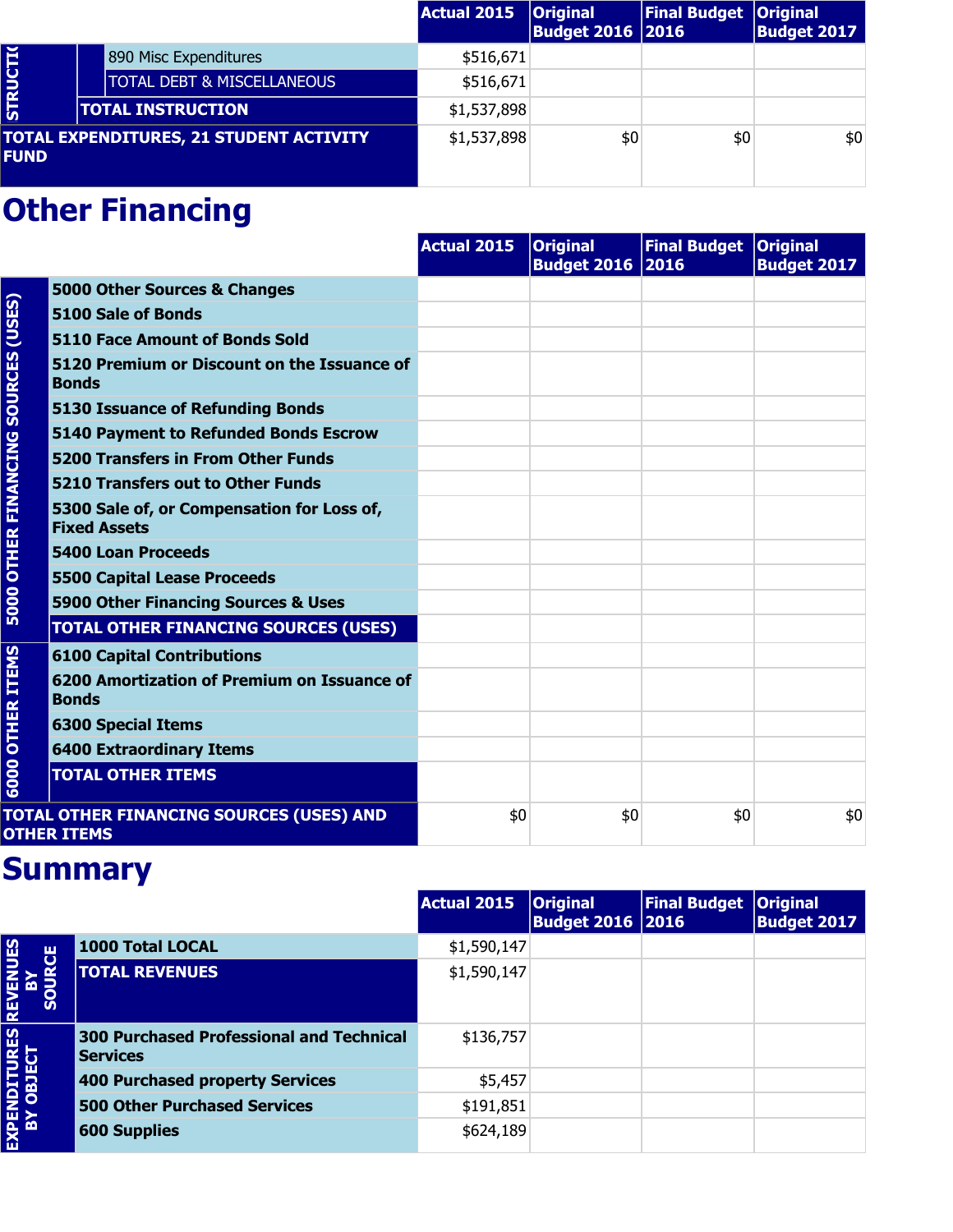|                                |                                                                     | <b>Actual 2015</b> | <b>Original</b><br><b>Budget 2016   2016</b> | <b>Final Budget</b> | <b>Original</b><br><b>Budget 2017</b> |
|--------------------------------|---------------------------------------------------------------------|--------------------|----------------------------------------------|---------------------|---------------------------------------|
| $\overline{P}$                 | <b>700 Property</b>                                                 | \$62,973           |                                              |                     |                                       |
| <b>BY<br/>OBJECT</b><br>PENDIT | <b>800 Other Objects</b>                                            | \$516,671          |                                              |                     |                                       |
|                                | <b>TOTAL EXPENDITURES</b>                                           | \$1,537,898        |                                              |                     |                                       |
|                                | <b>EXCESS (DEFICIENCY) OF REVENUES OVER</b><br>(UNDER) EXPENDITURES | \$52,249           |                                              |                     |                                       |
| <b>ITEMS</b>                   | <b>OTHER FINANCING SOURCES (USES) AND OTHER</b>                     | \$0                |                                              |                     |                                       |
|                                | <b>NET CHANGE IN FUND BALANCE</b>                                   | \$52,249           | \$0                                          | \$0                 | \$0                                   |
|                                | <b>FUND BALANCE - BEGINNING (FROM PRIOR YEAR)</b>                   | \$824,286          |                                              | \$876,535           |                                       |
|                                | <b>FUND BALANCE - ENDING</b>                                        | \$876,535          | \$0                                          | \$876,535           | \$0                                   |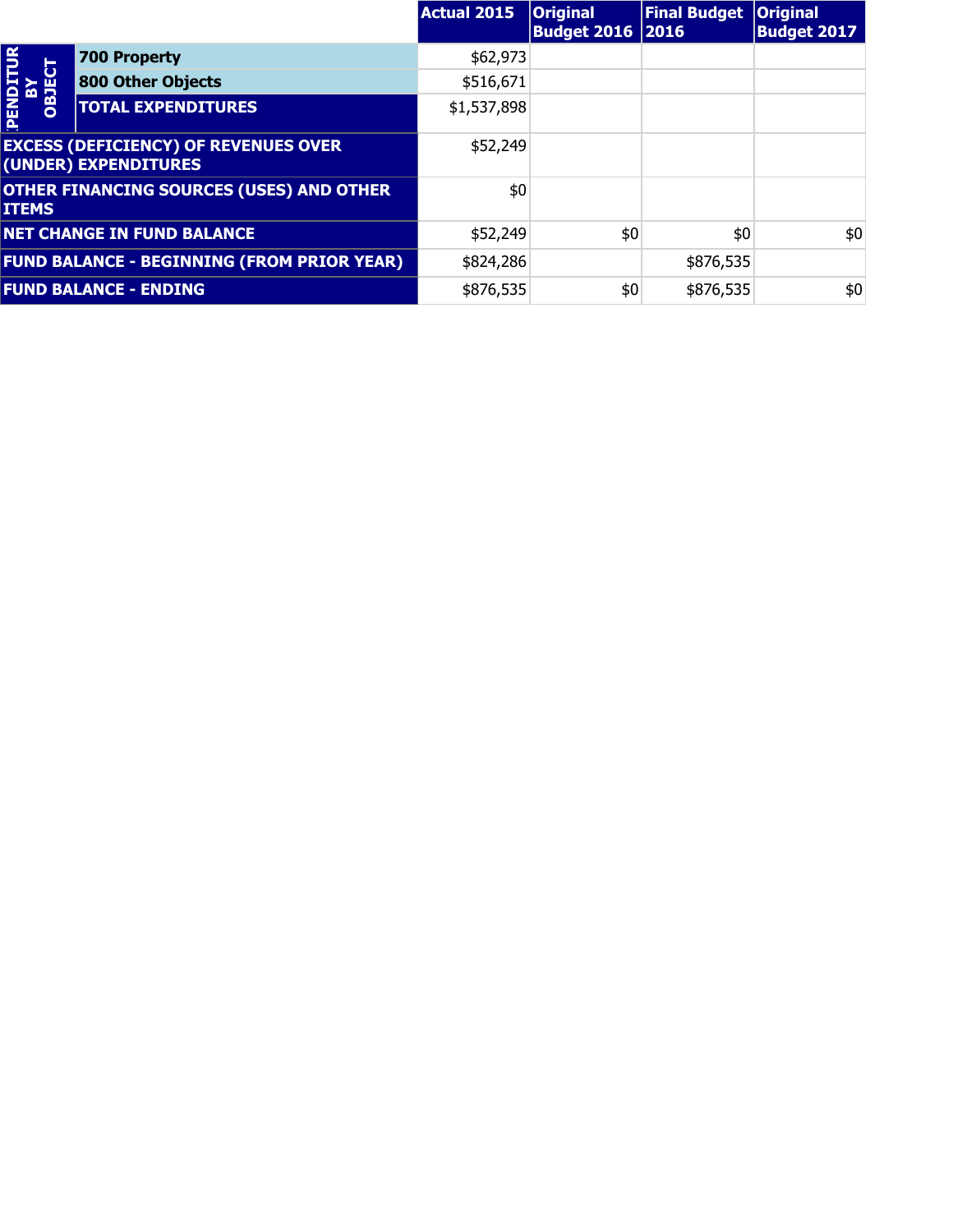**23 Non K-12 Programs** 

#### **Balance Sheet**

|                                  |                     |                                            | <b>Actual 2015</b> | <b>Original</b><br><b>Budget 2016 2016</b> | <b>Final Budget</b> | <b>Original</b><br><b>Budget 2017</b> |
|----------------------------------|---------------------|--------------------------------------------|--------------------|--------------------------------------------|---------------------|---------------------------------------|
|                                  | 8111                | <b>Cash in Banks</b>                       | \$242,813          |                                            |                     |                                       |
|                                  | 8120                | <b>Investments</b>                         | \$2                |                                            |                     |                                       |
| <b>ASSETS</b>                    | 8131                | Local                                      | \$23,135           |                                            |                     |                                       |
|                                  | <b>TOTAL ASSETS</b> |                                            | \$265,950          |                                            |                     |                                       |
|                                  | 9510                | <b>Accounts Payable</b>                    | \$1,907            |                                            |                     |                                       |
|                                  | 9540                | <b>Accrued Salaries and Withholdings</b>   | \$23,787           |                                            |                     |                                       |
|                                  | 9750                | <b>Deferred Inflows of Resources</b>       | \$57,471           |                                            |                     |                                       |
|                                  |                     | <b>TOTAL LIABILITIES</b>                   | \$83,165           |                                            |                     |                                       |
|                                  | 9874                | <b>Restricted - Non K-12</b>               | \$182,785          |                                            |                     |                                       |
| <b>FUND BALANCES LIABILITIES</b> |                     | <b>TOTAL FUND BALANCES</b>                 | \$182,785          |                                            |                     |                                       |
|                                  |                     | <b>TOTAL LIABILITIES AND FUND BALANCES</b> | \$265,950          |                                            |                     |                                       |
|                                  | <b>TOTAL ASSETS</b> |                                            | \$265,950          | \$0                                        | \$0                 | \$0                                   |

#### **Revenue**

|              |                             |                                                                   | Actual 2015 | <b>Original</b><br>Budget 2016 2016 | <b>Final Budget</b> | <b>Original</b><br><b>Budget 2017</b> |
|--------------|-----------------------------|-------------------------------------------------------------------|-------------|-------------------------------------|---------------------|---------------------------------------|
|              | 1310                        | <b>Tuition From Pupils or Parents</b>                             | \$132,878   | \$153,000                           | \$153,000           | \$153,000                             |
|              | 1510                        | <b>Interest on Investments</b>                                    | \$8         |                                     |                     |                                       |
|              | <b>1900</b>                 | <b>OTHER REVENUE - LOCAL SOURCES</b>                              | \$106,107   | \$120,000                           | \$120,000           | \$120,000                             |
| <b>LOCAL</b> | <b>1910</b>                 | <b>Rentals</b>                                                    | \$70,719    | \$65,000                            | \$65,000            | \$65,000                              |
|              | 1920                        | <b>Contributions and Donations From</b><br><b>Private Sources</b> | \$2,511     |                                     | \$12,744            |                                       |
|              | <b>TOTAL LOCAL</b>          |                                                                   | \$312,223   | \$338,000                           | \$350,744           | \$338,000                             |
|              | 3115                        | <b>Special Ed - Pre-School</b>                                    | \$241,904   | \$277,260                           | \$277,260           | \$277,260                             |
| <b>STATE</b> | 3209                        | <b>Adult High School</b>                                          | \$26,383    | \$32,872                            | \$32,872            | \$32,872                              |
|              | <b>TOTAL STATE</b>          |                                                                   | \$268,287   | \$310,132                           | \$310,132           | \$310,132                             |
|              | 4390<br><b>From Fed Gov</b> | <b>Unique Restricted Revenue - Direct</b>                         | \$16,061    | \$6,000                             | \$6,000             | \$6,000                               |
| FEDERAL      | 4500<br><b>STATE</b>        | <b>RESTRICTED FED REVENUE - THRU</b>                              | \$38,993    | \$39,278                            | \$39,278            | \$39,278                              |
|              | 4522<br>619)                | <b>IDEA - B -- Pre-School Disabled (Sec</b>                       | \$32,139    | \$32,139                            | \$32,139            | \$32,139                              |
|              |                             | <b>TOTAL FEDERAL</b>                                              | \$87,193    | \$77,417                            | \$77,417            | \$77,417                              |
|              |                             | <b>TOTAL REVENUES, 23 NON K-12 PROGRAMS</b>                       | \$667,703   | \$725,549                           | \$738,293           | \$725,549                             |

## **Expenditure**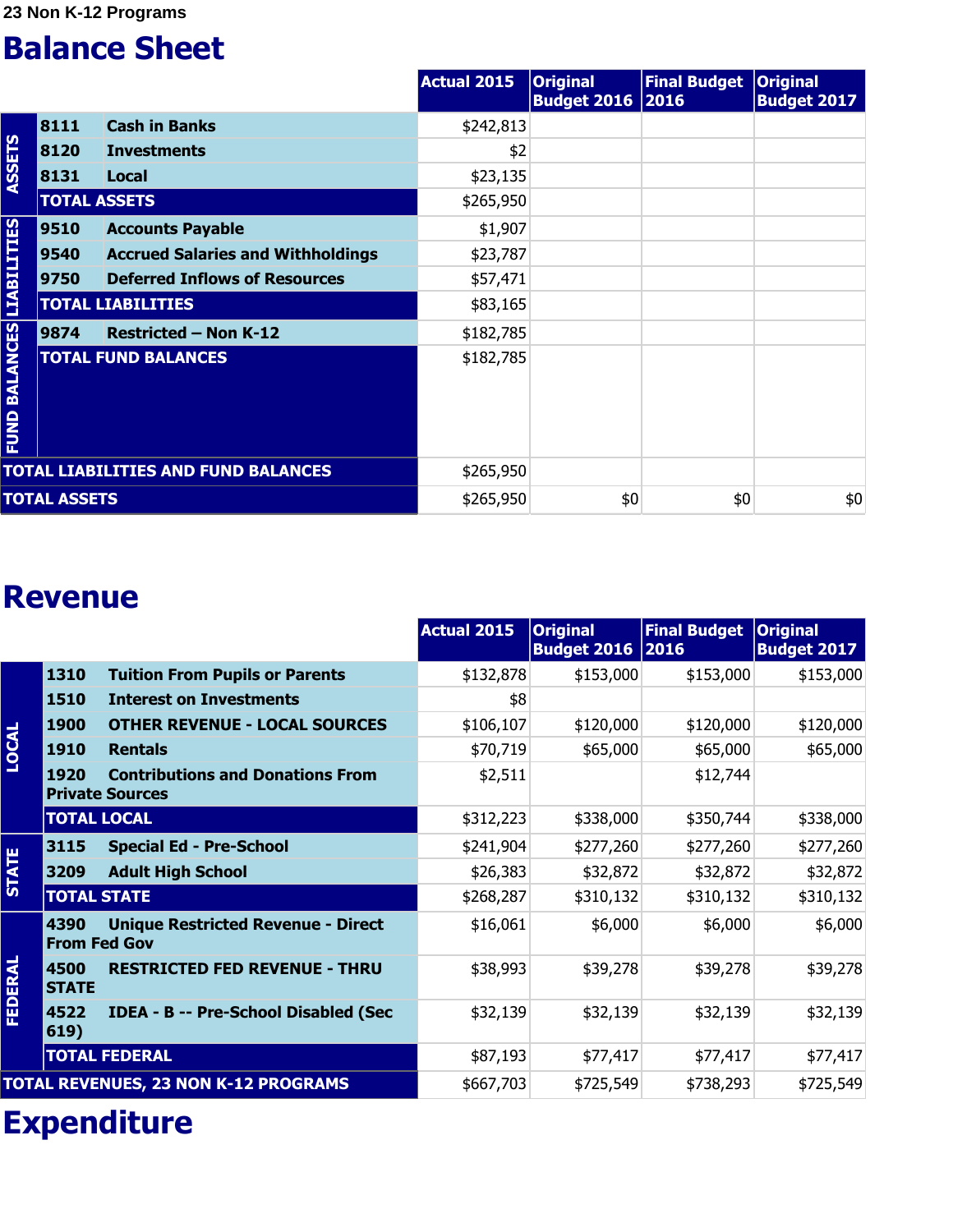|                                                           |                                                             | <b>Actual 2015</b> | <b>Original</b><br><b>Budget 2016</b> | <b>Final Budget</b><br>2016 | <b>Original</b><br><b>Budget 2017</b> |
|-----------------------------------------------------------|-------------------------------------------------------------|--------------------|---------------------------------------|-----------------------------|---------------------------------------|
|                                                           | Salaries(100)                                               |                    |                                       |                             |                                       |
|                                                           | 131 Salaries - Teachers                                     | \$169,744          | \$192,865                             | \$192,865                   | \$192,865                             |
|                                                           | 161 Salaries - Tchr Aides & Para-Prof                       | \$16,027           | \$49,832                              | \$49,832                    | \$49,832                              |
|                                                           | <b>TOTAL SALARIES</b>                                       | \$185,771          | \$242,697                             | \$242,697                   | \$242,697                             |
|                                                           | 210 State Retirement                                        | \$36,097           | \$41,275                              | \$41,275                    | \$41,275                              |
|                                                           | 220 Social Security                                         | \$13,204           | \$15,313                              | \$15,313                    | \$15,313                              |
|                                                           | 240 Group Insurance                                         | \$29,647           | \$22,717                              | \$22,717                    | \$22,717                              |
|                                                           | <b>TOTAL BENEFITS</b>                                       | \$78,948           | \$79,305                              | \$79,305                    | \$79,305                              |
|                                                           | 340 Other Prof Services                                     | \$21,330           | \$12,751                              | \$12,751                    | \$12,751                              |
| <b>INSTRUCTION</b>                                        | <b>TOTAL PURCH/PROF SERV</b>                                | \$21,330           | \$12,751                              | \$12,751                    | \$12,751                              |
|                                                           | 510 Student Transportation Services                         | \$1,174            | \$1,000                               | \$1,000                     | \$1,000                               |
|                                                           | 530 Communication (Telephone & Other)                       | \$96               | \$1,132                               | \$1,132                     | \$1,132                               |
|                                                           | 590 Inter-educ, Purch Serv                                  | \$402              |                                       |                             |                                       |
|                                                           | TOTAL OTHER PURCHASED SERVICES                              | \$1,672            | \$2,132                               | \$2,132                     | \$2,132                               |
|                                                           | 610 General Supplies                                        | \$2,767            | \$5,303                               | \$5,303                     | \$5,303                               |
|                                                           | <b>TOTAL SUPPLIES &amp; MATERIALS</b>                       | \$2,767            | \$5,303                               | \$5,303                     | \$5,303                               |
|                                                           | 870 Indirect Costs - Restricted                             | \$4,747            |                                       |                             |                                       |
|                                                           | 890 Misc Expenditures                                       | \$9,391            | \$5,045                               | \$31,204                    | \$17,790                              |
|                                                           | <b>TOTAL DEBT &amp; MISCELLANEOUS</b>                       | \$14,138           | \$5,045                               | \$31,204                    | \$17,790                              |
|                                                           | <b>TOTAL INSTRUCTION</b>                                    | \$304,626          | \$347,233                             | \$373,391                   | \$359,977                             |
|                                                           | Other Purchased Services(500)                               |                    |                                       |                             |                                       |
|                                                           | 530 Communication (Telephone & Other)                       | \$96               |                                       |                             |                                       |
| PORT                                                      | TOTAL OTHER PURCHASED SERVICES                              | \$96               |                                       |                             |                                       |
| CHOOL ADMIN<br><b>SERVICES</b><br><b>SUPI</b><br><u>რ</u> | <b>TOTAL SUPPORT SERVICES - SCHOOL</b><br><b>ADMIN</b>      | \$96               |                                       |                             |                                       |
|                                                           | Purch/Prof Serv(300)                                        |                    |                                       |                             |                                       |
| <b>OPERATION &amp; MAINTENANCE OF</b><br>PLANT            | 340 Other Prof Services                                     | \$9,416            | \$7,494                               | \$7,494                     | \$7,494                               |
|                                                           | <b>TOTAL PURCH/PROF SERV</b>                                | \$9,416            | \$7,494                               | \$7,494                     | \$7,494                               |
|                                                           | 411 Water/Sewage                                            | \$1,064            | \$616                                 | \$616                       | \$616                                 |
|                                                           | 430 Repairs & Maint Services                                | \$2,204            | \$3,000                               | \$3,000                     | \$3,000                               |
|                                                           | TOTAL PURCH PROPERTY SERVICES                               | \$3,268            | \$3,616                               | \$3,616                     | \$3,616                               |
|                                                           | 610 General Supplies                                        | \$930              | \$500                                 | \$2,500                     | \$2,500                               |
|                                                           | 622 Electricity                                             | \$6,154            | \$4,918                               | \$4,918                     | \$4,918                               |
|                                                           | 624 Fuel Oil                                                | \$2,800            | \$1,938                               | \$1,938                     | \$1,938                               |
|                                                           | <b>TOTAL SUPPLIES &amp; MATERIALS</b>                       | \$9,884            | \$7,356                               | \$9,356                     | \$9,356                               |
|                                                           | <b>TOTAL OPERATION &amp; MAINTENANCE OF</b><br><b>PLANT</b> | \$22,568           | \$18,466                              | \$20,466                    | \$20,466                              |
|                                                           | Debt & Miscellaneous(800)                                   |                    |                                       |                             |                                       |
|                                                           | 870 Indirect Costs - Restricted                             |                    | \$7,573                               | \$7,573                     | \$7,573                               |
| SUPPORT<br>SERVICES<br><b>OTHER</b>                       | TOTAL DEBT & MISCELLANEOUS                                  |                    | \$7,573                               | \$7,573                     | \$7,573                               |
|                                                           | <b>TOTAL OTHER SUPPORT SERVICES</b>                         |                    | \$7,573                               | \$7,573                     | \$7,573                               |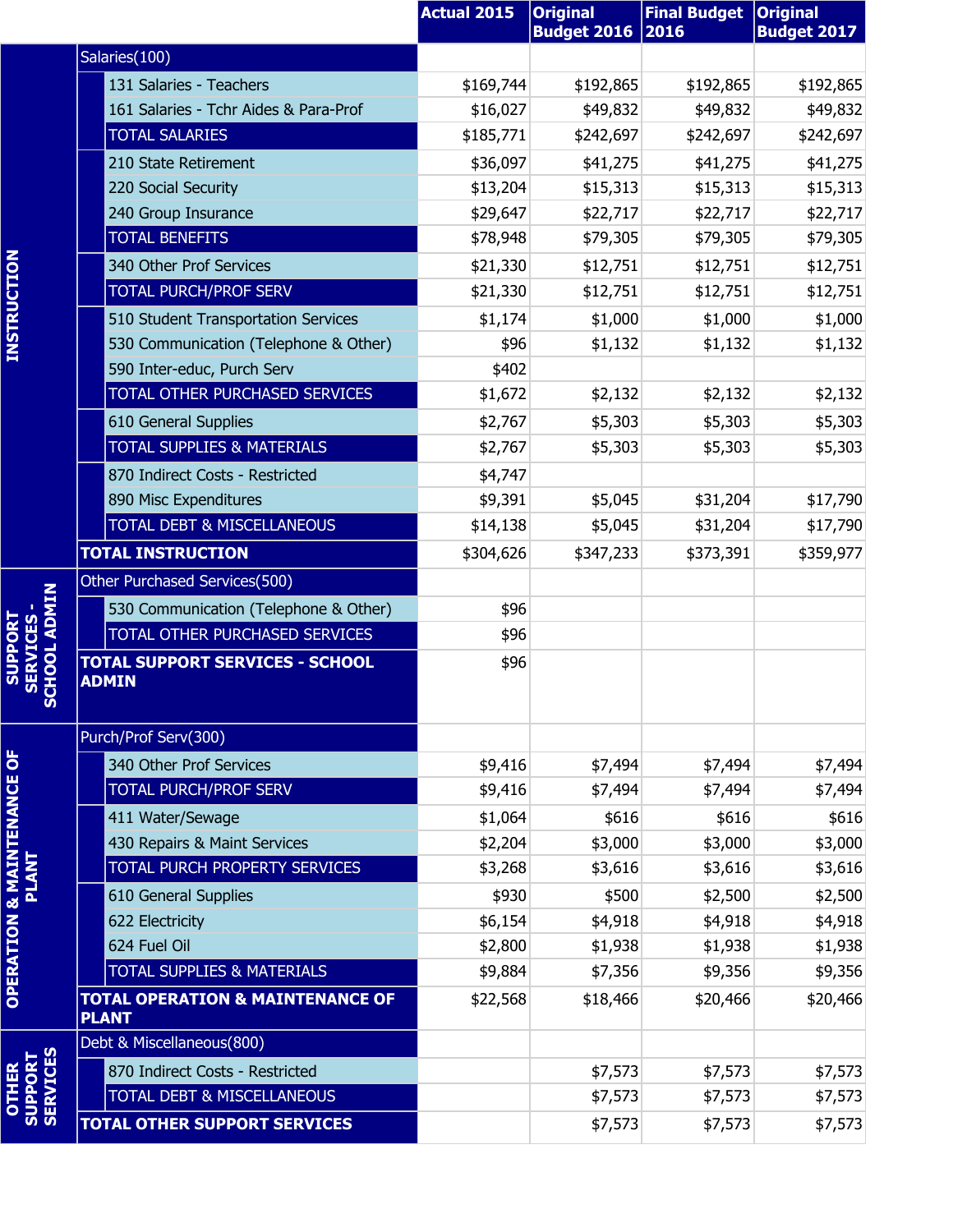|                           |                                                | <b>Actual 2015</b> | <b>Original</b><br><b>Budget 2016</b> | <b>Final Budget</b><br>2016 | <b>Original</b><br><b>Budget 2017</b> |
|---------------------------|------------------------------------------------|--------------------|---------------------------------------|-----------------------------|---------------------------------------|
|                           | Salaries(100)                                  |                    |                                       |                             |                                       |
|                           | 131 Salaries - Teachers                        | \$31,671           | \$32,146                              | \$32,146                    | \$32,146                              |
|                           | 132 Salaries - Substitute Teachers             | \$364              | \$210                                 | \$210                       | \$210                                 |
|                           | 161 Salaries - Tchr Aides & Para-Prof          | \$89,954           | \$96,718                              | \$96,718                    | \$96,718                              |
|                           | 198 Salaries - Other Class Pers                | \$1,335            |                                       |                             |                                       |
|                           | 199 Salaries - All Other                       | \$94,638           | \$103,195                             | \$103,195                   | \$103,195                             |
|                           | <b>TOTAL SALARIES</b>                          | \$217,962          | \$232,269                             | \$232,269                   | \$232,269                             |
|                           | 210 State Retirement                           | \$27,226           | \$45,984                              | \$45,984                    | \$45,984                              |
|                           | 220 Social Security                            | \$16,402           | \$15,194                              | \$15,194                    | \$15,194                              |
|                           | 240 Group Insurance                            | \$13,322           | \$15,359                              | \$15,359                    | \$15,359                              |
|                           | 280 Unemployment Insurance                     |                    | \$1,266                               | \$1,266                     | \$1,266                               |
|                           | <b>TOTAL BENEFITS</b>                          | \$56,950           | \$77,803                              | \$77,802                    | \$77,802                              |
|                           | 310 Official/Admin Services                    |                    | \$2,500                               | \$2,500                     | \$2,500                               |
|                           | 340 Other Prof Services                        | \$9,075            | \$8,000                               | \$8,000                     | \$8,000                               |
|                           | <b>TOTAL PURCH/PROF SERV</b>                   | \$9,075            | \$10,500                              | \$10,500                    | \$10,500                              |
|                           | 411 Water/Sewage                               | \$532              | \$500                                 | \$500                       | \$500                                 |
|                           | 430 Repairs & Maint Services                   | \$1,301            | \$1,998                               | \$1,998                     | \$1,998                               |
| <b>COMMUNITY SERVICES</b> | 443 Rental of Computers & Related<br>Equipment |                    | \$501                                 | \$501                       | \$501                                 |
|                           | TOTAL PURCH PROPERTY SERVICES                  | \$1,833            | \$2,999                               | \$2,999                     | \$2,999                               |
|                           | 510 Student Transportation Services            |                    | \$1,000                               | \$1,000                     | \$1,000                               |
|                           | 530 Communication (Telephone & Other)          | \$6,393            | \$4,378                               | \$4,378                     | \$4,378                               |
|                           | 550 Printing and Binding                       | \$6,683            | \$10,551                              | \$10,551                    | \$10,551                              |
|                           | 580 Travel/Per Diem                            | \$4                | \$299                                 | \$299                       | \$299                                 |
|                           | 591 Services Purchased from a LEA In-State     | \$3,435            | \$1,850                               | \$1,850                     | \$1,850                               |
|                           | TOTAL OTHER PURCHASED SERVICES                 | \$16,515           | \$18,078                              | \$18,078                    | \$18,078                              |
|                           | 610 General Supplies                           | \$45,304           | \$56,227                              | \$56,227                    | \$56,227                              |
|                           | 622 Electricity                                | \$3,077            | \$750                                 | \$750                       | \$750                                 |
|                           | 624 Fuel Oil                                   | \$1,400            | \$1,100                               | \$1,100                     | \$1,100                               |
|                           | 630 Food                                       |                    | \$500                                 | \$500                       | \$500                                 |
|                           | <b>TOTAL SUPPLIES &amp; MATERIALS</b>          | \$49,781           | \$58,577                              | \$58,577                    | \$58,577                              |
|                           | 739 Other Equipment                            |                    | \$1,394                               | \$1,394                     | \$1,394                               |
|                           | <b>TOTAL PROPERTY</b>                          |                    | \$1,394                               | \$1,394                     | \$1,394                               |
|                           | 890 Misc Expenditures                          | \$42,908           |                                       |                             |                                       |
|                           | TOTAL DEBT & MISCELLANEOUS                     | \$42,908           |                                       |                             |                                       |
|                           | <b>TOTAL COMMUNITY SERVICES</b>                | \$395,024          | \$401,620                             | \$401,619                   | \$401,619                             |
|                           | TOTAL EXPENDITURES, 23 NON K-12 PROGRAMS       | \$722,314          | \$774,892                             | \$803,049                   | \$789,635                             |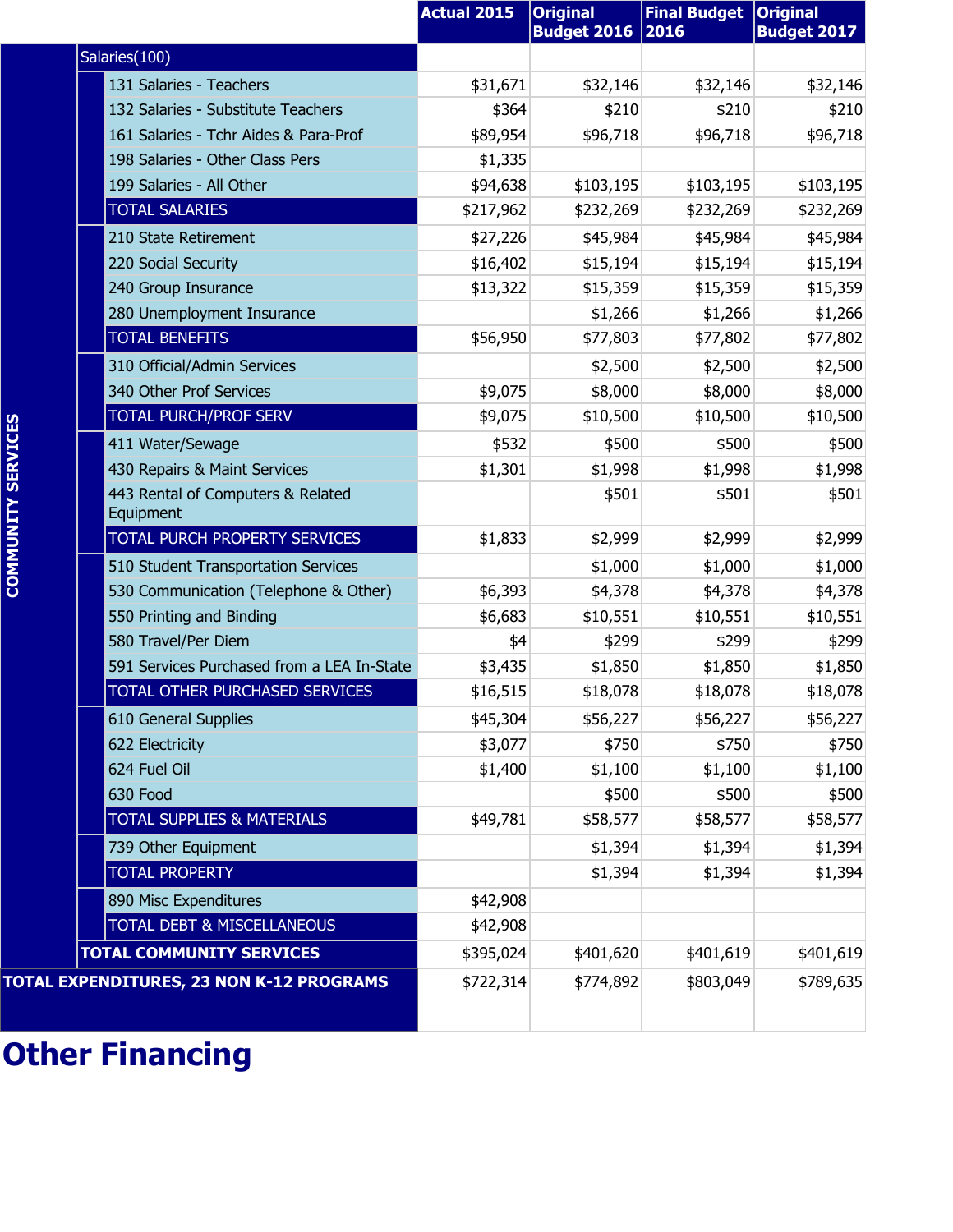|                             |                                                                   | <b>Actual 2015</b> | <b>Original</b><br><b>Budget 2016 2016</b> | Final Budget   Original | <b>Budget 2017</b> |
|-----------------------------|-------------------------------------------------------------------|--------------------|--------------------------------------------|-------------------------|--------------------|
|                             | 5000 Other Sources & Changes                                      |                    |                                            |                         |                    |
| (USES)                      | 5100 Sale of Bonds                                                |                    |                                            |                         |                    |
|                             | 5110 Face Amount of Bonds Sold                                    |                    |                                            |                         |                    |
| <b>SOURCES</b>              | 5120 Premium or Discount on the Issuance of<br><b>Bonds</b>       |                    |                                            |                         |                    |
|                             | <b>5130 Issuance of Refunding Bonds</b>                           |                    |                                            |                         |                    |
|                             | <b>5140 Payment to Refunded Bonds Escrow</b>                      |                    |                                            |                         |                    |
|                             | <b>5200 Transfers in From Other Funds</b>                         |                    |                                            |                         |                    |
|                             | 5210 Transfers out to Other Funds                                 |                    |                                            |                         |                    |
| <b>5000 OTHER FINANCING</b> | 5300 Sale of, or Compensation for Loss of,<br><b>Fixed Assets</b> |                    |                                            |                         |                    |
|                             | <b>5400 Loan Proceeds</b>                                         |                    |                                            |                         |                    |
|                             | <b>5500 Capital Lease Proceeds</b>                                |                    |                                            |                         |                    |
|                             | 5900 Other Financing Sources & Uses                               |                    |                                            |                         |                    |
|                             | <b>TOTAL OTHER FINANCING SOURCES (USES)</b>                       |                    |                                            |                         |                    |
|                             | <b>6100 Capital Contributions</b>                                 |                    |                                            |                         |                    |
| <b>OTHER ITEMS</b>          | 6200 Amortization of Premium on Issuance of<br><b>Bonds</b>       |                    |                                            |                         |                    |
|                             | <b>6300 Special Items</b>                                         |                    |                                            |                         |                    |
|                             | <b>6400 Extraordinary Items</b>                                   |                    |                                            |                         |                    |
| 6000                        | <b>TOTAL OTHER ITEMS</b>                                          |                    |                                            |                         |                    |
|                             | TOTAL OTHER FINANCING SOURCES (USES) AND<br><b>OTHER ITEMS</b>    | \$0                | \$0                                        | \$0                     | \$0                |

|                               |                                                                    | <b>Actual 2015</b> | <b>Original</b><br><b>Budget 2016 2016</b> | <b>Final Budget</b> | <b>Original</b><br><b>Budget 2017</b> |
|-------------------------------|--------------------------------------------------------------------|--------------------|--------------------------------------------|---------------------|---------------------------------------|
|                               | <b>1000 Total LOCAL</b>                                            | \$312,223          | \$338,000                                  | \$350,744           | \$338,000                             |
|                               | <b>2000 Total STATE</b>                                            | \$268,287          | \$310,132                                  | \$310,132           | \$310,132                             |
|                               | <b>3000 Total FEDERAL</b>                                          | \$87,193           | \$77,417                                   | \$77,417            | \$77,417                              |
| <b>REVENUES<br/>BY SOURCE</b> | <b>TOTAL REVENUES</b>                                              | \$667,703          | \$725,549                                  | \$738,293           | \$725,549                             |
|                               | <b>100 Salaries</b>                                                | \$403,733          | \$474,966                                  | \$474,965           | \$474,965                             |
| <u> 영</u>                     | <b>200 Employee Benefits</b>                                       | \$135,898          | \$157,108                                  | \$157,107           | \$157,107                             |
| EXPENDITURES<br>OBJECT        | <b>300 Purchased Professional and Technical</b><br><b>Services</b> | \$39,821           | \$30,745                                   | \$30,745            | \$30,745                              |
|                               | <b>400 Purchased property Services</b>                             | \$5,101            | \$6,615                                    | \$6,615             | \$6,615                               |
|                               | <b>500 Other Purchased Services</b>                                | \$18,283           | \$20,210                                   | \$20,210            | \$20,210                              |
|                               | <b>600 Supplies</b>                                                | \$62,432           | \$71,236                                   | \$73,236            | \$73,236                              |
|                               | <b>700 Property</b>                                                |                    | \$1,394                                    | \$1,394             | \$1,394                               |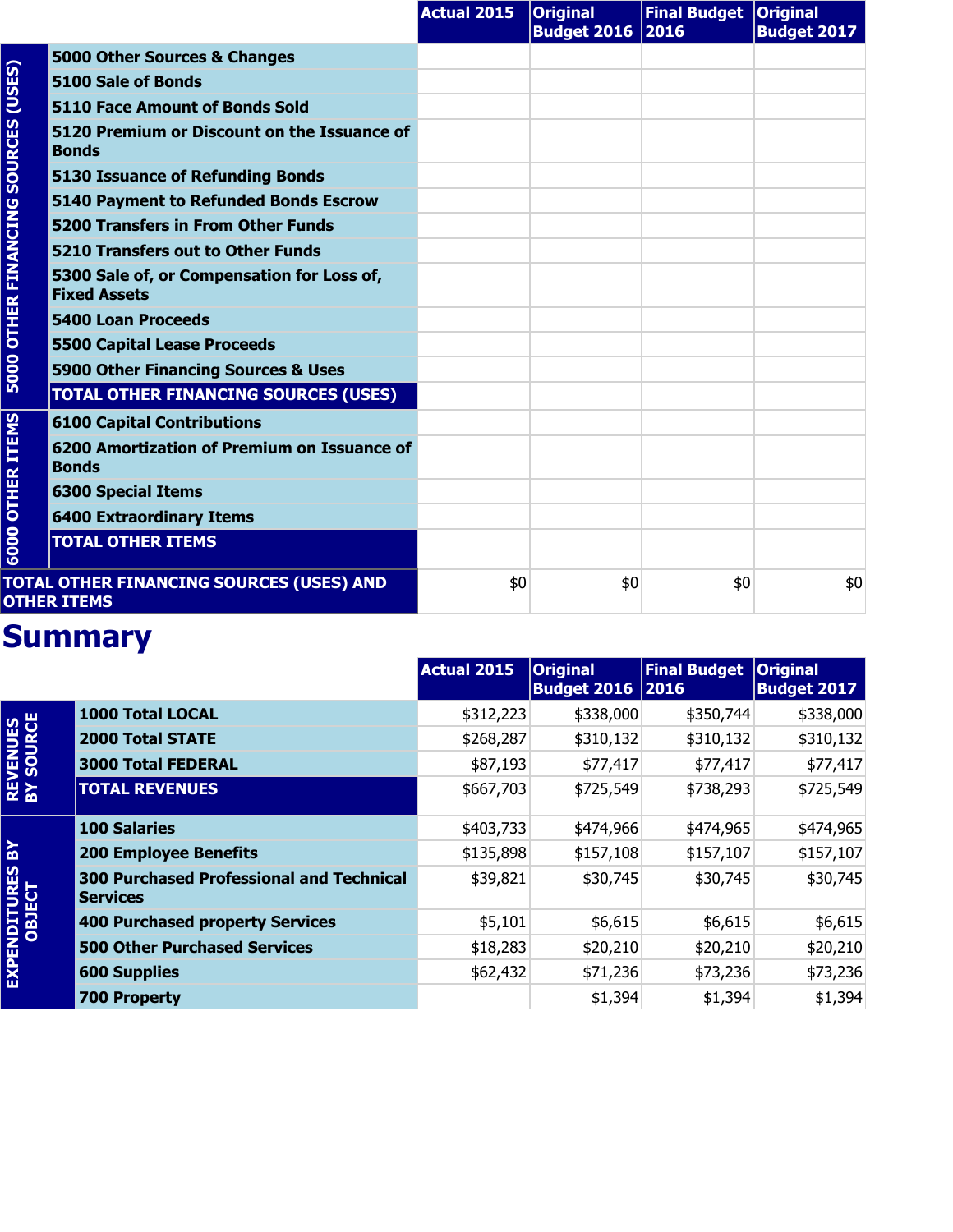|                               |                                                                     | <b>Actual 2015</b> | <b>Original</b><br><b>Budget 2016 2016</b> | <b>Final Budget</b> | <b>Original</b><br><b>Budget 2017</b> |
|-------------------------------|---------------------------------------------------------------------|--------------------|--------------------------------------------|---------------------|---------------------------------------|
|                               | <b>800 Other Objects</b>                                            | \$57,046           | \$12,618                                   | \$38,777            | \$25,363                              |
| ENDIT<br><b>AR</b><br>Ag<br>O | <b>TOTAL EXPENDITURES</b>                                           | \$722,314          | \$774,892                                  | \$803,049           | \$789,635                             |
|                               | <b>EXCESS (DEFICIENCY) OF REVENUES OVER</b><br>(UNDER) EXPENDITURES | ( \$54, 611)       | $(*49,343)$                                | $($ \$64,756) $ $   | ( \$64,086)                           |
| <b>ITEMS</b>                  | <b>OTHER FINANCING SOURCES (USES) AND OTHER</b>                     | \$0                | \$0                                        | \$0                 | \$0                                   |
|                               | <b>NET CHANGE IN FUND BALANCE</b>                                   | $($ \$54,611) $ $  | $(*49,343)$                                | (\$64,756)          | (\$4,086)                             |
|                               | <b>FUND BALANCE - BEGINNING (FROM PRIOR YEAR)</b>                   | \$237,397          |                                            | \$182,786           |                                       |
|                               | <b>FUND BALANCE - ENDING</b>                                        | \$182,786          | (\$49,343)                                 | \$118,030           | (\$64,086)                            |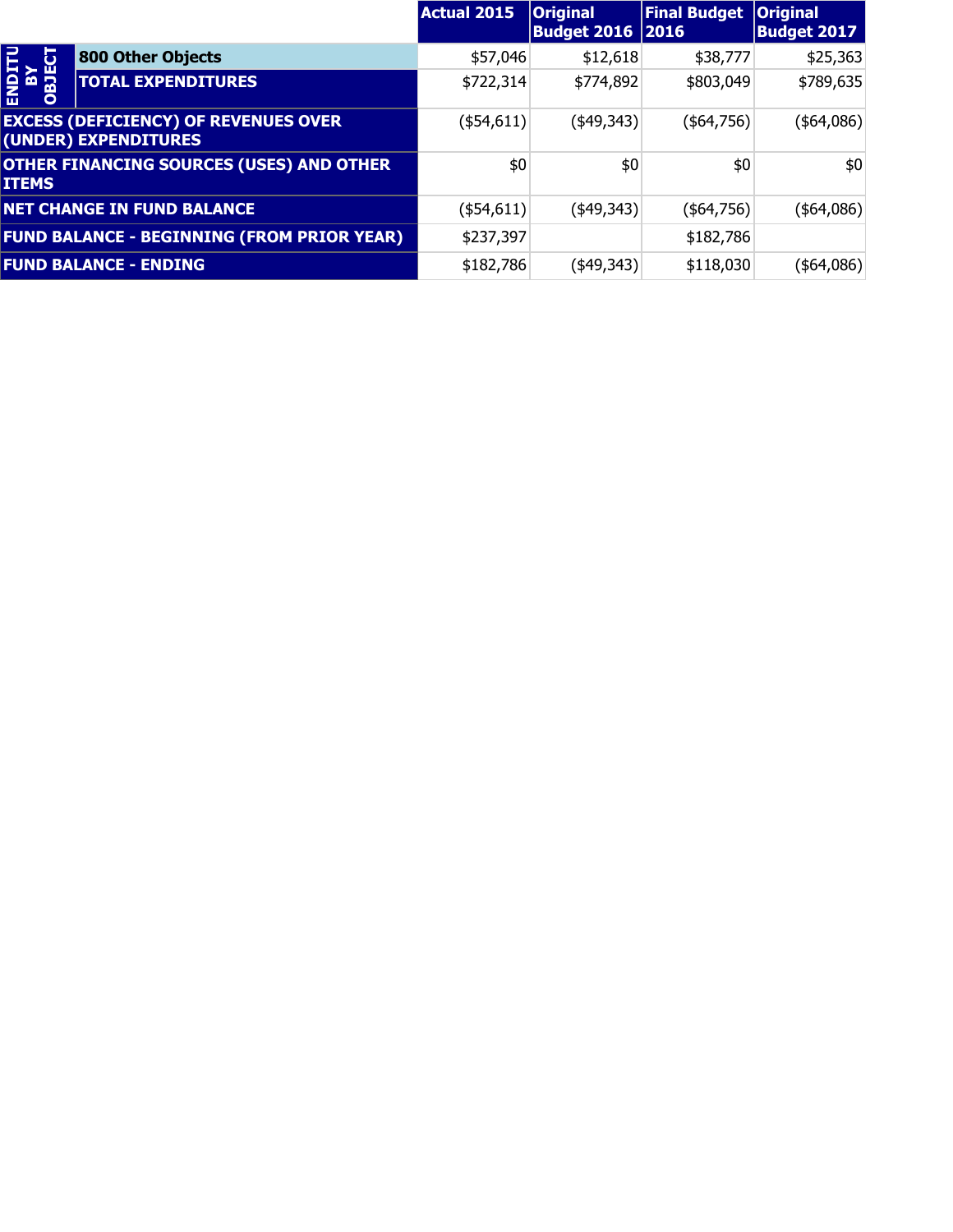|                    |                     |                                            | Actual 2015 | <b>Original</b><br><b>Budget 2016   2016</b> | <b>Final Budget</b> | <b>Original</b><br><b>Budget 2017</b> |
|--------------------|---------------------|--------------------------------------------|-------------|----------------------------------------------|---------------------|---------------------------------------|
|                    | 8131                | Local                                      | \$1,909,174 |                                              |                     |                                       |
| <b>ASSETS</b>      |                     | <b>TOTAL ASSETS</b>                        | \$1,909,174 |                                              |                     |                                       |
|                    | 9750                | <b>Deferred Inflows of Resources</b>       | \$1,909,174 |                                              |                     |                                       |
| <b>LIABILITIES</b> |                     | <b>TOTAL LIABILITIES</b>                   | \$1,909,174 |                                              |                     |                                       |
|                    |                     | <b>TOTAL LIABILITIES AND FUND BALANCES</b> | \$1,909,174 |                                              |                     |                                       |
|                    | <b>TOTAL ASSETS</b> |                                            | \$1,909,174 | \$0                                          | \$0                 | \$0                                   |

#### **Revenue**

|              |      |                                            | Actual 2015 | $ $ Original<br><b>Budget 2016 2016</b> | <b>Final Budget Original</b> | <b>Budget 2017</b> |
|--------------|------|--------------------------------------------|-------------|-----------------------------------------|------------------------------|--------------------|
|              | 1114 | <b>Board Local Levy</b>                    | \$1,572,249 |                                         |                              |                    |
| <b>LOCAL</b> | 1990 | <b>Miscellaneous</b>                       |             | \$1,867,806                             |                              |                    |
|              |      | <b>TOTAL LOCAL</b>                         | \$1,572,249 | \$1,867,806                             |                              |                    |
| <b>FUND</b>  |      | TOTAL REVENUES, 26 TAX INCREMENT FINANCING | \$1,572,249 | \$1,867,806                             | \$0                          | \$0                |

#### **Expenditure**

|                               |                                             | <b>Actual 2015</b> | <b>Original</b><br><b>Budget 2016   2016</b> | <b>Final Budget</b> | <b>Original</b><br><b>Budget 2017</b> |
|-------------------------------|---------------------------------------------|--------------------|----------------------------------------------|---------------------|---------------------------------------|
|                               | Debt & Miscellaneous(800)                   |                    |                                              |                     |                                       |
|                               | 890 Misc Expenditures                       | \$1,572,249        | \$1,867,806                                  | \$1,867,806         | \$1,867,806                           |
|                               | <b>TOTAL DEBT &amp; MISCELLANEOUS</b>       | \$1,572,249        | \$1,867,806                                  | \$1,867,806         | \$1,867,806                           |
| <b>COMMUNITY<br/>SERVICES</b> | <b>TOTAL COMMUNITY SERVICES</b>             | \$1,572,249        | \$1,867,806                                  | \$1,867,806         | \$1,867,806                           |
| <b>FINANCING FUND</b>         | <b>TOTAL EXPENDITURES, 26 TAX INCREMENT</b> | \$1,572,249        | \$1,867,806                                  | \$1,867,806         | \$1,867,806                           |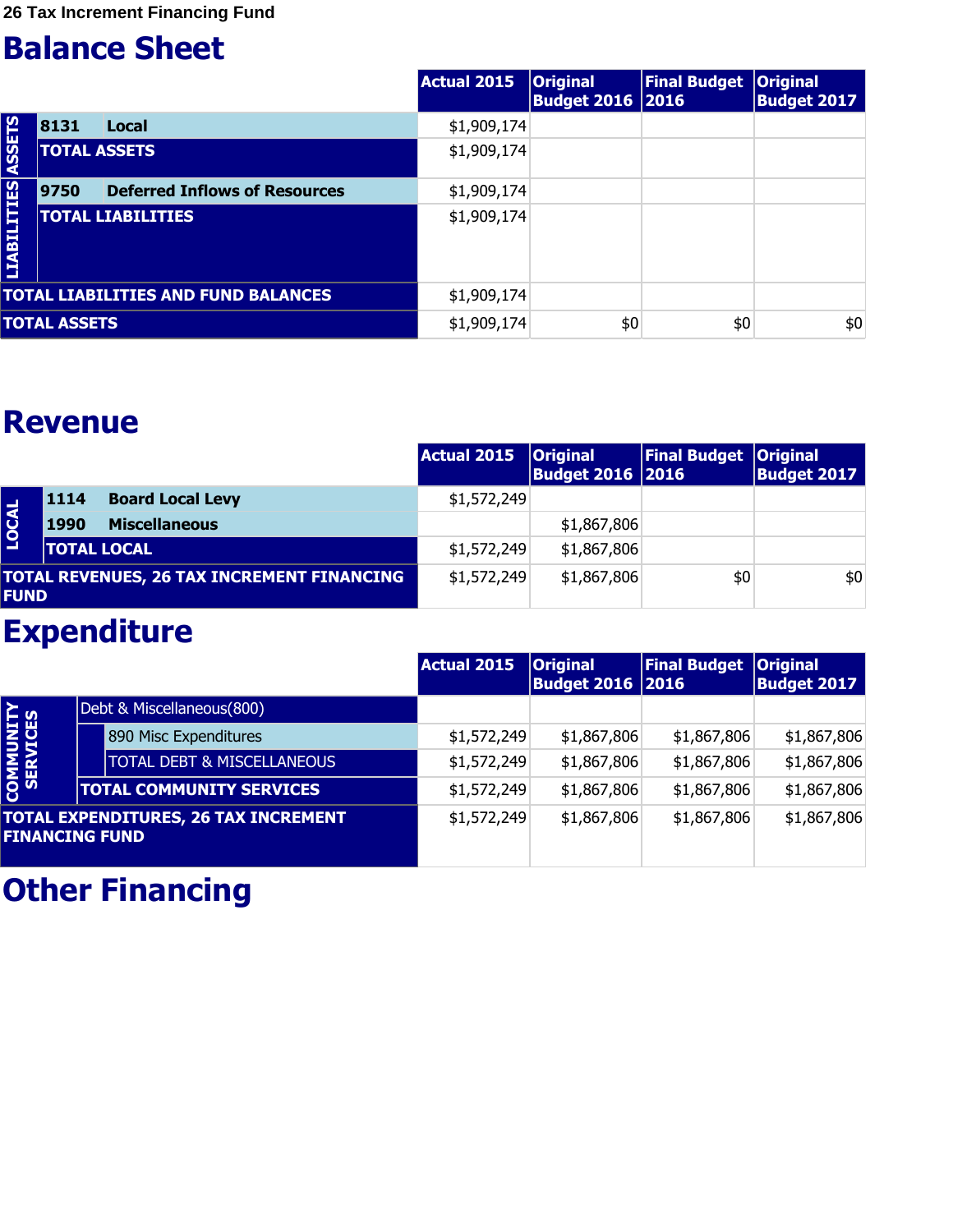|                                     |                                                                   | <b>Actual 2015</b> | <b>Original</b><br><b>Budget 2016 2016</b> | Final Budget   Original | <b>Budget 2017</b> |
|-------------------------------------|-------------------------------------------------------------------|--------------------|--------------------------------------------|-------------------------|--------------------|
|                                     | 5000 Other Sources & Changes                                      |                    |                                            |                         |                    |
| (USES)                              | 5100 Sale of Bonds                                                |                    |                                            |                         |                    |
|                                     | <b>5110 Face Amount of Bonds Sold</b>                             |                    |                                            |                         |                    |
|                                     | 5120 Premium or Discount on the Issuance of<br><b>Bonds</b>       |                    |                                            |                         |                    |
|                                     | <b>5130 Issuance of Refunding Bonds</b>                           |                    |                                            |                         |                    |
| <b>5000 OTHER FINANCING SOURCES</b> | <b>5140 Payment to Refunded Bonds Escrow</b>                      |                    |                                            |                         |                    |
|                                     | <b>5200 Transfers in From Other Funds</b>                         |                    |                                            |                         |                    |
|                                     | 5210 Transfers out to Other Funds                                 |                    |                                            |                         |                    |
|                                     | 5300 Sale of, or Compensation for Loss of,<br><b>Fixed Assets</b> |                    |                                            |                         |                    |
|                                     | <b>5400 Loan Proceeds</b>                                         |                    |                                            |                         |                    |
|                                     | <b>5500 Capital Lease Proceeds</b>                                |                    |                                            |                         |                    |
|                                     | 5900 Other Financing Sources & Uses                               |                    |                                            |                         |                    |
|                                     | <b>TOTAL OTHER FINANCING SOURCES (USES)</b>                       |                    |                                            |                         |                    |
|                                     | <b>6100 Capital Contributions</b>                                 |                    |                                            |                         |                    |
| <b>OTHER ITEMS</b>                  | 6200 Amortization of Premium on Issuance of<br><b>Bonds</b>       |                    |                                            |                         |                    |
|                                     | <b>6300 Special Items</b>                                         |                    |                                            |                         |                    |
|                                     | <b>6400 Extraordinary Items</b>                                   |                    |                                            |                         |                    |
| 6000                                | <b>TOTAL OTHER ITEMS</b>                                          |                    |                                            |                         |                    |
|                                     | TOTAL OTHER FINANCING SOURCES (USES) AND<br><b>OTHER ITEMS</b>    | \$0                | \$0                                        | \$0                     | \$0                |

|                                                 |                                                                     | <b>Actual 2015</b> | <b>Original</b><br><b>Budget 2016   2016</b> | <b>Final Budget</b> | <b>Original</b><br><b>Budget 2017</b> |
|-------------------------------------------------|---------------------------------------------------------------------|--------------------|----------------------------------------------|---------------------|---------------------------------------|
|                                                 | 1000 Total LOCAL                                                    | \$1,572,249        | \$1,867,806                                  |                     |                                       |
| <b>REVENUES</b><br><b>RCE</b><br>$\overline{S}$ | <b>TOTAL REVENUES</b>                                               | \$1,572,249        | \$1,867,806                                  |                     |                                       |
|                                                 | <b>800 Other Objects</b>                                            | \$1,572,249        | \$1,867,806                                  | \$1,867,806         | \$1,867,806                           |
| <b>EXPENDITURES<br/>BY OBJECT</b>               | <b>TOTAL EXPENDITURES</b>                                           | \$1,572,249        | \$1,867,806                                  | \$1,867,806         | \$1,867,806                           |
|                                                 | <b>EXCESS (DEFICIENCY) OF REVENUES OVER</b><br>(UNDER) EXPENDITURES | \$0                | \$0                                          | (\$1,867,806)       | ( \$1,867,806)                        |
| <b>ITEMS</b>                                    | OTHER FINANCING SOURCES (USES) AND OTHER                            | \$0                | \$0                                          | \$0                 | \$0                                   |
|                                                 | <b>NET CHANGE IN FUND BALANCE</b>                                   | \$0                | \$0                                          | (41,867,806)        | (\$1,867,806)                         |
|                                                 | <b>FUND BALANCE - BEGINNING (FROM PRIOR YEAR)</b>                   | \$0                |                                              | \$0                 |                                       |
|                                                 | <b>FUND BALANCE - ENDING</b>                                        | \$0                | \$0                                          | ( \$1,867,806)      | (\$1,867,806)                         |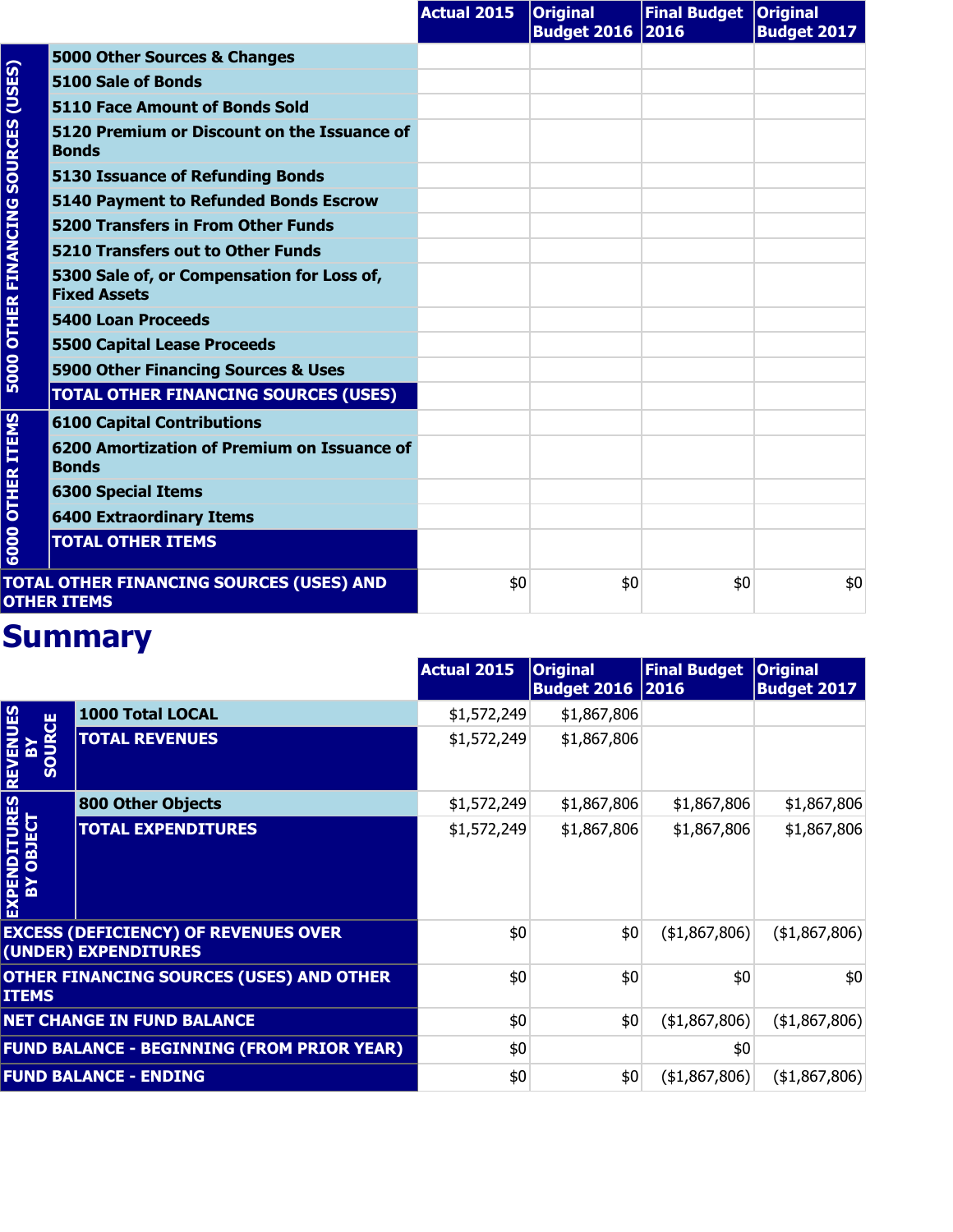|                                  |                     |                                            | <b>Actual 2015</b> | <b>Original</b><br><b>Budget 2016 2016</b> | <b>Final Budget</b> | <b>Original</b><br><b>Budget 2017</b> |
|----------------------------------|---------------------|--------------------------------------------|--------------------|--------------------------------------------|---------------------|---------------------------------------|
|                                  | 8120                | <b>Investments</b>                         | \$2,319,832        |                                            |                     |                                       |
| <b>ASSETS</b>                    | 8131                | Local                                      | \$3,854,418        |                                            |                     |                                       |
|                                  | <b>TOTAL ASSETS</b> |                                            | \$6,174,250        |                                            |                     |                                       |
|                                  | 9750                | <b>Deferred Inflows of Resources</b>       | \$3,865,085        |                                            |                     |                                       |
|                                  |                     | <b>TOTAL LIABILITIES</b>                   | \$3,865,085        |                                            |                     |                                       |
|                                  | 9870                | <b>Restricted - Debt Service</b>           | \$2,309,165        |                                            |                     |                                       |
| <b>FUND BALANCES LIABILITIES</b> |                     | <b>TOTAL FUND BALANCES</b>                 | \$2,309,165        |                                            |                     |                                       |
|                                  |                     | <b>TOTAL LIABILITIES AND FUND BALANCES</b> | \$6,174,250        |                                            |                     |                                       |
|                                  | <b>TOTAL ASSETS</b> |                                            | \$6,174,250        | \$0                                        | \$0                 | \$0                                   |

#### **Revenue**

|              |                    |                                              | Actual 2015 | <b>Original</b><br><b>Budget 2016   2016</b> | <b>Final Budget</b> | <b>Original</b><br><b>Budget 2017</b> |
|--------------|--------------------|----------------------------------------------|-------------|----------------------------------------------|---------------------|---------------------------------------|
|              | 1112               | <b>Voted Local Levy</b>                      | \$72,142    | \$47,500                                     | \$47,500            | \$47,500                              |
|              | 1128               | <b>Debt Service</b>                          | \$3,565,744 | \$3,257,125                                  | \$3,257,125         | \$3,252,000                           |
| <b>LOCAL</b> | 1178               | <b>FILT--Debt Service</b>                    | \$246,134   | \$220,000                                    | \$220,000           | \$220,000                             |
|              | 1510               | <b>Interest on Investments</b>               | \$10,242    | \$10,000                                     | \$10,000            | \$10,000                              |
|              | <b>TOTAL LOCAL</b> |                                              | \$3,894,262 | \$3,534,625                                  | \$3,534,625         | \$3,529,500                           |
|              |                    | <b>TOTAL REVENUES, 31 DEBT SERVICES FUND</b> | \$3,894,262 | \$3,534,625                                  | \$3,534,625         | \$3,529,500                           |

## **Expenditure**

|        |                                           | Actual 2015 | <b>Original</b><br><b>Budget 2016   2016</b> | <b>Final Budget</b> | <b>Original</b><br><b>Budget 2017</b> |
|--------|-------------------------------------------|-------------|----------------------------------------------|---------------------|---------------------------------------|
|        | Purch/Prof Serv(300)                      |             |                                              |                     |                                       |
|        | 340 Other Prof Services                   | \$4,259     | \$16,250                                     | \$16,250            | \$16,250                              |
|        | <b>TOTAL PURCH/PROF SERV</b>              | \$4,259     | \$16,250                                     | \$16,250            | \$16,250                              |
| $\Box$ | 830 Interest                              | \$1,588,546 | \$1,445,250                                  | \$1,445,250         | \$1,443,250                           |
|        | 840 Redemption of Principal               | \$1,925,000 | \$2,073,125                                  | \$2,073,125         | \$2,070,000                           |
|        | <b>TOTAL DEBT &amp; MISCELLANEOUS</b>     | \$3,513,546 | \$3,518,375                                  | \$3,518,375         | \$3,513,250                           |
|        | <b>TOTAL</b>                              | \$3,517,805 | \$3,534,625                                  | \$3,534,625         | \$3,529,500                           |
|        | TOTAL EXPENDITURES, 31 DEBT SERVICES FUND | \$3,517,805 | \$3,534,625                                  | \$3,534,625         | \$3,529,500                           |
|        |                                           |             |                                              |                     |                                       |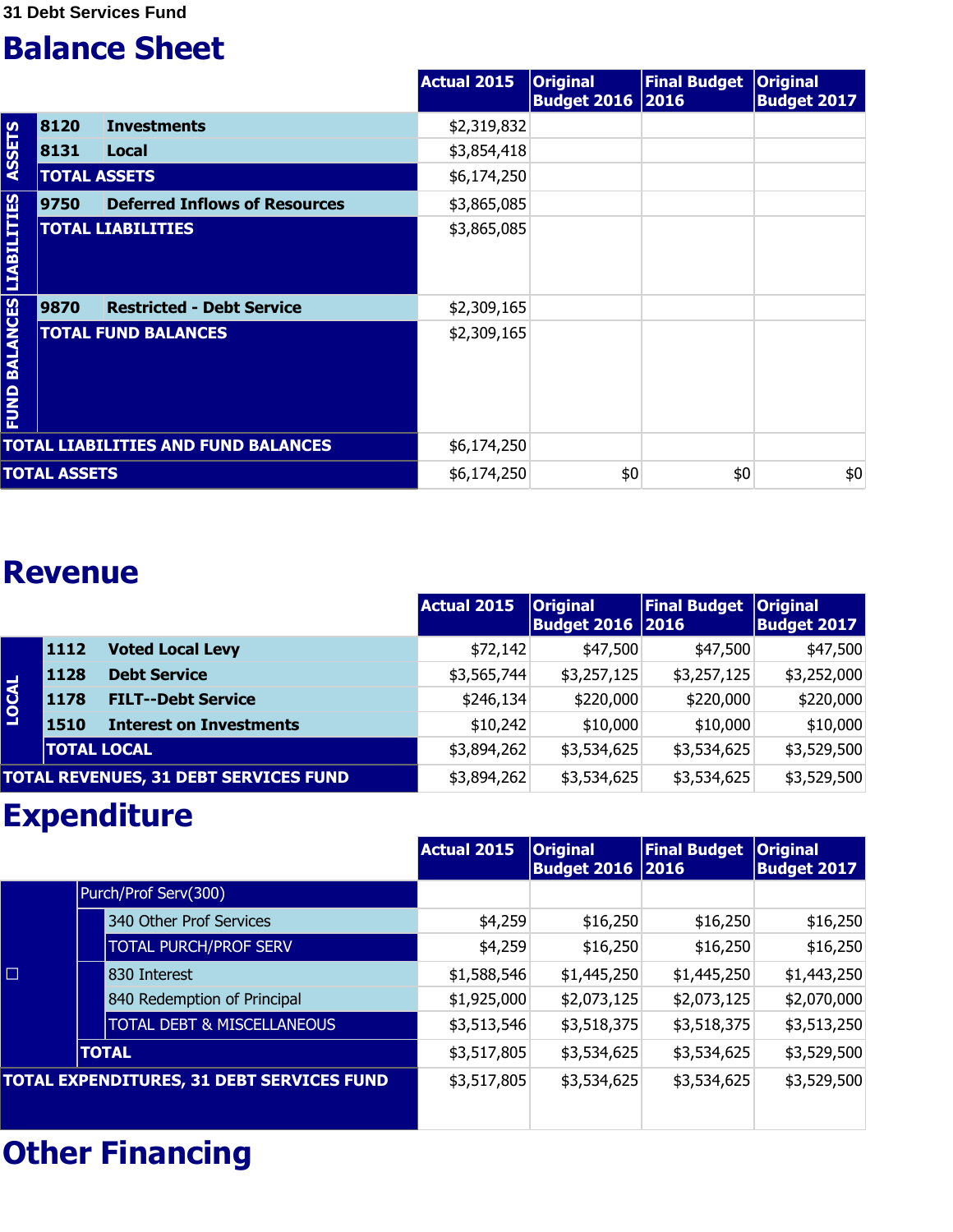|                             |                                                                   | <b>Actual 2015</b> | <b>Original</b><br><b>Budget 2016 2016</b> | Final Budget   Original | <b>Budget 2017</b> |
|-----------------------------|-------------------------------------------------------------------|--------------------|--------------------------------------------|-------------------------|--------------------|
| (USES)                      | 5000 Other Sources & Changes                                      |                    |                                            |                         |                    |
|                             | 5100 Sale of Bonds                                                |                    |                                            |                         |                    |
|                             | 5110 Face Amount of Bonds Sold                                    |                    |                                            |                         |                    |
| <b>SOURCES</b>              | 5120 Premium or Discount on the Issuance of<br><b>Bonds</b>       |                    |                                            |                         |                    |
|                             | <b>5130 Issuance of Refunding Bonds</b>                           |                    |                                            |                         |                    |
| <b>5000 OTHER FINANCING</b> | <b>5140 Payment to Refunded Bonds Escrow</b>                      |                    |                                            |                         |                    |
|                             | <b>5200 Transfers in From Other Funds</b>                         |                    |                                            |                         |                    |
|                             | 5210 Transfers out to Other Funds                                 |                    |                                            |                         |                    |
|                             | 5300 Sale of, or Compensation for Loss of,<br><b>Fixed Assets</b> |                    |                                            |                         |                    |
|                             | <b>5400 Loan Proceeds</b>                                         |                    |                                            |                         |                    |
|                             | <b>5500 Capital Lease Proceeds</b>                                |                    |                                            |                         |                    |
|                             | 5900 Other Financing Sources & Uses                               |                    |                                            |                         |                    |
|                             | <b>TOTAL OTHER FINANCING SOURCES (USES)</b>                       |                    |                                            |                         |                    |
|                             | <b>6100 Capital Contributions</b>                                 |                    |                                            |                         |                    |
| <b>OTHER ITEMS</b>          | 6200 Amortization of Premium on Issuance of<br><b>Bonds</b>       |                    |                                            |                         |                    |
|                             | <b>6300 Special Items</b>                                         |                    |                                            |                         |                    |
|                             | <b>6400 Extraordinary Items</b>                                   |                    |                                            |                         |                    |
| 6000                        | <b>TOTAL OTHER ITEMS</b>                                          |                    |                                            |                         |                    |
|                             | TOTAL OTHER FINANCING SOURCES (USES) AND<br><b>OTHER ITEMS</b>    | \$0                | \$0                                        | \$0                     | \$0                |

|                                   |                                                                     | <b>Actual 2015</b> | <b>Original</b><br><b>Budget 2016 2016</b> | <b>Final Budget</b> | <b>Original</b><br><b>Budget 2017</b> |
|-----------------------------------|---------------------------------------------------------------------|--------------------|--------------------------------------------|---------------------|---------------------------------------|
| <b>NUES</b>                       | <b>1000 Total LOCAL</b>                                             | \$3,894,262        | \$3,534,625                                | \$3,534,625         | \$3,529,500                           |
| <b>RCE</b><br><b>REVEI</b><br>SOU | <b>TOTAL REVENUES</b>                                               | \$3,894,262        | \$3,534,625                                | \$3,534,625         | \$3,529,500                           |
|                                   | <b>300 Purchased Professional and Technical</b><br><b>Services</b>  | \$4,259            | \$16,250                                   | \$16,250            | \$16,250                              |
|                                   | <b>800 Other Objects</b>                                            | \$3,513,546        | \$3,518,375                                | \$3,518,375         | \$3,513,250                           |
| <b>EXPENDITURES<br/>BY OBJECT</b> | <b>TOTAL EXPENDITURES</b>                                           | \$3,517,805        | \$3,534,625                                | \$3,534,625         | \$3,529,500                           |
|                                   | <b>EXCESS (DEFICIENCY) OF REVENUES OVER</b><br>(UNDER) EXPENDITURES | \$376,457          | \$0                                        | \$0                 | \$0                                   |
| <b>ITEMS</b>                      | <b>OTHER FINANCING SOURCES (USES) AND OTHER</b>                     | \$0                | \$0                                        | \$0                 | \$0                                   |
|                                   | <b>NET CHANGE IN FUND BALANCE</b>                                   | \$376,457          | \$0                                        | \$0                 | \$0                                   |
|                                   | <b>FUND BALANCE - BEGINNING (FROM PRIOR YEAR)</b>                   | \$1,932,709        |                                            | \$2,309,166         |                                       |
|                                   | <b>FUND BALANCE - ENDING</b>                                        | \$2,309,166        | \$0                                        | \$2,309,166         | \$0                                   |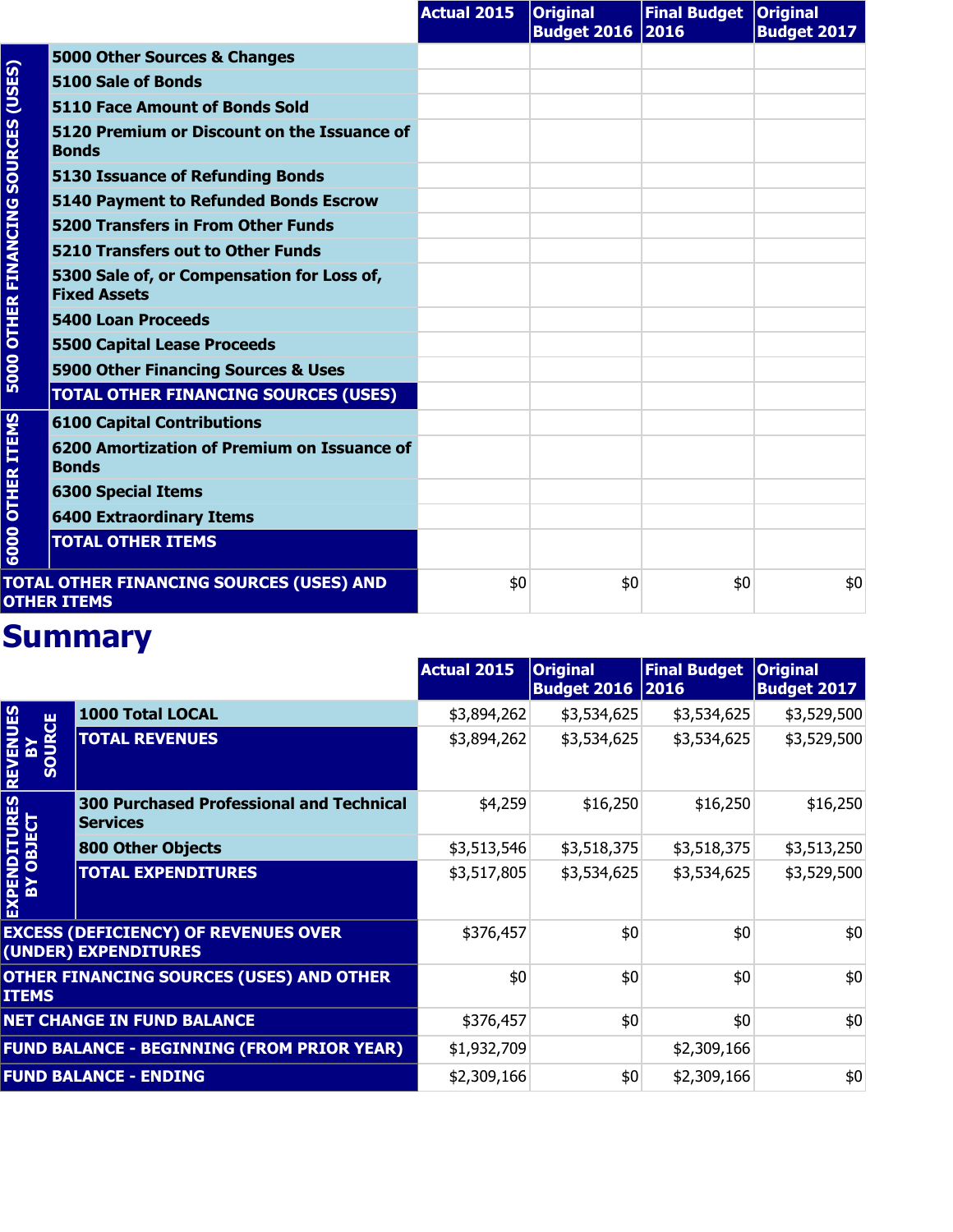|                                  |                     |                                            | Actual 2015  | <b>Original</b><br><b>Budget 2016 2016</b> | <b>Final Budget</b> | <b>Original</b><br><b>Budget 2017</b> |
|----------------------------------|---------------------|--------------------------------------------|--------------|--------------------------------------------|---------------------|---------------------------------------|
|                                  | 8120                | <b>Investments</b>                         | \$16,159,929 |                                            |                     |                                       |
| <b>ASSETS</b>                    | 8131                | Local                                      | \$155,547    |                                            |                     |                                       |
|                                  | <b>TOTAL ASSETS</b> |                                            | \$16,315,476 |                                            |                     |                                       |
|                                  | 9510                | <b>Accounts Payable</b>                    | \$3,331,053  |                                            |                     |                                       |
|                                  | 9750                | <b>Deferred Inflows of Resources</b>       | \$94,465     |                                            |                     |                                       |
|                                  |                     | <b>TOTAL LIABILITIES</b>                   | \$3,425,518  |                                            |                     |                                       |
|                                  | 9871                | <b>Restricted - Capital Outlay</b>         | \$12,889,958 |                                            |                     |                                       |
| <b>FUND BALANCES LIABILITIES</b> |                     | <b>TOTAL FUND BALANCES</b>                 | \$12,889,958 |                                            |                     |                                       |
|                                  |                     | <b>TOTAL LIABILITIES AND FUND BALANCES</b> | \$16,315,476 |                                            |                     |                                       |
|                                  | <b>TOTAL ASSETS</b> |                                            | \$16,315,476 | \$0                                        | \$0                 | \$0                                   |

#### **Revenue**

|              |                      |                                          | <b>Actual 2015</b> | <b>Original</b><br><b>Budget 2016 2016</b> | <b>Final Budget</b> | <b>Original</b><br><b>Budget 2017</b> |
|--------------|----------------------|------------------------------------------|--------------------|--------------------------------------------|---------------------|---------------------------------------|
|              | 1112                 | <b>Voted Local Levy</b>                  | \$54,463           | \$27,734                                   | \$8,225             | \$8,472                               |
|              | 1114                 | <b>Board Local Levy</b>                  | \$3,144,777        | \$3,104,983                                | \$2,980,945         | \$2,075,900                           |
|              | 1164                 | <b>FILT--Board Local</b>                 | \$128,560          | \$133,197                                  | \$73,500            | \$75,705                              |
| <b>LOCAL</b> | 1510                 | <b>Interest on Investments</b>           | \$133,584          | \$100,000                                  | \$100,900           | \$100,927                             |
|              | <b>1900</b>          | <b>OTHER REVENUE - LOCAL SOURCES</b>     | \$8,778            | \$2,000,000                                | \$4,613,154         | \$1,000,000                           |
|              | <b>TOTAL LOCAL</b>   |                                          | \$3,470,162        | \$5,365,914                                | \$7,776,724         | \$3,261,004                           |
|              | 3200                 | <b>OTHER STATE PROGRAMS</b>              |                    | \$1,120,000                                | \$1,120,000         | \$1,000,000                           |
| <b>STATE</b> | <b>TOTAL STATE</b>   |                                          |                    | \$1,120,000                                | \$1,120,000         | \$1,000,000                           |
| FEDERAL      | 4500<br><b>STATE</b> | <b>RESTRICTED FED REVENUE - THRU</b>     | \$174,359          |                                            |                     |                                       |
|              |                      | <b>TOTAL FEDERAL</b>                     | \$174,359          |                                            |                     |                                       |
|              |                      | TOTAL REVENUES, 32 CAPITAL PROJECTS FUND | \$3,644,521        | \$6,485,914                                | \$8,896,724         | \$4,261,004                           |

## **Expenditure**

|                    |                                       | Actual 2015 | <b>Original</b><br><b>Budget 2016 2016</b> | <b>Final Budget</b> | <b>Original</b><br><b>Budget 2017</b> |
|--------------------|---------------------------------------|-------------|--------------------------------------------|---------------------|---------------------------------------|
|                    | Supplies & Materials(600)             |             |                                            |                     |                                       |
| <b>INSTRUCTION</b> | 670 Software                          | \$21,138    | \$20,000                                   | \$20,000            | \$20,000                              |
|                    | <b>TOTAL SUPPLIES &amp; MATERIALS</b> | \$21,138    | \$20,000                                   | \$20,000            | \$20,000                              |
|                    | 733 Furniture and Fixtures            |             | \$5,407                                    | \$8,907             | \$6,000                               |
|                    | 734 Technology Related Hardware       | \$324,234   | \$330,000                                  | \$330,000           | \$330,000                             |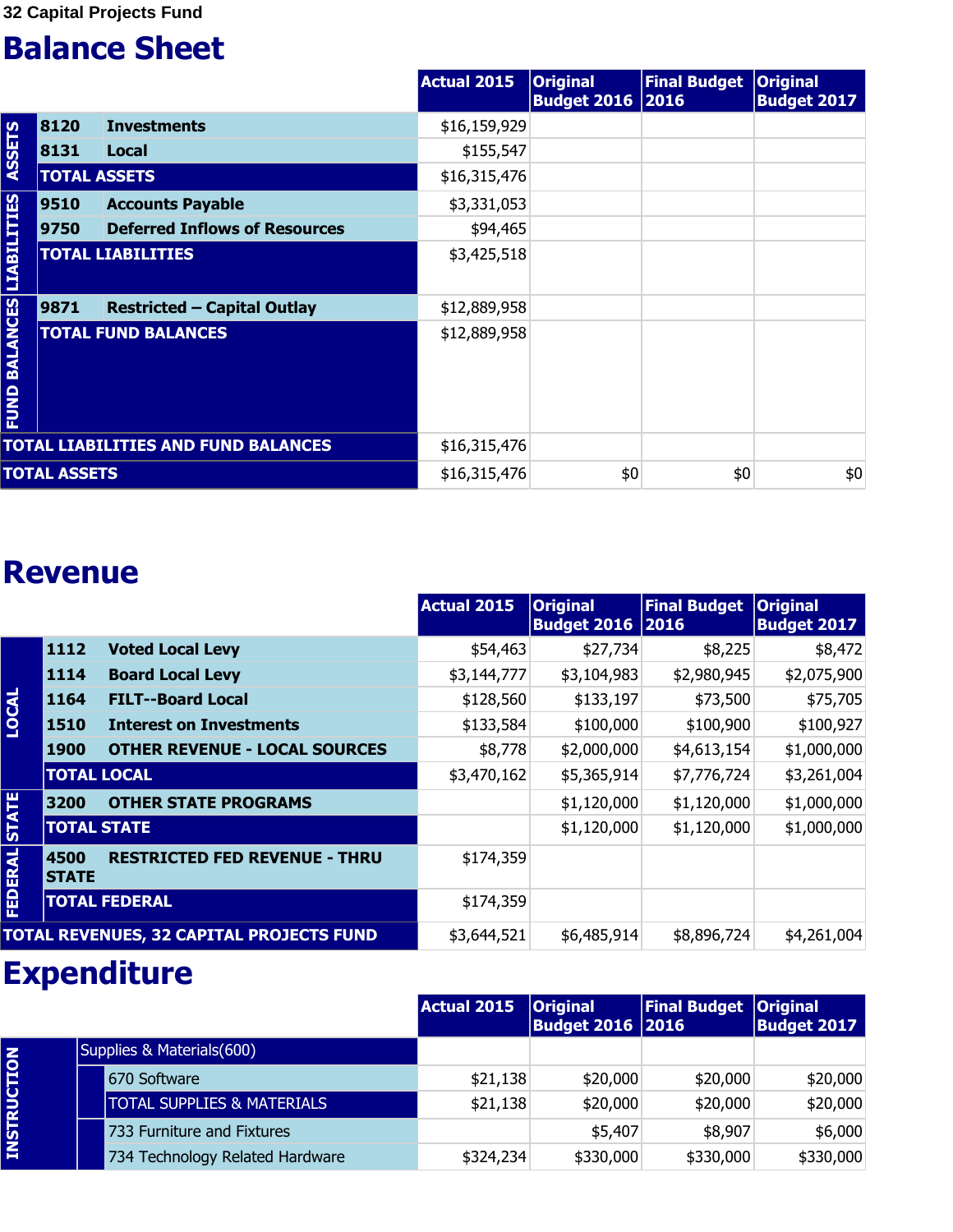|                                            |                                                             | <b>Actual 2015</b> | <b>Original</b>                 | <b>Final Budget</b><br>2016 | <b>Original</b>                 |
|--------------------------------------------|-------------------------------------------------------------|--------------------|---------------------------------|-----------------------------|---------------------------------|
|                                            | 739 Other Equipment                                         | \$194,298          | <b>Budget 2016</b><br>\$190,069 | \$409,954                   | <b>Budget 2017</b><br>\$201,185 |
|                                            | <b>TOTAL PROPERTY</b>                                       | \$518,532          | \$525,476                       | \$748,861                   | \$537,185                       |
| <b>STRUCTI(</b>                            | <b>TOTAL INSTRUCTION</b>                                    | \$539,670          | \$545,476                       | \$768,861                   | \$557,185                       |
|                                            | Property(700)                                               |                    |                                 |                             |                                 |
|                                            | 739 Other Equipment                                         | \$2,510            | \$3,634                         | \$3,634                     | \$3,634                         |
|                                            | <b>TOTAL PROPERTY</b>                                       | \$2,510            | \$3,634                         | \$3,634                     | \$3,634                         |
| <b>SUPPORT<br/>SERVICES -<br/>STUDENTS</b> | <b>TOTAL SUPPORT SERVICES - STUDENTS</b>                    | \$2,510            | \$3,634                         | \$3,634                     | \$3,634                         |
|                                            | Property(700)                                               |                    |                                 |                             |                                 |
|                                            | 734 Technology Related Hardware                             | \$3,433            | \$7,335                         | \$7,335                     | \$7,335                         |
| <b>SERVICES</b>                            | 739 Other Equipment                                         |                    | \$2,000                         | \$2,000                     | \$2,000                         |
| <b>ASSISTANCE</b>                          | <b>TOTAL PROPERTY</b>                                       | \$3,433            | \$9,335                         | \$9,335                     | \$9,335                         |
| <b>SUPPORT</b>                             | <b>TOTAL SUPPORT SERVICES - STAFF</b><br><b>ASSISTANCE</b>  | \$3,433            | \$9,335                         | \$9,335                     | \$9,335                         |
|                                            | Supplies & Materials(600)                                   |                    |                                 |                             |                                 |
| <b>CENTRAL SERVICES</b>                    | 670 Software                                                | \$78,930           | \$80,000                        | \$80,000                    | \$80,000                        |
|                                            | <b>TOTAL SUPPLIES &amp; MATERIALS</b>                       | \$78,930           | \$80,000                        | \$80,000                    | \$80,000                        |
|                                            | 734 Technology Related Hardware                             | \$57,267           | \$102,919                       | \$102,919                   | \$102,919                       |
|                                            | 739 Other Equipment                                         |                    | \$20,000                        | \$20,000                    | \$20,000                        |
|                                            | <b>TOTAL PROPERTY</b>                                       | \$57,267           | \$122,919                       | \$122,919                   | \$122,919                       |
| <b>SUPPORT SERVICES</b>                    | <b>TOTAL SUPPORT SERVICES - CENTRAL</b><br><b>SERVICES</b>  | \$136,197          | \$202,919                       | \$202,919                   | \$202,919                       |
|                                            | Purch Property Services(400)                                |                    |                                 |                             |                                 |
| <b>NANCE</b>                               | 430 Repairs & Maint Services                                | \$200,000          | \$225,000                       | \$225,000                   | \$225,000                       |
|                                            | TOTAL PURCH PROPERTY SERVICES                               | \$200,000          | \$225,000                       | \$225,000                   | \$225,000                       |
|                                            | 610 General Supplies                                        | \$250,000          | \$300,000                       | \$300,000                   | \$300,000                       |
|                                            | <b>TOTAL SUPPLIES &amp; MATERIALS</b>                       | \$250,000          | \$300,000                       | \$300,000                   | \$300,000                       |
|                                            | 732 School Buses                                            |                    | \$30,000                        | \$30,000                    | \$30,000                        |
|                                            | 739 Other Equipment                                         | \$25,547           |                                 | \$8,640                     | \$8,640                         |
|                                            | <b>TOTAL PROPERTY</b>                                       | \$25,547           | \$30,000                        | \$38,640                    | \$38,640                        |
| <b>OPERATION &amp; MAINTE</b><br>OF PLANT  | <b>TOTAL OPERATION &amp; MAINTENANCE OF</b><br><b>PLANT</b> | \$475,547          | \$555,000                       | \$563,640                   | \$563,640                       |
|                                            | Property(700)                                               |                    |                                 |                             |                                 |
|                                            | 732 School Buses                                            | \$120,869          | \$125,000                       | \$125,000                   | \$136,000                       |
|                                            | 735 Non-Bus Vehicles                                        | \$27,862           | \$49,359                        | \$49,359                    | \$49,359                        |
|                                            | <b>TOTAL PROPERTY</b>                                       | \$148,731          | \$174,359                       | \$174,359                   | \$185,359                       |
| <b>STUDENT<br/>TRANSPORTATION</b>          | <b>TOTAL STUDENT TRANSPORTATION</b>                         | \$148,731          | \$174,359                       | \$174,359                   | \$185,359                       |
|                                            | Property(700)                                               |                    |                                 |                             |                                 |
|                                            | 739 Other Equipment                                         |                    | \$10,000                        | \$10,000                    | \$10,000                        |
| FOOD<br>SERVICES                           | <b>TOTAL PROPERTY</b>                                       |                    | \$10,000                        | \$10,000                    | \$10,000                        |
|                                            | <b>TOTAL FOOD SERVICES</b>                                  |                    | \$10,000                        | \$10,000                    | \$10,000                        |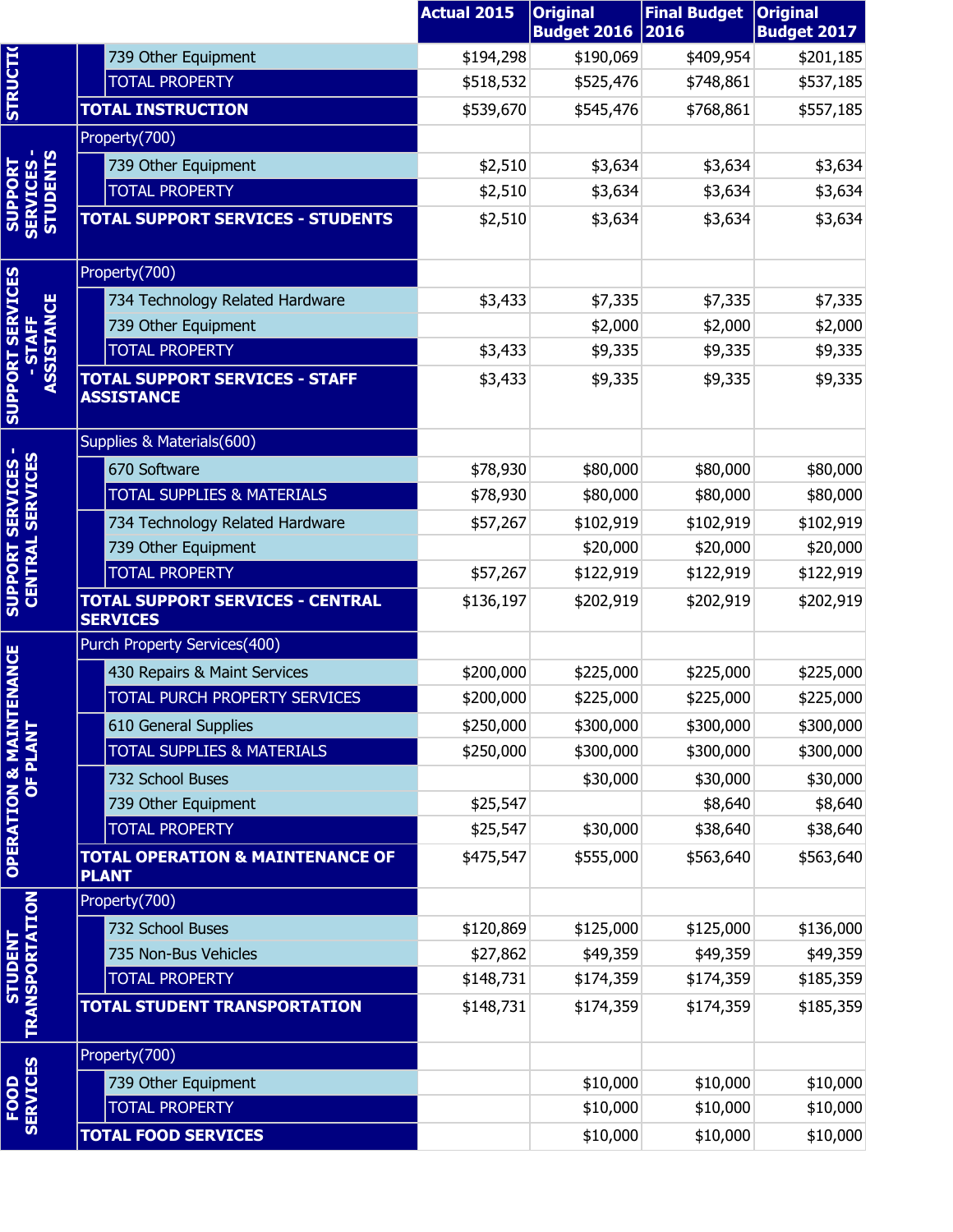|                                 |                                                | <b>Actual 2015</b> | <b>Original</b><br><b>Budget 2016</b> | <b>Final Budget</b><br>2016 | <b>Original</b><br><b>Budget 2017</b> |
|---------------------------------|------------------------------------------------|--------------------|---------------------------------------|-----------------------------|---------------------------------------|
|                                 | Supplies & Materials(600)                      |                    |                                       |                             |                                       |
|                                 | 610 General Supplies                           | \$11,456           | \$20,000                              | \$20,000                    | \$20,000                              |
|                                 | <b>TOTAL SUPPLIES &amp; MATERIALS</b>          | \$11,456           | \$20,000                              | \$20,000                    | \$20,000                              |
| <b>IMPROVEMENT<br/>SERVICES</b> | 710 Land & Site Improvements                   | \$38,537           | \$500,000                             | \$500,000                   | \$500,000                             |
|                                 | <b>TOTAL PROPERTY</b>                          | \$38,537           | \$500,000                             | \$500,000                   | \$500,000                             |
|                                 | <b>TOTAL LAND IMPROVEMENT SERVICES</b>         | \$49,993           | \$520,000                             | \$520,000                   | \$520,000                             |
|                                 | Purch Property Services(400)                   |                    |                                       |                             |                                       |
|                                 | 340 Other Prof Services                        |                    | \$4,301,000                           | \$4,301,000                 | \$1,501,000                           |
|                                 | <b>TOTAL PURCH/PROF SERV</b>                   |                    | \$4,301,000                           | \$4,301,000                 | \$1,501,000                           |
|                                 | 450 Construction Services                      |                    |                                       | \$2,152,321                 | \$2,552,321                           |
|                                 | 490 Other Purchased Property Services          | \$20,561,445       | \$2,152,321                           |                             |                                       |
|                                 | TOTAL PURCH PROPERTY SERVICES                  | \$20,561,445       | \$2,152,321                           | \$2,152,321                 | \$2,552,321                           |
| <b>SITE IMPROVEMENT</b>         | 610 General Supplies                           | \$27,999           | \$79,514                              | \$79,514                    | \$20,000                              |
|                                 | 622 Electricity                                |                    | \$11,000                              | \$11,000                    |                                       |
|                                 | 630 Food                                       | \$154              |                                       |                             |                                       |
|                                 | <b>TOTAL SUPPLIES &amp; MATERIALS</b>          | \$28,153           | \$90,514                              | \$90,514                    | \$20,000                              |
|                                 | 710 Land & Site Improvements                   | \$172,884          | \$45,000                              | \$45,000                    |                                       |
|                                 | 739 Other Equipment                            | \$992,628          | \$500,000                             | \$1,000,000                 |                                       |
|                                 | <b>TOTAL PROPERTY</b>                          | \$1,165,512        | \$545,000                             | \$1,045,000                 |                                       |
|                                 | 833 Amort of Bond Issuance & Related<br>Costs  | \$94,149           |                                       |                             |                                       |
|                                 | <b>TOTAL DEBT &amp; MISCELLANEOUS</b>          | \$94,149           |                                       |                             |                                       |
|                                 | <b>TOTAL SITE IMPROVEMENT</b>                  | \$21,849,259       | \$7,088,835                           | \$7,588,835                 | \$4,073,321                           |
|                                 | Debt & Miscellaneous(800)                      |                    |                                       |                             |                                       |
| □                               | 830 Interest                                   | \$65,988           |                                       |                             |                                       |
|                                 | TOTAL DEBT & MISCELLANEOUS                     | \$65,988           |                                       |                             |                                       |
|                                 | <b>TOTAL</b>                                   | \$65,988           |                                       |                             |                                       |
| <b>FUND</b>                     | <b>TOTAL EXPENDITURES, 32 CAPITAL PROJECTS</b> | \$23,271,328       | \$9,109,558                           | \$9,841,583                 | \$6,125,393                           |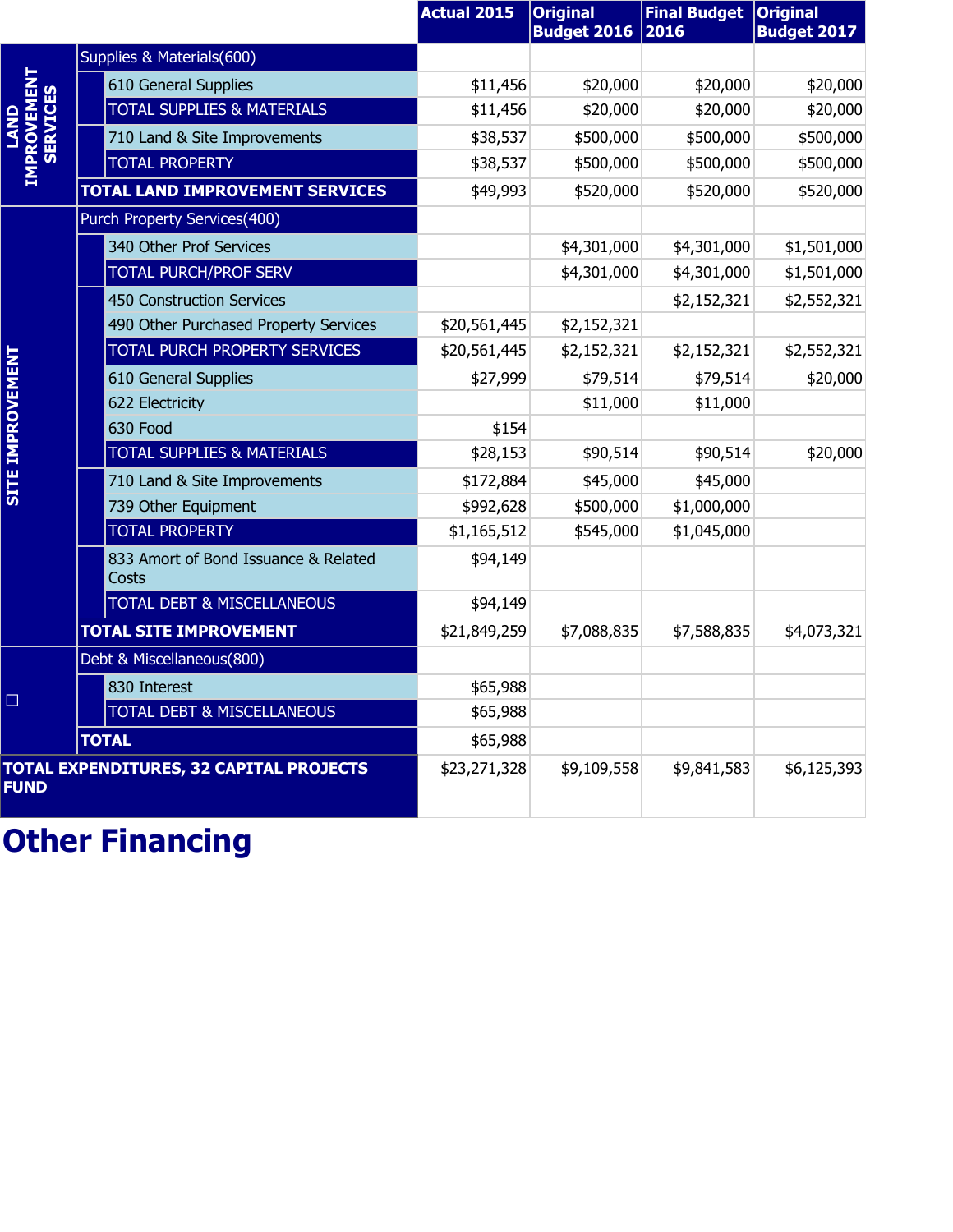|                         |                                                                   | <b>Actual 2015</b> | <b>Original</b><br><b>Budget 2016 2016</b> | Final Budget   Original | <b>Budget 2017</b> |
|-------------------------|-------------------------------------------------------------------|--------------------|--------------------------------------------|-------------------------|--------------------|
|                         | 5000 Other Sources & Changes                                      |                    |                                            |                         |                    |
| (USES)                  | 5100 Sale of Bonds                                                |                    |                                            |                         |                    |
|                         | <b>5110 Face Amount of Bonds Sold</b>                             | \$7,000,000        |                                            |                         |                    |
|                         | 5120 Premium or Discount on the Issuance of<br><b>Bonds</b>       |                    |                                            |                         |                    |
|                         | <b>5130 Issuance of Refunding Bonds</b>                           |                    |                                            |                         |                    |
|                         | <b>5140 Payment to Refunded Bonds Escrow</b>                      |                    |                                            |                         |                    |
|                         | <b>5200 Transfers in From Other Funds</b>                         |                    |                                            |                         |                    |
|                         | <b>5210 Transfers out to Other Funds</b>                          |                    |                                            |                         |                    |
| OTHER FINANCING SOURCES | 5300 Sale of, or Compensation for Loss of,<br><b>Fixed Assets</b> |                    |                                            |                         |                    |
|                         | <b>5400 Loan Proceeds</b>                                         |                    |                                            |                         |                    |
|                         | <b>5500 Capital Lease Proceeds</b>                                |                    |                                            |                         |                    |
| 5000                    | 5900 Other Financing Sources & Uses                               |                    |                                            |                         |                    |
|                         | <b>TOTAL OTHER FINANCING SOURCES (USES)</b>                       | \$7,000,000        |                                            |                         |                    |
|                         | <b>6100 Capital Contributions</b>                                 |                    |                                            |                         |                    |
| <b>OTHER ITEMS</b>      | 6200 Amortization of Premium on Issuance of<br><b>Bonds</b>       |                    |                                            |                         |                    |
|                         | <b>6300 Special Items</b>                                         |                    |                                            |                         |                    |
|                         | <b>6400 Extraordinary Items</b>                                   |                    |                                            |                         |                    |
| 6000                    | <b>TOTAL OTHER ITEMS</b>                                          |                    |                                            |                         |                    |
|                         | TOTAL OTHER FINANCING SOURCES (USES) AND<br><b>OTHER ITEMS</b>    | \$7,000,000        | \$0                                        | \$0                     | \$0                |

|                               |                                                                     | <b>Actual 2015</b>    | <b>Original</b><br><b>Budget 2016 2016</b> | <b>Final Budget</b> | <b>Original</b><br><b>Budget 2017</b> |
|-------------------------------|---------------------------------------------------------------------|-----------------------|--------------------------------------------|---------------------|---------------------------------------|
|                               | 1000 Total LOCAL                                                    | \$3,470,162           | \$5,365,914                                | \$7,776,724         | \$3,261,004                           |
|                               | <b>2000 Total STATE</b>                                             |                       | \$1,120,000                                | \$1,120,000         | \$1,000,000                           |
|                               | <b>3000 Total FEDERAL</b>                                           | \$174,359             |                                            |                     |                                       |
| <b>REVENUES<br/>BY SOURCE</b> | <b>TOTAL REVENUES</b>                                               | \$3,644,521           | \$6,485,914                                | \$8,896,724         | \$4,261,004                           |
| $\mathbf{R}$                  | <b>300 Purchased Professional and Technical</b><br><b>Services</b>  |                       | \$4,301,000                                | \$4,301,000         | \$1,501,000                           |
| EXPENDITURES<br>OBJECT        | <b>400 Purchased property Services</b>                              | \$20,761,445          | \$2,377,321                                | \$2,377,321         | \$2,777,321                           |
|                               | <b>600 Supplies</b>                                                 | \$389,677             | \$510,514                                  | \$510,514           | \$440,000                             |
|                               | <b>700 Property</b>                                                 | \$1,960,069           | \$1,920,723                                | \$2,652,748         | \$1,407,072                           |
|                               | <b>800 Other Objects</b>                                            | \$160,137             |                                            |                     |                                       |
|                               | <b>TOTAL EXPENDITURES</b>                                           | \$23,271,328          | \$9,109,558                                | \$9,841,583         | \$6,125,393                           |
|                               | <b>EXCESS (DEFICIENCY) OF REVENUES OVER</b><br>(UNDER) EXPENDITURES | $($ \$19,626,807) $ $ | (42,623,644)                               | $($ \$944,859) $ $  | ( \$1,864,389)                        |
| <b>ITEMS</b>                  | <b>OTHER FINANCING SOURCES (USES) AND OTHER</b>                     | \$7,000,000           | \$0                                        | \$0                 | \$0                                   |
|                               | <b>NET CHANGE IN FUND BALANCE</b>                                   | ( \$12,626,807)       | (42,623,644)                               | $($ \$944,859) $ $  | (41,864,389)                          |
|                               | <b>FUND BALANCE - BEGINNING (FROM PRIOR YEAR)</b>                   | \$25,516,766          |                                            | \$12,889,959        |                                       |
|                               | <b>FUND BALANCE - ENDING</b>                                        | \$12,889,959          | (42,623,644)                               | \$11,945,100        | (\$1,864,389)                         |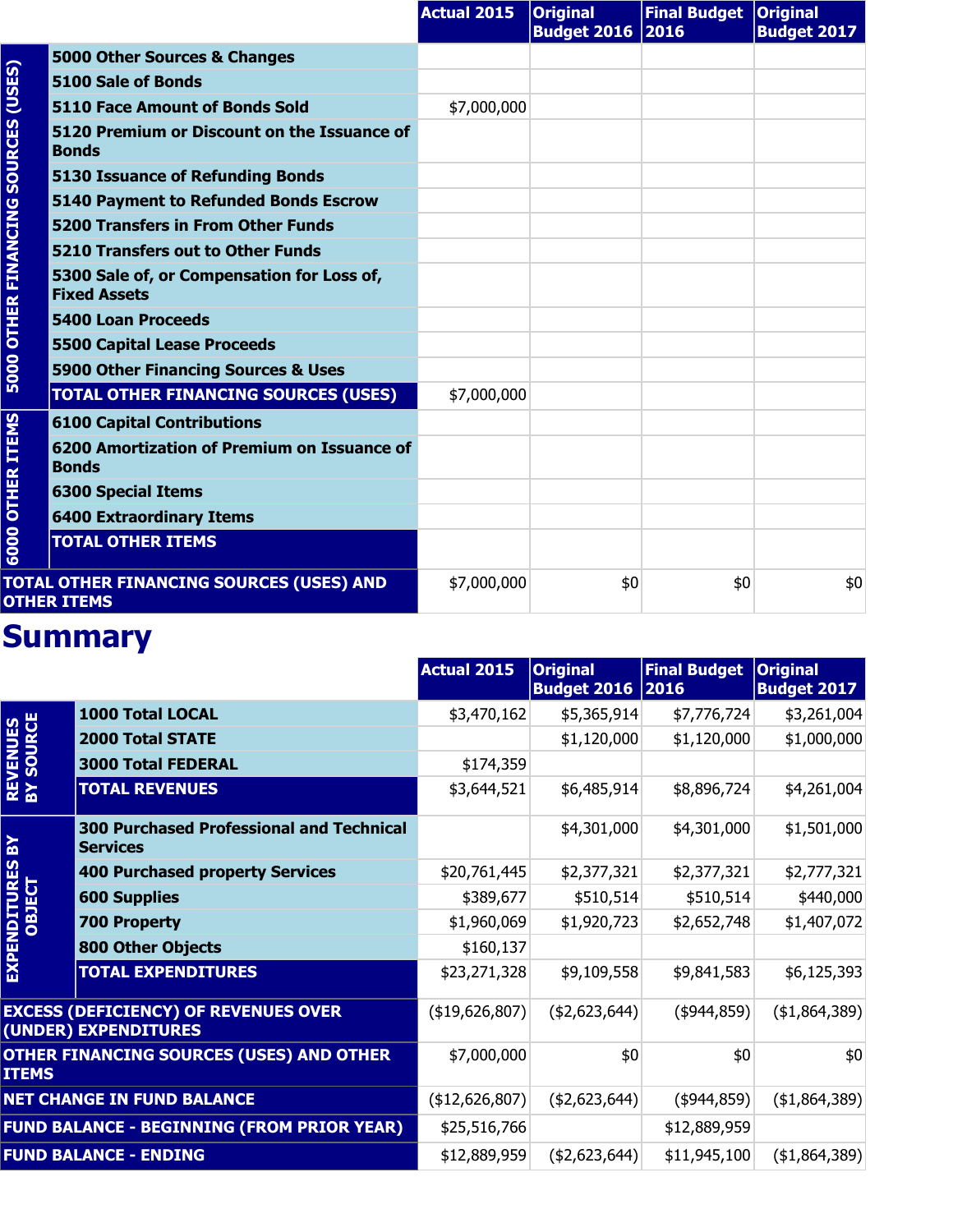|                                  |                     |                                            | <b>Actual 2015</b> | <b>Original</b><br><b>Budget 2016 2016</b> | <b>Final Budget</b> | <b>Original</b><br><b>Budget 2017</b> |
|----------------------------------|---------------------|--------------------------------------------|--------------------|--------------------------------------------|---------------------|---------------------------------------|
|                                  | 8111                | <b>Cash in Banks</b>                       | \$259,753          |                                            |                     |                                       |
|                                  | 8112                | <b>Petty Cash</b>                          | \$1,070            |                                            |                     |                                       |
| <b>ASSETS</b>                    | 8120                | <b>Investments</b>                         | \$205,685          |                                            |                     |                                       |
|                                  | 8131                | Local                                      | \$119,207          |                                            |                     |                                       |
|                                  | <b>TOTAL ASSETS</b> |                                            | \$585,715          |                                            |                     |                                       |
|                                  | 9510                | <b>Accounts Payable</b>                    | \$10,214           |                                            |                     |                                       |
|                                  | 9540                | <b>Accrued Salaries and Withholdings</b>   | \$4,199            |                                            |                     |                                       |
|                                  | 9561                | <b>Other Local</b>                         | \$37,679           |                                            |                     |                                       |
|                                  |                     | <b>TOTAL LIABILITIES</b>                   | \$52,092           |                                            |                     |                                       |
|                                  | 9872                | <b>Restricted - Food Service</b>           | \$533,623          |                                            |                     |                                       |
| <b>FUND BALANCES LIABILITIES</b> |                     | <b>TOTAL FUND BALANCES</b>                 | \$533,623          |                                            |                     |                                       |
|                                  |                     | <b>TOTAL LIABILITIES AND FUND BALANCES</b> | \$585,715          |                                            |                     |                                       |
|                                  | <b>TOTAL ASSETS</b> |                                            | \$585,715          | \$0                                        | \$0                 | \$0                                   |

#### **Revenue**

|                |                        |                                                | <b>Actual 2015</b> | <b>Original</b><br>Budget 2016 2016 | <b>Final Budget</b> | <b>Original</b><br><b>Budget 2017</b> |
|----------------|------------------------|------------------------------------------------|--------------------|-------------------------------------|---------------------|---------------------------------------|
|                | 1510                   | <b>Interest on Investments</b>                 | \$3,473            | \$3,000                             | \$3,000             | \$3,000                               |
|                | 1610                   | <b>Sales to Students</b>                       | \$608,666          | \$585,000                           | \$585,000           | \$605,000                             |
|                | 1620                   | <b>Sales to Adults</b>                         | \$7,720            | \$7,900                             | \$7,900             | \$7,000                               |
| <b>LOCAL</b>   | <b>1900</b>            | <b>OTHER REVENUE - LOCAL SOURCES</b>           | \$5,944            | \$5,300                             | \$5,300             | \$5,300                               |
|                | <b>1990</b>            | <b>Miscellaneous</b>                           | \$10,353           | \$10,500                            | \$10,500            | \$9,000                               |
|                | <b>TOTAL LOCAL</b>     |                                                | \$636,156          | \$611,700                           | \$611,700           | \$629,300                             |
|                | 3770                   | <b>School Lunch Program (Liquor Tax)</b>       | \$350,095          | \$450,000                           | \$400,000           | \$400,000                             |
| <b>STATE</b>   | <b>TOTAL STATE</b>     |                                                | \$350,095          | \$450,000                           | \$400,000           | \$400,000                             |
|                | 4571                   | <b>National School Lunch Program</b>           | \$175,602          | \$175,000                           | \$175,000           | \$183,750                             |
| <b>FEDERAL</b> | 4572<br><b>Reduced</b> | Natl School Lunch Prog - Free and              | \$757,387          | \$750,000                           | \$750,000           | \$787,500                             |
|                | 4574                   | <b>Fed School Breakfast Reimb</b>              | \$161,379          | \$160,000                           | \$160,000           | \$168,000                             |
|                | 4579                   | <b>Other Child Nutrition Programs</b>          | \$140,264          | \$200,000                           | \$200,000           | \$210,000                             |
|                |                        | <b>TOTAL FEDERAL</b>                           | \$1,234,632        | \$1,285,000                         | \$1,285,000         | \$1,349,250                           |
| <b>FUND</b>    |                        | <b>TOTAL REVENUES, 51 SCHOOL FOOD SERVICES</b> | \$2,220,883        | \$2,346,700                         | \$2,296,700         | \$2,378,550                           |

## **Expenditure**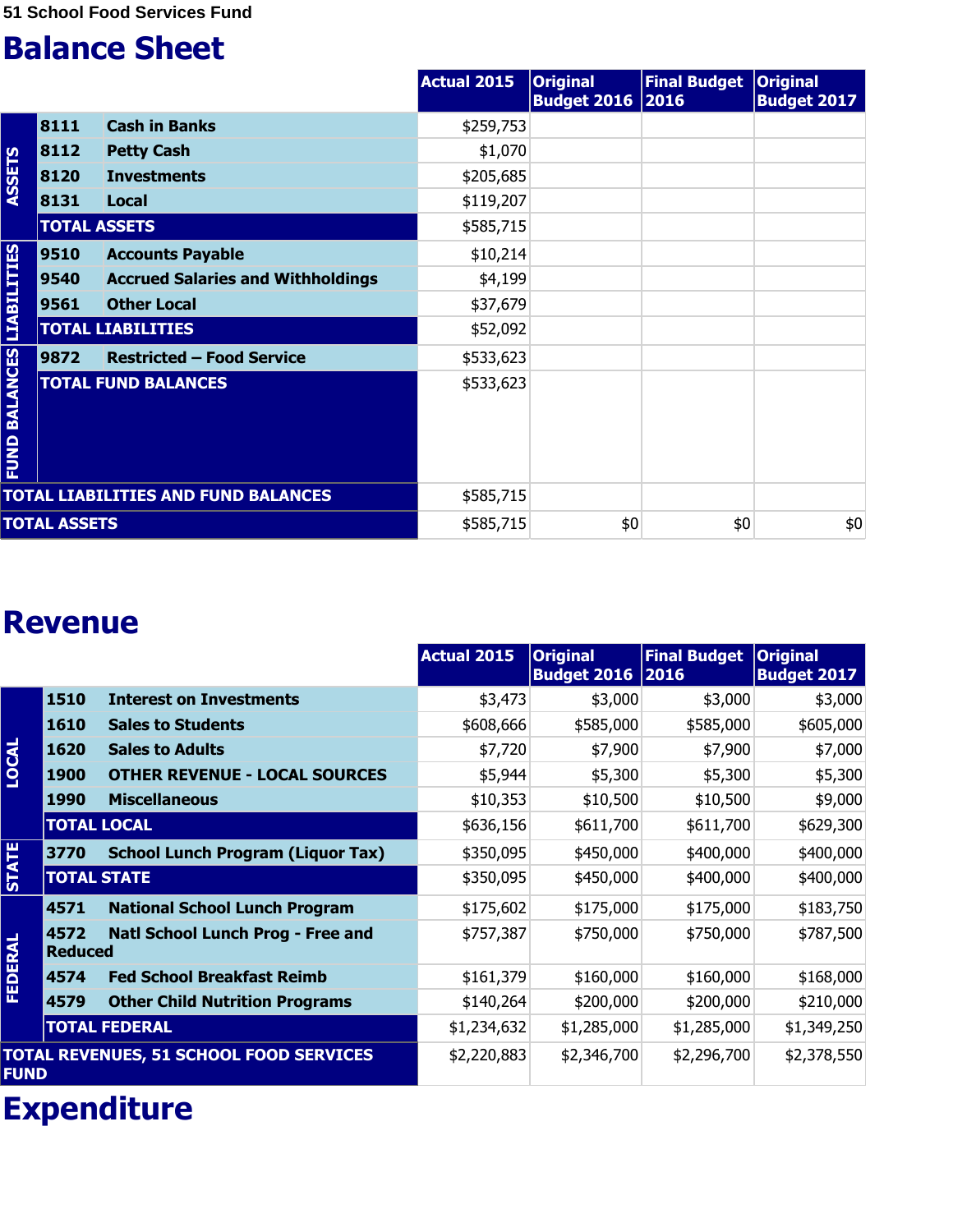|                                       |                                             | <b>Actual 2015</b> | <b>Original</b><br><b>Budget 2016</b> | <b>Final Budget</b><br>2016 | <b>Original</b><br><b>Budget 2017</b> |
|---------------------------------------|---------------------------------------------|--------------------|---------------------------------------|-----------------------------|---------------------------------------|
|                                       | Debt & Miscellaneous(800)                   |                    |                                       |                             |                                       |
| <b>OTHER<br/>SUPPORT<br/>SERVICES</b> | 870 Indirect Costs - Restricted             |                    | \$150,000                             |                             |                                       |
|                                       | <b>TOTAL DEBT &amp; MISCELLANEOUS</b>       |                    | \$150,000                             |                             |                                       |
|                                       | <b>TOTAL OTHER SUPPORT SERVICES</b>         |                    | \$150,000                             |                             |                                       |
|                                       | Salaries(100)                               |                    |                                       |                             |                                       |
|                                       | 152 Salaries - Sec & Clerical Pers          | \$32,500           | \$34,523                              | \$34,523                    | \$35,766                              |
|                                       | 191 Salaries - Food Serv Pers               | \$622,477          | \$665,784                             | \$665,784                   | \$689,753                             |
|                                       | 199 Salaries - All Other                    |                    | \$3,097                               | \$3,097                     | \$3,208                               |
|                                       | <b>TOTAL SALARIES</b>                       | \$654,977          | \$703,404                             | \$703,404                   | \$728,726                             |
|                                       | 210 State Retirement                        | \$118,878          | \$148,005                             | \$148,005                   | \$153,333                             |
|                                       | 220 Social Security                         | \$49,501           | \$57,779                              | \$57,779                    | \$59,859                              |
|                                       | 240 Group Insurance                         | \$46,962           | \$40,000                              | \$40,000                    | \$41,840                              |
|                                       | 270 Industrial Insurance                    | \$18,088           | \$19,800                              | \$19,800                    | \$20,394                              |
|                                       | 280 Unemployment Insurance                  |                    | \$397                                 | \$397                       | \$409                                 |
|                                       | <b>TOTAL BENEFITS</b>                       | \$233,429          | \$265,981                             | \$265,981                   | \$275,835                             |
|                                       | 340 Other Prof Services                     |                    | \$7,800                               | \$7,800                     | \$7,800                               |
| FOOD SERVICES                         | <b>TOTAL PURCH/PROF SERV</b>                |                    | \$7,800                               | \$7,800                     | \$7,800                               |
|                                       | 430 Repairs & Maint Services                | \$4,349            | \$17,500                              | \$17,500                    | \$17,500                              |
|                                       | TOTAL PURCH PROPERTY SERVICES               | \$4,349            | \$17,500                              | \$17,500                    | \$17,500                              |
|                                       | 530 Communication (Telephone & Other)       | \$1,534            | \$6,086                               | \$6,086                     | \$6,390                               |
|                                       | 580 Travel/Per Diem                         | \$4,875            | \$4,561                               | \$4,561                     | \$4,561                               |
|                                       | 590 Inter-educ, Purch Serv                  |                    | \$1,310                               | \$1,310                     | \$1,310                               |
|                                       | 591 Services Purchased from a LEA In-State  | \$6,057            | \$7,000                               | \$7,000                     | \$7,000                               |
|                                       | TOTAL OTHER PURCHASED SERVICES              | \$12,466           | \$18,957                              | \$18,957                    | \$19,261                              |
|                                       | 610 General Supplies                        | \$4,479            | \$15,252                              | \$15,252                    | \$15,252                              |
|                                       | 630 Food                                    | \$1,176,402        | \$1,307,807                           | \$1,307,807                 | \$1,363,197                           |
|                                       | <b>TOTAL SUPPLIES &amp; MATERIALS</b>       | \$1,180,881        | \$1,323,059                           | \$1,323,059                 | \$1,378,449                           |
|                                       | 739 Other Equipment                         | \$1,884            | \$10,000                              | \$10,000                    | \$10,000                              |
|                                       | <b>TOTAL PROPERTY</b>                       | \$1,884            | \$10,000                              | \$10,000                    | \$10,000                              |
|                                       | 810 Dues and Fees                           | \$118              |                                       |                             |                                       |
|                                       | <b>TOTAL DEBT &amp; MISCELLANEOUS</b>       | \$118              |                                       |                             |                                       |
|                                       | <b>TOTAL FOOD SERVICES</b>                  | \$2,088,104        | \$2,346,701                           | \$2,346,700                 | \$2,437,572                           |
| <b>FUND</b>                           | TOTAL EXPENDITURES, 51 SCHOOL FOOD SERVICES | \$2,088,104        | \$2,496,701                           | \$2,346,700                 | \$2,437,572                           |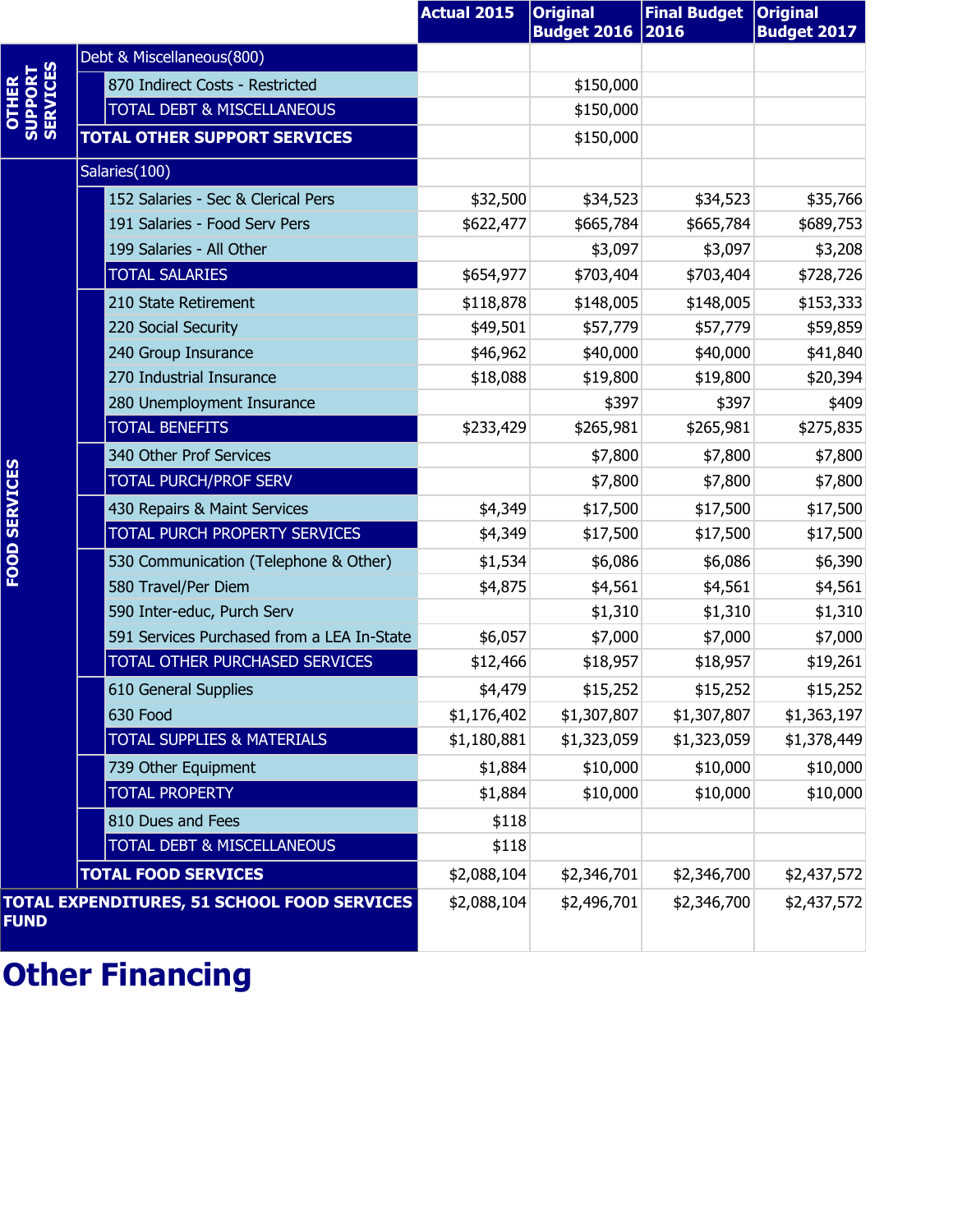|                                     |                                                                   | <b>Actual 2015</b> | <b>Original</b><br><b>Budget 2016 2016</b> | Final Budget   Original | <b>Budget 2017</b> |
|-------------------------------------|-------------------------------------------------------------------|--------------------|--------------------------------------------|-------------------------|--------------------|
|                                     | 5000 Other Sources & Changes                                      |                    |                                            |                         |                    |
| (USES)                              | 5100 Sale of Bonds                                                |                    |                                            |                         |                    |
|                                     | 5110 Face Amount of Bonds Sold                                    |                    |                                            |                         |                    |
| <b>5000 OTHER FINANCING SOURCES</b> | 5120 Premium or Discount on the Issuance of<br><b>Bonds</b>       |                    |                                            |                         |                    |
|                                     | <b>5130 Issuance of Refunding Bonds</b>                           |                    |                                            |                         |                    |
|                                     | <b>5140 Payment to Refunded Bonds Escrow</b>                      |                    |                                            |                         |                    |
|                                     | <b>5200 Transfers in From Other Funds</b>                         |                    |                                            |                         |                    |
|                                     | 5210 Transfers out to Other Funds                                 |                    |                                            |                         |                    |
|                                     | 5300 Sale of, or Compensation for Loss of,<br><b>Fixed Assets</b> |                    |                                            |                         |                    |
|                                     | <b>5400 Loan Proceeds</b>                                         |                    |                                            |                         |                    |
|                                     | <b>5500 Capital Lease Proceeds</b>                                |                    |                                            |                         |                    |
|                                     | 5900 Other Financing Sources & Uses                               |                    |                                            |                         |                    |
|                                     | <b>TOTAL OTHER FINANCING SOURCES (USES)</b>                       |                    |                                            |                         |                    |
|                                     | <b>6100 Capital Contributions</b>                                 |                    |                                            |                         |                    |
| <b>OTHER ITEMS</b>                  | 6200 Amortization of Premium on Issuance of<br><b>Bonds</b>       |                    |                                            |                         |                    |
|                                     | <b>6300 Special Items</b>                                         |                    |                                            |                         |                    |
|                                     | <b>6400 Extraordinary Items</b>                                   |                    |                                            |                         |                    |
| 6000                                | <b>TOTAL OTHER ITEMS</b>                                          |                    |                                            |                         |                    |
|                                     | TOTAL OTHER FINANCING SOURCES (USES) AND<br><b>OTHER ITEMS</b>    | \$0                | \$0                                        | \$0                     | \$0                |

|                               |                                                                    | <b>Actual 2015</b> | <b>Original</b><br><b>Budget 2016 2016</b> | <b>Final Budget</b> | <b>Original</b><br><b>Budget 2017</b> |
|-------------------------------|--------------------------------------------------------------------|--------------------|--------------------------------------------|---------------------|---------------------------------------|
|                               | <b>1000 Total LOCAL</b>                                            | \$636,156          | \$611,700                                  | \$611,700           | \$629,300                             |
|                               | <b>2000 Total STATE</b>                                            | \$350,095          | \$450,000                                  | \$400,000           | \$400,000                             |
|                               | <b>3000 Total FEDERAL</b>                                          | \$1,234,632        | \$1,285,000                                | \$1,285,000         | \$1,349,250                           |
| <b>REVENUES<br/>BY SOURCE</b> | <b>TOTAL REVENUES</b>                                              | \$2,220,883        | \$2,346,700                                | \$2,296,700         | \$2,378,550                           |
|                               | <b>100 Salaries</b>                                                | \$654,977          | \$703,404                                  | \$703,404           | \$728,726                             |
| ៜ                             | <b>200 Employee Benefits</b>                                       | \$233,429          | \$265,981                                  | \$265,981           | \$275,835                             |
| EXPENDITURES<br>OBJECT        | <b>300 Purchased Professional and Technical</b><br><b>Services</b> |                    | \$7,800                                    | \$7,800             | \$7,800                               |
|                               | 400 Purchased property Services                                    | \$4,349            | \$17,500                                   | \$17,500            | \$17,500                              |
|                               | <b>500 Other Purchased Services</b>                                | \$12,466           | \$18,957                                   | \$18,957            | \$19,261                              |
|                               | <b>600 Supplies</b>                                                | \$1,180,881        | \$1,323,059                                | \$1,323,059         | \$1,378,449                           |
|                               | <b>700 Property</b>                                                | \$1,884            | \$10,000                                   | \$10,000            | \$10,000                              |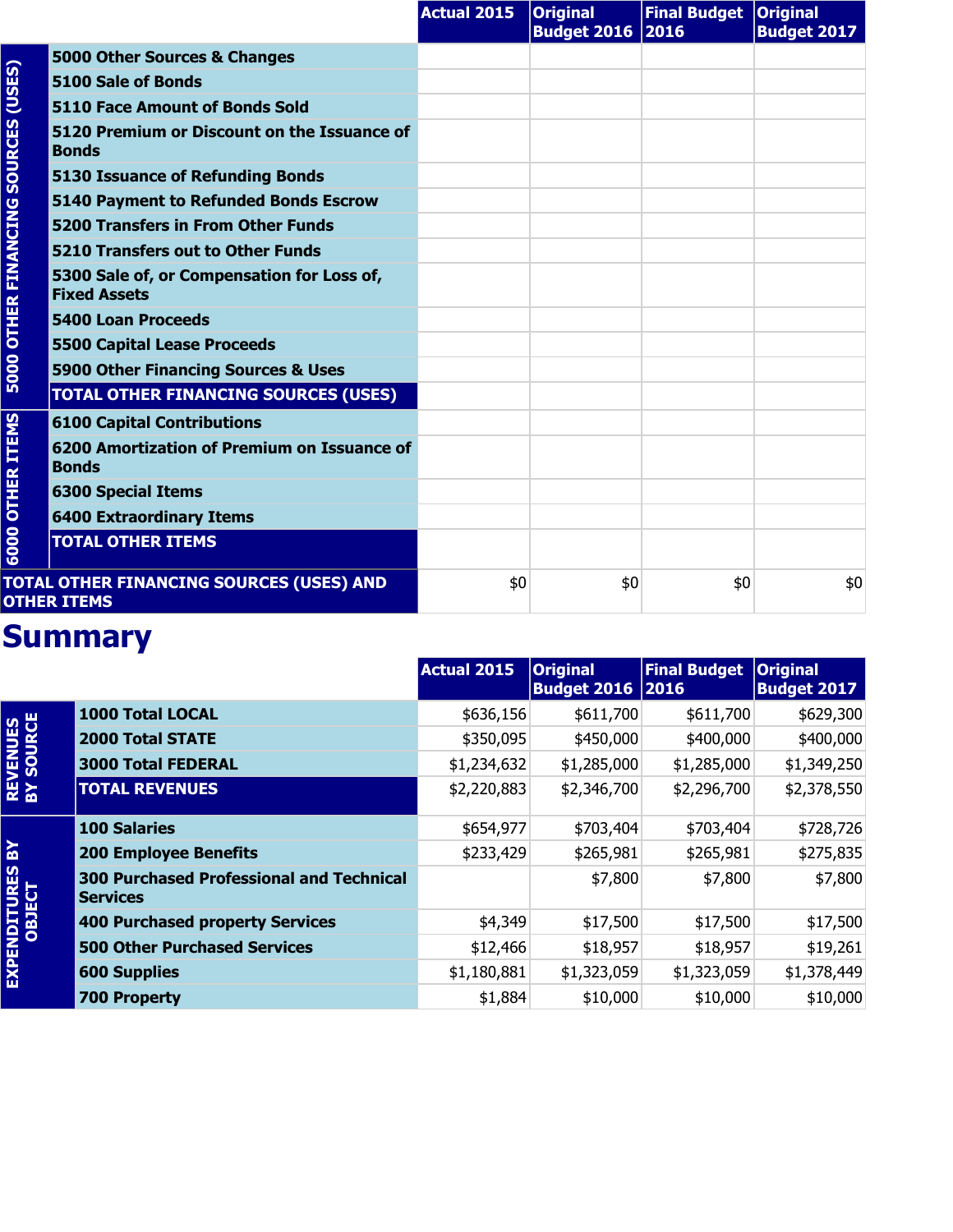|                             |                                                                     | Actual 2015 | <b>Original</b><br><b>Budget 2016 2016</b> | <b>Final Budget</b> | <b>Original</b><br><b>Budget 2017</b> |
|-----------------------------|---------------------------------------------------------------------|-------------|--------------------------------------------|---------------------|---------------------------------------|
|                             | <b>800 Other Objects</b>                                            | \$118       | \$150,000                                  |                     |                                       |
| <b>SIRO<br/>AS<br/>OBJE</b> | <b>TOTAL EXPENDITURES</b>                                           | \$2,088,104 | \$2,496,701                                | \$2,346,700         | \$2,437,572                           |
|                             | <b>EXCESS (DEFICIENCY) OF REVENUES OVER</b><br>(UNDER) EXPENDITURES | \$132,779   | (\$150,001)                                | $($ \$50,000) $ $   | $($ \$59,022) $ $                     |
| <b>ITEMS</b>                | <b>OTHER FINANCING SOURCES (USES) AND OTHER</b>                     | \$0         | \$0                                        | \$0                 | \$0                                   |
|                             | <b>NET CHANGE IN FUND BALANCE</b>                                   | \$132,779   | $($ \$150,001) $ $                         | $(*50,000)$         | $($ \$59,022) $ $                     |
|                             | <b>FUND BALANCE - BEGINNING (FROM PRIOR YEAR)</b>                   | \$400,844   |                                            | \$533,623           |                                       |
|                             | <b>FUND BALANCE - ENDING</b>                                        | \$533,623   | (\$150,001)                                | \$483,623           | (\$59,022)                            |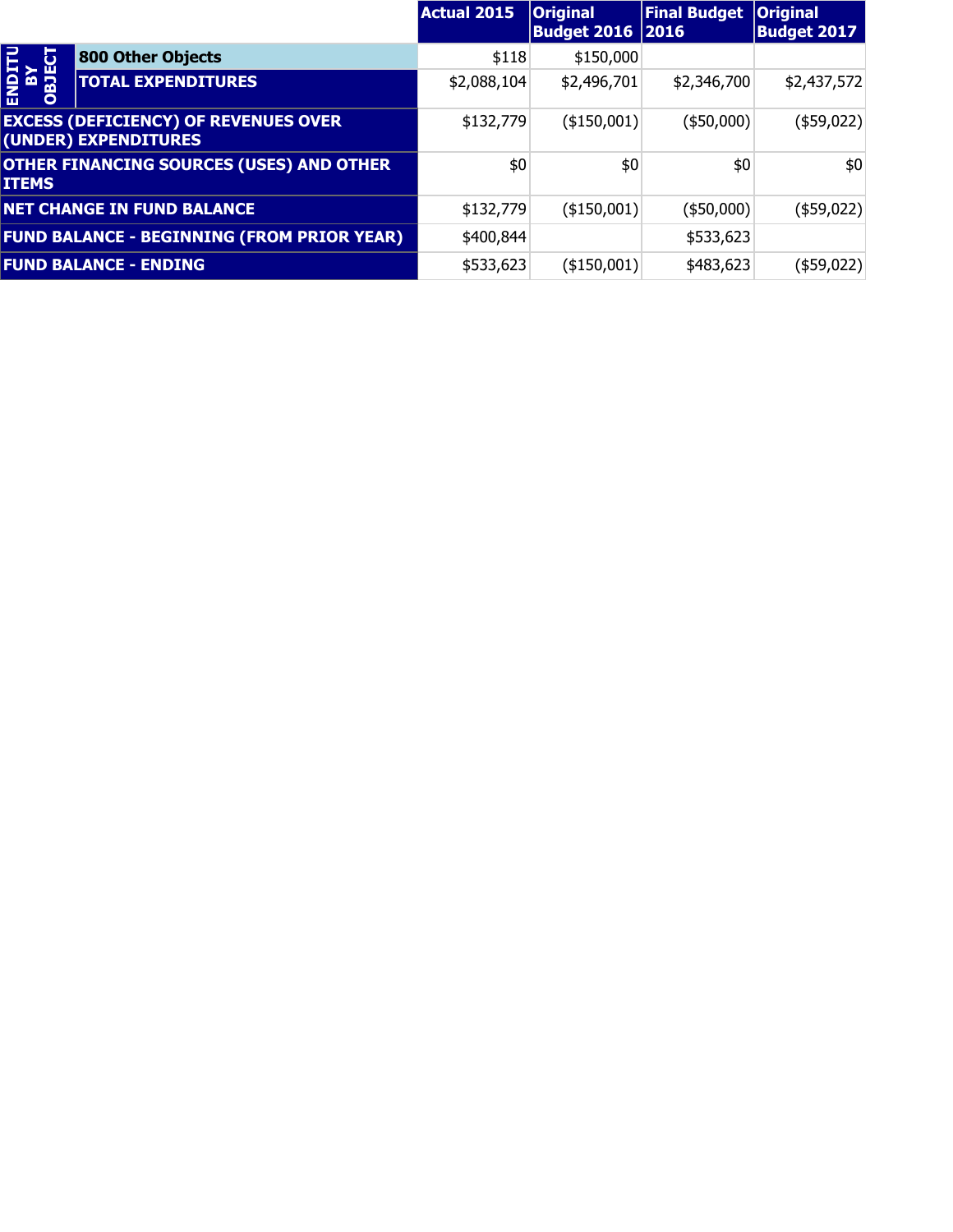|                                            | Actual 2015   Original | <b>Budget 2016 2016</b> | <b>Final Budget   Original</b> | <b>Budget 2017</b> |
|--------------------------------------------|------------------------|-------------------------|--------------------------------|--------------------|
| <b>TOTAL LIABILITIES AND FUND BALANCES</b> |                        |                         |                                |                    |
| <b>TOTAL ASSETS</b>                        | \$0                    | \$0                     | \$0                            | \$0                |

#### **Revenue**

|              |                    |                                                  | <b>Actual 2015</b> | <b>Original</b><br><b>Budget 2016   2016</b> | Final Budget Original | <b>Budget 2017</b> |
|--------------|--------------------|--------------------------------------------------|--------------------|----------------------------------------------|-----------------------|--------------------|
|              | 1510               | <b>Interest on Investments</b>                   |                    | \$12,000                                     | \$12,000              | \$12,000           |
| <b>LOCAL</b> | 1900               | <b>OTHER REVENUE - LOCAL SOURCES</b>             |                    | \$375,000                                    | \$685,000             | \$685,000          |
|              | <b>TOTAL LOCAL</b> |                                                  |                    | \$387,000                                    | \$697,000             | \$697,000          |
|              |                    | <b>TOTAL REVENUES, 60 INTERNAL SERVICE FUNDS</b> | \$0                | \$387,000                                    | \$697,000             | \$697,000          |

### **Expenditure**

|                    |                                                | <b>Actual 2015</b> | <b>Original</b><br><b>Budget 2016 2016</b> | <b>Final Budget</b> | <b>Original</b><br><b>Budget 2017</b> |
|--------------------|------------------------------------------------|--------------------|--------------------------------------------|---------------------|---------------------------------------|
|                    | Benefits(200)                                  |                    |                                            |                     |                                       |
|                    | 240 Group Insurance                            |                    | \$225,000                                  | \$350,000           | \$350,000                             |
|                    | 290 Other Employee Benefits                    |                    | \$50,000                                   | \$50,000            | \$50,000                              |
| <b>INSTRUCTION</b> | <b>TOTAL BENEFITS</b>                          |                    | \$275,000                                  | \$400,000           | \$400,000                             |
|                    | 310 Official/Admin Services                    |                    | \$150,000                                  | \$150,000           | \$150,000                             |
|                    | 340 Other Prof Services                        |                    | \$10,000                                   | \$10,000            | \$10,000                              |
|                    | <b>TOTAL PURCH/PROF SERV</b>                   |                    | \$160,000                                  | \$160,000           | \$160,000                             |
|                    | <b>TOTAL INSTRUCTION</b>                       |                    | \$435,000                                  | \$560,000           | \$560,000                             |
| <b>FUNDS</b>       | <b>TOTAL EXPENDITURES, 60 INTERNAL SERVICE</b> | \$0                | \$435,000                                  | \$560,000           | \$560,000                             |

|                        |                                                                   | <b>Actual 2015</b> | <b>Original</b><br>Budget 2016 2016 | <b>Final Budget Original</b> | <b>Budget 2017</b> |
|------------------------|-------------------------------------------------------------------|--------------------|-------------------------------------|------------------------------|--------------------|
| <b>SOURCES (USES)</b>  | 5000 Other Sources & Changes                                      |                    |                                     |                              |                    |
|                        | 5100 Sale of Bonds                                                |                    |                                     |                              |                    |
|                        | <b>5110 Face Amount of Bonds Sold</b>                             |                    |                                     |                              |                    |
|                        | 5120 Premium or Discount on the Issuance of<br><b>Bonds</b>       |                    |                                     |                              |                    |
|                        | <b>5130 Issuance of Refunding Bonds</b>                           |                    |                                     |                              |                    |
|                        | 5140 Payment to Refunded Bonds Escrow                             |                    |                                     |                              |                    |
|                        | <b>5200 Transfers in From Other Funds</b>                         |                    |                                     |                              |                    |
|                        | 5210 Transfers out to Other Funds                                 |                    |                                     |                              |                    |
| <b>OTHER FINANCING</b> | 5300 Sale of, or Compensation for Loss of,<br><b>Fixed Assets</b> |                    |                                     |                              |                    |
|                        | 5400 Loan Proceeds                                                |                    |                                     |                              |                    |
| 5000                   | <b>5500 Capital Lease Proceeds</b>                                |                    |                                     |                              |                    |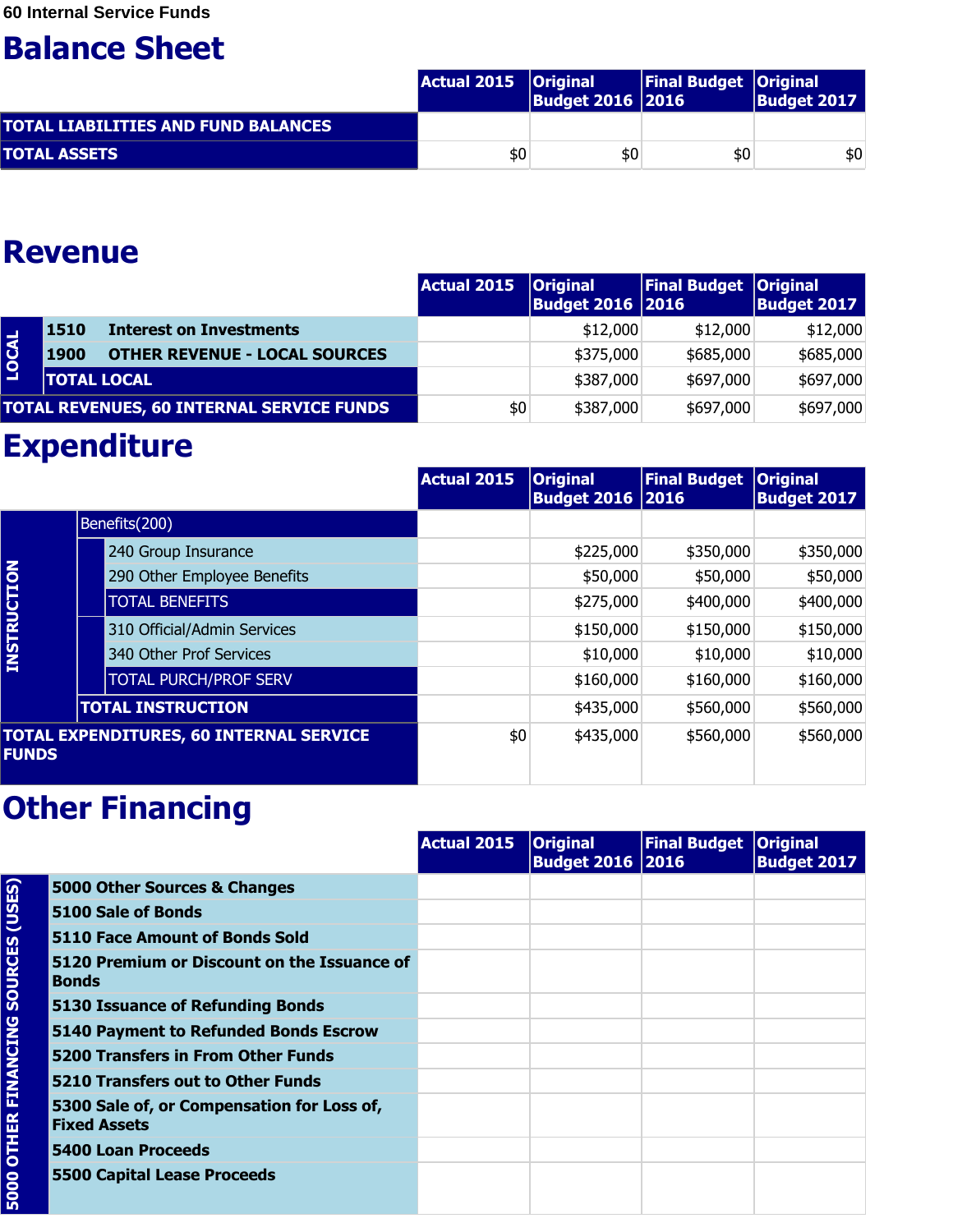|                                                                       |                                                             | <b>Actual 2015</b> | <b>Original</b><br><b>Budget 2016   2016</b> | Final Budget   Original | <b>Budget 2017</b> |
|-----------------------------------------------------------------------|-------------------------------------------------------------|--------------------|----------------------------------------------|-------------------------|--------------------|
| 5000<br><b>OUTR</b>                                                   | 5900 Other Financing Sources & Uses                         |                    |                                              |                         |                    |
|                                                                       | <b>TOTAL OTHER FINANCING SOURCES (USES)</b>                 |                    |                                              |                         |                    |
| <b>6000 OTHER ITEMS</b>                                               | <b>6100 Capital Contributions</b>                           |                    |                                              |                         |                    |
|                                                                       | 6200 Amortization of Premium on Issuance of<br><b>Bonds</b> |                    |                                              |                         |                    |
|                                                                       | <b>6300 Special Items</b>                                   |                    |                                              |                         |                    |
|                                                                       | <b>6400 Extraordinary Items</b>                             |                    |                                              |                         |                    |
|                                                                       | <b>TOTAL OTHER ITEMS</b>                                    |                    |                                              |                         |                    |
| <b>TOTAL OTHER FINANCING SOURCES (USES) AND</b><br><b>OTHER ITEMS</b> |                                                             | \$0                | \$0                                          | \$0                     | \$0                |

|                                                                     |                                                                    | Actual 2015 | <b>Original</b><br><b>Budget 2016 2016</b> | <b>Final Budget</b> | <b>Original</b><br><b>Budget 2017</b> |
|---------------------------------------------------------------------|--------------------------------------------------------------------|-------------|--------------------------------------------|---------------------|---------------------------------------|
| <b>REVENUES</b><br><b>SOURCE</b><br>줍                               | <b>1000 Total LOCAL</b>                                            |             | \$387,000                                  | \$697,000           | \$697,000                             |
|                                                                     | <b>TOTAL REVENUES</b>                                              |             | \$387,000                                  | \$697,000           | \$697,000                             |
|                                                                     | <b>200 Employee Benefits</b>                                       |             | \$275,000                                  | \$400,000           | \$400,000                             |
|                                                                     | <b>300 Purchased Professional and Technical</b><br><b>Services</b> |             | \$160,000                                  | \$160,000           | \$160,000                             |
| EXPENDITURES<br>BY OBJECT                                           | <b>TOTAL EXPENDITURES</b>                                          |             | \$435,000                                  | \$560,000           | \$560,000                             |
| <b>EXCESS (DEFICIENCY) OF REVENUES OVER</b><br>(UNDER) EXPENDITURES |                                                                    |             | $(*48,000)$                                | \$137,000           | \$137,000                             |
| <b>OTHER FINANCING SOURCES (USES) AND OTHER</b><br><b>ITEMS</b>     |                                                                    |             | \$0                                        | \$0                 | \$0                                   |
| <b>NET CHANGE IN FUND BALANCE</b>                                   |                                                                    | \$0         | $(*48,000)$                                | \$137,000           | \$137,000                             |
| <b>FUND BALANCE - BEGINNING (FROM PRIOR YEAR)</b>                   |                                                                    | \$0         |                                            | \$0                 |                                       |
| <b>FUND BALANCE - ENDING</b>                                        |                                                                    | \$0         | $(*48,000)$                                | \$137,000           | \$137,000                             |

#### **SUMMARY - ALL FUNDS**

|                               |                                                                    | <b>Actual 2015</b> | <b>Original</b><br><b>Budget 2016 2016</b> | <b>Final Budget</b> | <b>Original</b><br><b>Budget 2017</b> |
|-------------------------------|--------------------------------------------------------------------|--------------------|--------------------------------------------|---------------------|---------------------------------------|
|                               | 1000 Total LOCAL                                                   | \$25,799,968       | \$28,218,118                               | \$29,231,329        | \$24,645,736                          |
|                               | <b>2000 Total STATE</b>                                            | \$24,082,460       | \$26,198,513                               | \$26,089,046        | \$26,961,373                          |
| <b>REVENUES<br/>BY SOURCE</b> | <b>3000 Total FEDERAL</b>                                          | \$3,532,657        | \$3,564,182                                | \$3,556,717         | \$3,626,788                           |
|                               | <b>TOTAL REVENUES</b>                                              | \$53,415,085       | \$57,980,813                               | \$58,877,092        | \$55,233,897                          |
|                               | <b>100 Salaries</b>                                                | \$25,439,048       | \$27,426,930                               | \$27,642,870        | \$28,655,134                          |
| $\mathbf{R}$                  | <b>200 Employee Benefits</b>                                       | \$11,362,484       | \$12,365,481                               | \$12,080,838        | \$12,488,472                          |
| EXPENDITURES<br>OBJECT        | <b>300 Purchased Professional and Technical</b><br><b>Services</b> | \$622,522          | \$5,315,744                                | \$5,052,536         | \$2,247,379                           |
|                               | <b>400 Purchased property Services</b>                             | \$21,262,548       | \$2,904,805                                | \$3,413,338         | \$3,411,112                           |
|                               | <b>500 Other Purchased Services</b>                                | \$525,120          | \$426,961                                  | \$442,183           | \$442,759                             |
|                               | <b>600 Supplies</b>                                                | \$4,378,424        | \$5,174,473                                | \$5,361,152         | \$5,182,368                           |
|                               | <b>700 Property</b>                                                | \$2,088,517        | \$2,044,937                                | \$2,841,432         | \$1,534,256                           |